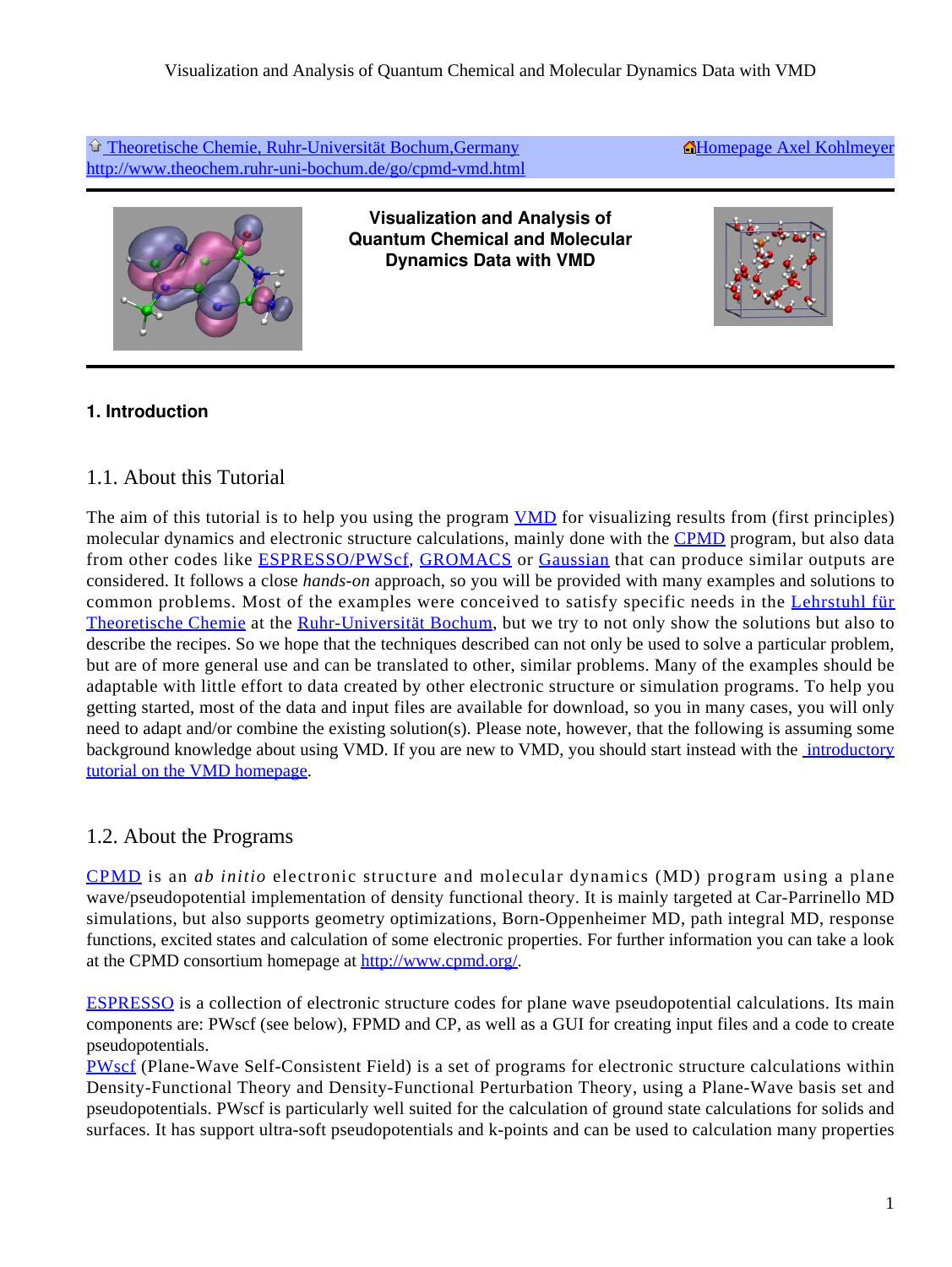using Density-Functional Perturbation Theory, BOMD, and for determination of energy barriers and reaction paths using Nudged Elastic Band (NEB) and Fourier String Method Dynamics (SMD).

[Visual Molecular Dynamics \(VMD\)](http://www.ks.uiuc.edu/Research/vmd/) is a very powerful and flexible toolkit for visualization and analysis of molecular dynamics simulation data. Although it was initially developed with focus on large biomolecular systems, newer versions contain many features that make it a very attractive choice for visualizing results from CPMD and other electronic structure calculations. Further information can be found on the VMD homepage at [http://www.ks.uiuc.edu/Research/vm](http://www.ks.uiuc.edu/Research/vmd/)d/. There also is a [VMD Script Library](http://www.ks.uiuc.edu/Research/vmd/script_library/) with more examples of VMD scripting.

### <span id="page-1-0"></span>1.3. Notes

*Most of the examples presented here assume, were tested with and may only run with VMD version 1.8.3 or later on a UNIX(TM)/Linux machine.*



*Contact [axel.kohlmeyer@theochem.ruhr-uni-bochum.d](mailto:axel.kohlmeyer@theochem.ruhr-uni-bochum.de)e if there are compatibility problems with newer versions of VMD or on other platforms. Any other form of feedback, e.g. corrections, enhancements, further examples, or new visualization problems, is also highly welcome.*

## <span id="page-1-1"></span>1.4. Recent Changes

#### 2005/01/03

Several new examples, tricks, hacks and utilities added. Some examples now also come with directions or inputs for ESPRESSO/PWScf. Reviewed some of html generation macros, added support for computed links between parts.

2004/07/06

Introduced sections for the start page and added this section, so that people know when and where to look for new stuff. Older changes taken from the CVS changelog.

#### 2004/07/05

PDF file generation now uses HTMLDOC instead of html2ps. The PDF is looking much nicer now and generation is much faster and needs less memory. Also fixed a bunch of minor markup errors detected by htmldoc.

#### 2004/05/21

Added example for 'cloning' a representation from one molecule to another (with an optional GUI) and how to hook up a Tk-GUI into the extension menu.

2004/05/16

Added example for calculating a 2d-Ramachandran distribution and how to draw the result as color-coded 3d-surface using triangle drawing primitives.

Added example for a hardcopy printing command.

#### 2004/05/14

Added two new examples:

Banging two buckyballs together to illustrate the 'User' colorization method,

and an animated Isosurface (by cycling through the volumetric data sets) of a Hydrogen molecule shot trough Gold atoms.

### <span id="page-1-2"></span>**2. Table of Contents**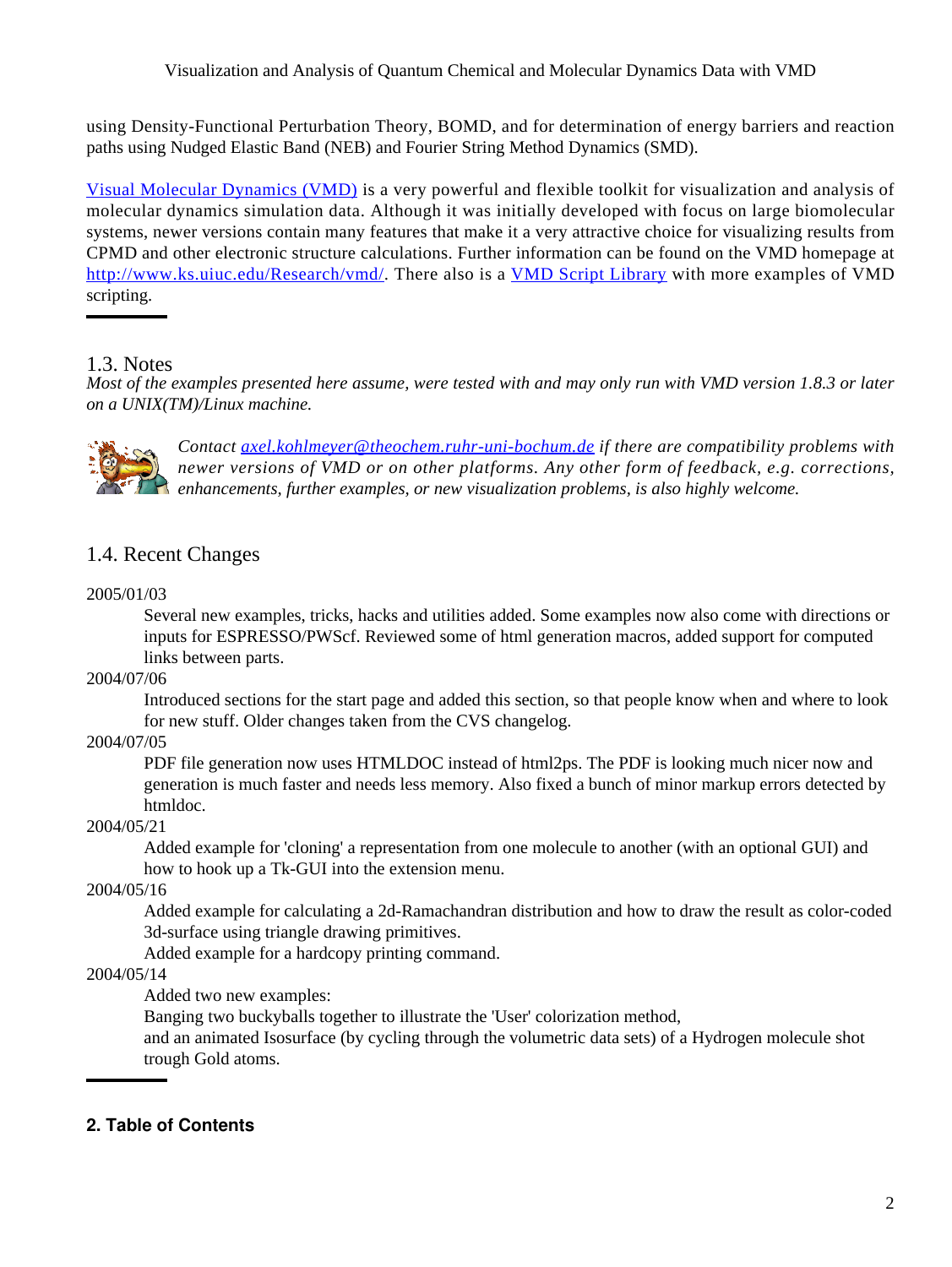| 1. Introduction                                                            |  |
|----------------------------------------------------------------------------|--|
| <b>1.1. About this Tutorial</b>                                            |  |
| <b>1.2. About the Programs</b>                                             |  |
| <b>1.3. Notes</b>                                                          |  |
| <b>1.4. Recent Changes</b>                                                 |  |
| <b>2. Table of Contents</b>                                                |  |
| <b>3. Preparation and Installation Issues</b>                              |  |
| <b>3.1. Customizing the VMD Setup</b>                                      |  |
| <b>3.2. Predefining Additional Items</b>                                   |  |
| <b>3.3. Extending the Script and Plugin Search Path</b>                    |  |
| <b>4. Loading and Displaying Configurations and Trajectories</b>           |  |
| <b>4.1. Loading a Single Geometry</b>                                      |  |
| <b>4.2. Creating a Visualization</b>                                       |  |
| <b>4.3. Saving and Re-using a Visualization</b>                            |  |
| <b>4.4. Viewing a Trajectory</b>                                           |  |
| <b>4.5. How to Show Breaking and Formation of Bonds</b>                    |  |
| <b>4.6. Adding Graphics to a Visualization</b>                             |  |
| <b>5. Adding Dynamic Graphics to a Trajectory</b>                          |  |
| <b>5.1. Adding a Progress Bar for the Elapsed Time</b>                     |  |
| <b>5.2. Display the Total Dipole Moment of the Simulation Cell</b>         |  |
| <b>5.3. Visualizing Changing Atom Properties with Color</b>                |  |
| 5.4. Modify an Atom Property Dynamically from an External File             |  |
| <b>6. Dynamic Atom Selection</b>                                           |  |
| <b>6.1. Display a Changing Number of Molecules</b>                         |  |
| <b>6.2. Keeping Atoms or a Molecule in the Center and Aligned</b>          |  |
| <b>6.3. Modify a Selection During a Trajectory</b>                         |  |
| <b>6.4. Using the User Field for Computed Selections</b>                   |  |
| <b>6.5. Tracing a Dynamic Property</b>                                     |  |
| <b>7. Visualizing Volumetric Data from Cube-Files</b>                      |  |
| <b>7.1. Electron Density and Electrostatic Potential</b>                   |  |
| <b>7.2. Canonical and Localized Orbitals</b>                               |  |
| <b>7.3. Electron Localization Function (ELF)</b>                           |  |
| <b>7.4. Manipulation of Cube Files / Response to an External Potential</b> |  |
| <b>7.5. Bulk Systems</b>                                                   |  |
| <b>7.6. Animations with Isosurfaces</b>                                    |  |
| <b>7.7. Volumetric data from Gaussian</b>                                  |  |
| <b>8. Using Data Processing to Tailor Data for VMD</b>                     |  |
| <b>8.1. Visualizing Path-Integral Trajectories</b>                         |  |
| <b>8.2. Extracting the Geometry Information from old CPMD Output Files</b> |  |
| <b>8.3. Removing Unneeded Parts From a Cube File</b>                       |  |
| <b>8.4. Extract Some Coordinates with Bounding Box Information</b>         |  |
| <b>8.5. Creating 3d-Ramachandran Histograms</b>                            |  |
| <b>9. Misc Tips and Tricks</b>                                             |  |
| <b>9.1. Collected 'draw' Extensions</b>                                    |  |
| <b>9.2. Using a Different Default Visualization</b>                        |  |
| <b>9.3. Changing the Default vdW Radii</b>                                 |  |
| <b>9.4. Reloading the Current Trajectory</b>                               |  |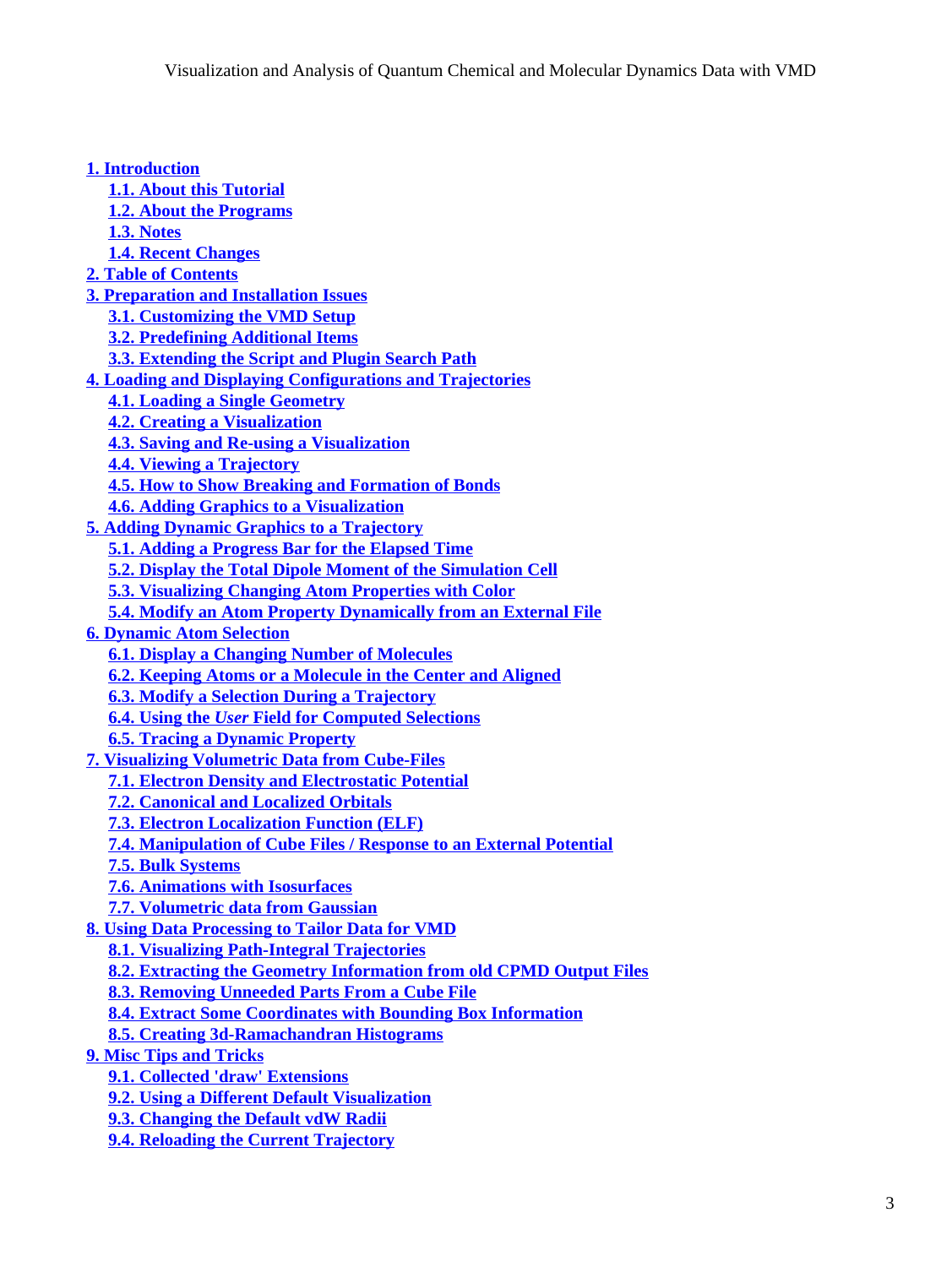Visualization and Analysis of Quantum Chemical and Molecular Dynamics Data with VMD

**[9.5. Visualize a Trajectory With a Changing Number of Atoms or Bonds](#page-34-1) [9.6. Set the Unit Cell Information for a Whole Trajectory](#page-35-0) [9.7. Directly Print the Current Visualization](#page-36-0) [9.8. Transferring a Visualization from a Molecule to Others](#page-37-0) [9.9. Adding a TCL-Plugin to the Extensions Menu](#page-37-1) [9.10. Turn Off Output in Analysis Scripts](#page-38-0) [9.11. Automatically Turn on TCL mode in \(X\)Emacs for .vmd Files](#page-39-0) [10. Credits](#page-39-1) [11. Script distribution policy](#page-41-0)**

### <span id="page-3-0"></span>**3. Preparation and Installation Issues**

Many of the examples presented here utilize the excellent scripting capabilities of VMD and consist in part of reusable subroutines written in the VMD/Tcl dialect. To adapt the VMD scripting examples presented here, you should therefore first have a look at the excellent **VMD** User's Guide and also get a little bit acquainted with [programming in Tcl/Tk.](http://phaseit.net/claird/comp.lang.tcl/tcl_tutorials.html) There is a [Python](http://www.python.org/) scripting interface in VMD as well, but it is not (yet) covered here.

Via the autoloading feature of the [Tcl/Tk](http://www.tcl.tk/) script engine embedded in VMD users can have a repository of Tcl subroutines which will be loaded on demand. This way you don't have to copy the files into every single VMD script and you can update your scripts by just replacing the files in the repository (of course only as long as the calling sequence stays intact).

### <span id="page-3-1"></span>3.1. Customizing the VMD Setup

If you want to change some of the default settings of VMD you can put the necessary commands into a file named **.vmdrc** in your home directory. **Note**, that using a personal .vmdrc file turns off loading the default .vmdrc file from the VMD installation directory, so it is usually a good idea to start customizing VMD by copying the default .vmdrc file to your home directory and modifying it. For example I do prefer orthographic projection, a grey background, green carbon atoms and light green flourine atoms. This is achieved by putting the following code into your **~/.vmdrc**:

```
# make sure, that the main menu is active
menu main on
# modify display settings
display projection orthographic
axes location off
color Display Background silver
# redefine some colors
color Name C green
color Name F lime
color Type C green
color Type F lime
```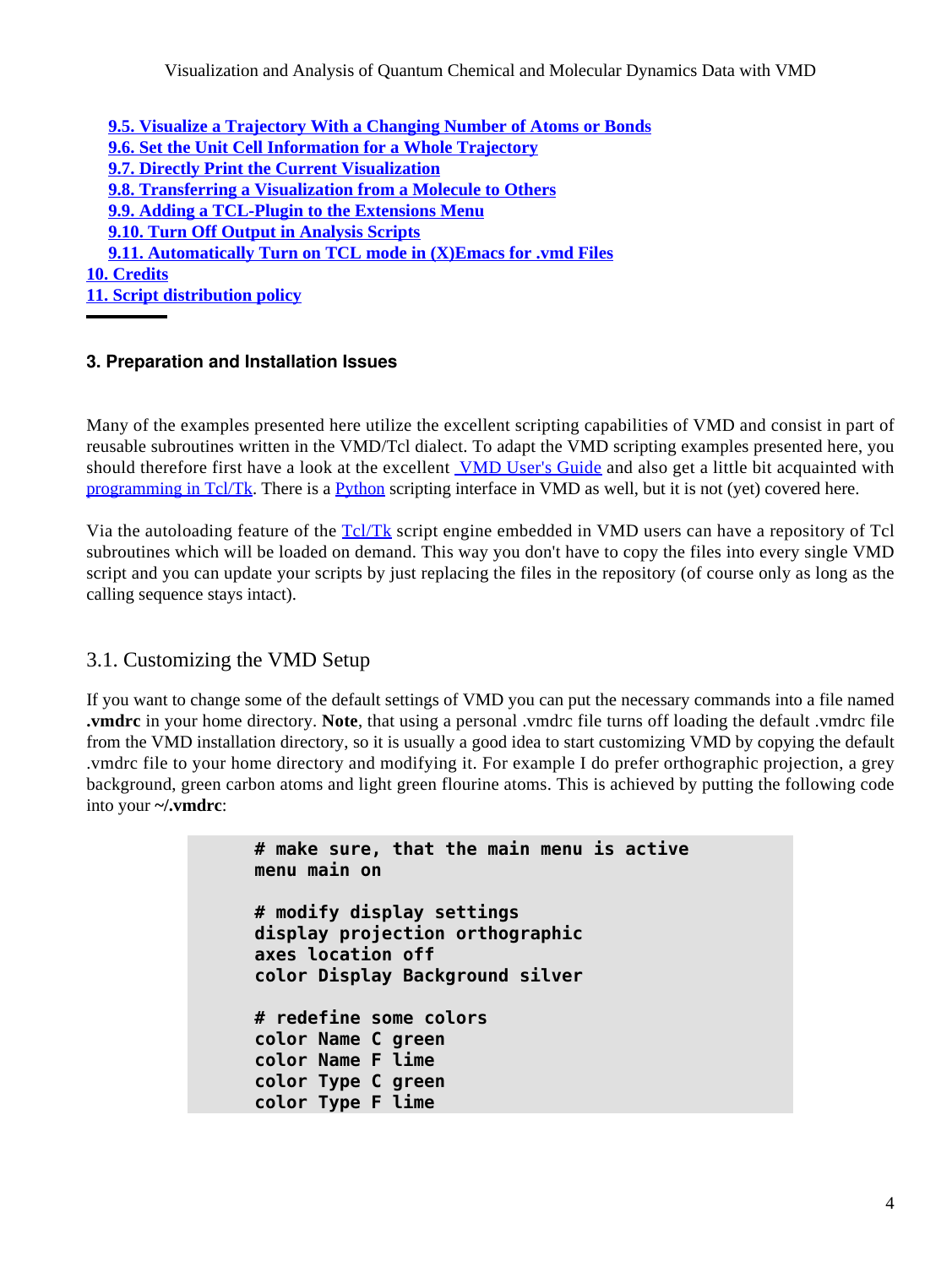## <span id="page-4-0"></span>3.2. Predefining Additional Items

The graphical user interface of VMD has a selection of predefined parameters (materials, color schemes, etc.) that you can use for objects on your screen. You can create additional ones interactively, but you can also create them in your startup script so that they are always available. For example if you want to have a material 'Glass' that is much more transparent than the default 'Transparent' material, then add the following code to your **~/.vmdrc**:

> **# define a new, very transparent material 'Glass' material add Glass material change ambient Glass 0.00 material change specular Glass 0.50 material change diffuse Glass 0.65 material change shininess Glass 0.53 material change opacity Glass 0.15**

### <span id="page-4-4"></span><span id="page-4-1"></span>3.3. Extending the Script and Plugin Search Path

In order to make libraries of additional Tcl scripts (=subroutines) or plugins (e.g. for reading trajectories in a new, yet unsupported format) available to VMD you can also put some code in your **~/.vmdrc** file. The following example assumes that you have created a directory **vmd** in your home directory and therein the following subdirectories **scripts, scripts/tcl, scripts/extensions, and plugins**:

```
# search for new/updated molfile plugins in $HOME/vmd/plugins/$VMDARCH/molfile
# type 'vmdinfo arch' to find your name for $VMDARCH
vmd_plugin_scandirectory [file join $env(HOME) vmd/plugins [vmdinfo arch] molfile] *.so
# add local (autoloaded) scripts to the search path
set auto_path [concat $env(HOME)/vmd/scripts/tcl $auto_path]
# command extensions (e.g. vmd_draw_vector) have to be sourced
foreach ext [glob -nocomplain $env(HOME)/vmd/scripts/extensions/*.tcl ] {
         source $ext
}
unset ext
```
The complete **.vmdrc** file is also available for download. A [Collection of several VMD script extensions](#page-28-2) , [custom](#page-37-2) [plugins](#page-37-2) and so on, can be found in the [Tips and Tricks](#page-28-3) part of this tutorial.

#### <span id="page-4-2"></span>**4. Loading and Displaying Configurations and Trajectories**

There are several ways of how you may want to look at configurations generated by Single Point and MD calculations. The following sections will give you some examples on how to visualize single geometries, whole trajectories, Wannier centers, and (optionally) copies of the simulation unit cell, which can be very helpful for systems with periodic boundary conditions.

### <span id="page-4-3"></span>4.1. Loading a Single Geometry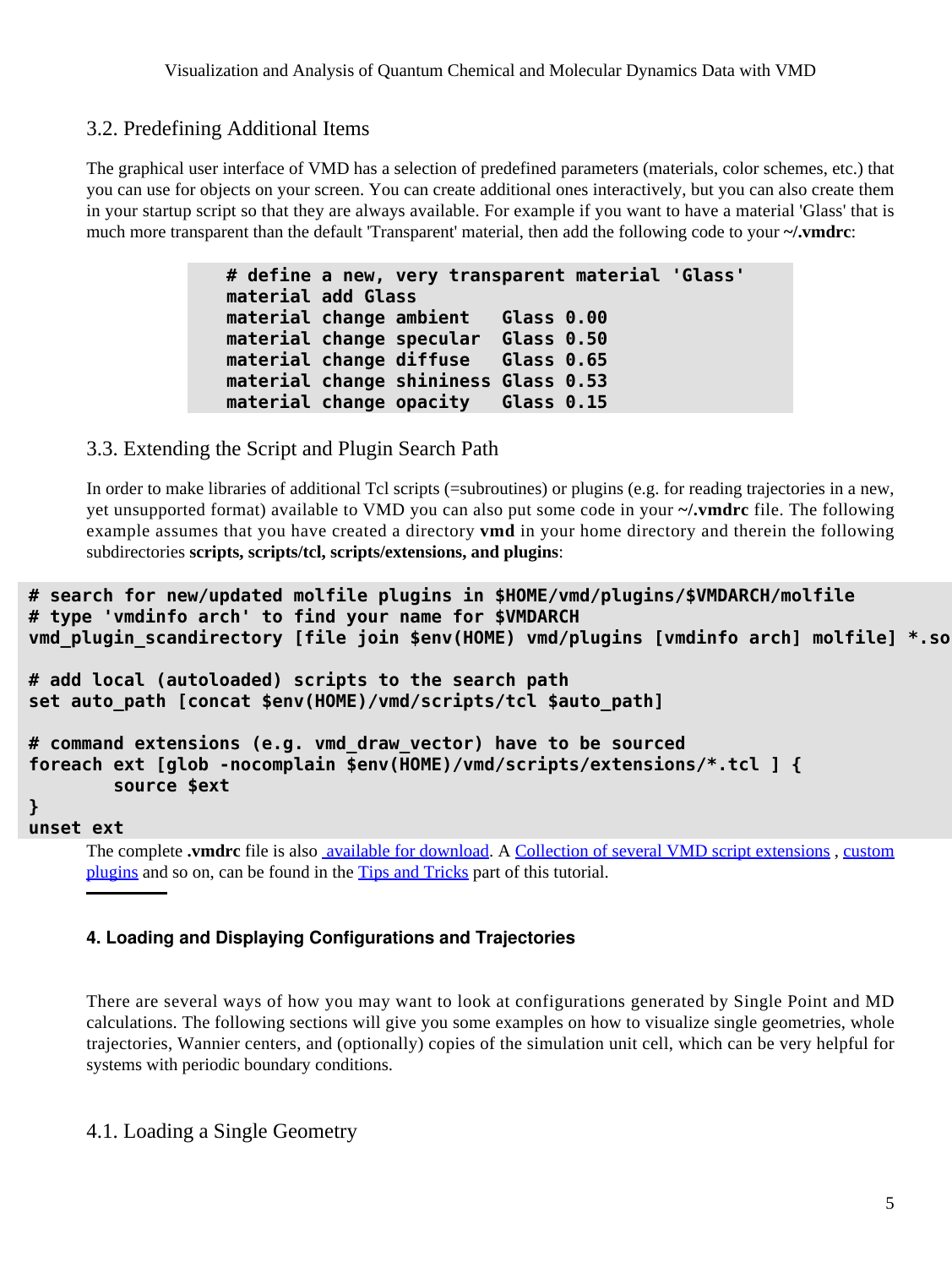#### Visualization and Analysis of Quantum Chemical and Molecular Dynamics Data with VMD



The easiest way to load molecules from CPMD calculations into VMD would be to load the **GEOMETRY.xyz** file that recent CPMD versions (3.5.x and later) generate by default. Beginning with VMD version 1.8.2 CPMD style xyz files are supported. If you have an older version of VMD, you have to first convert the file to a supported format, e.g. PDB, with [Babel](http://smog.com/chem/babel/) or [Open Babel](http://openbabel.sourceforge.net/) (VMD has internal Babel support, if installed correctly).

For PWscf calculations you can use the scripts **pwi2xsf.sh** and/or **pwo2xsf.sh** to convert the respective input and output files to the [xsf format](http://www.xcrysden.org/doc/XSF.html), which is supported by VMD since version 1.8.3. Alternatively, you can use the simple  $pwscf2xyz, awk$  awk script to convert (some) PWscf output files to xyz format (this script may need some adjustments to support older/newer versions of PWscf). Please note, that the xsf format also usually contains the information of the supercell, which is not available for xyz files.

For the configuration on the left and the following examples, use the file al-h2o\_6.xyz. You can load this file into VMD by just typing **vmd al-h2o\_6.xyz** and you should see something very similar to the picture on the left. In the next sections we are trying to improve it a little bit.

## <span id="page-5-0"></span>4.2. Creating a Visualization



Once you have loaded a geometry into VMD, you can visualize it using a single or multiple representations for all or a subset of the atoms. The standard visualization method 'Lines' (see picture above) is usually best suited to quickly look at a long trajectory or a very large system. Also it does not need a very fast 3d-accelerated graphics hardware, but for presentations you usually want to have something more sophisticated. For example, in the picture on the left the water atoms are selected by *'name H O'* which is the short form of *'name H or name O'* and

visualized by a 'CPK' representation while the aluminum is selected with *'name Al'* and visualized by a 'VDW' representation with a sphere size of 0.6. This way you can recognize the structure of your configuration more clearly. More detailed explanations of this procedure and examples of the various representations integrated into VMD can be found in the excellent [VMD User's Guide](http://www.ks.uiuc.edu/Research/vmd/current/ug/ug.html)

### <span id="page-5-1"></span>4.3. Saving and Re-using a Visualization



If you have spent some time on a specific representation of your system, you would usually like to somehow store that effort and reuse or improve it later. For that you can use the **File -> Save State...** dialog. You are asked to provide a filename (using the filename extension **.vmd** is recommended) which will contain the VMD script code to reproduce the current visualization. Since it is not an exact replay of **all** your actions, it will sometimes fail to give the *exact* same state, that you have saved, but usually it is pretty close.

After you have saved a visualization you can reload it from the **File -> Load State...** dialog or just run the script at VMD startup e.g. with **vmd -e saved state.vmd**. If you want to reuse the visualiztion with a different coordinate or trajectory file, you simply copy the the state file and modify it with a text editor (search for the **mol new** statement(s)).



For the images in this section the visualization from the previous section, al- $h2o$  6.vmd, was

loaded and then a 'Dynamic Bonds' representation was added to emphasize the octahedral arrangement of the water molecules (selection: *'name O or name Al'*, cutoff: 2.5, material: Transparent). The final visualization is also available for download: al-h<sub>20</sub> 6-b.vmd. Also the selection *'name O'* in combination with a cutoff of 3.0 can be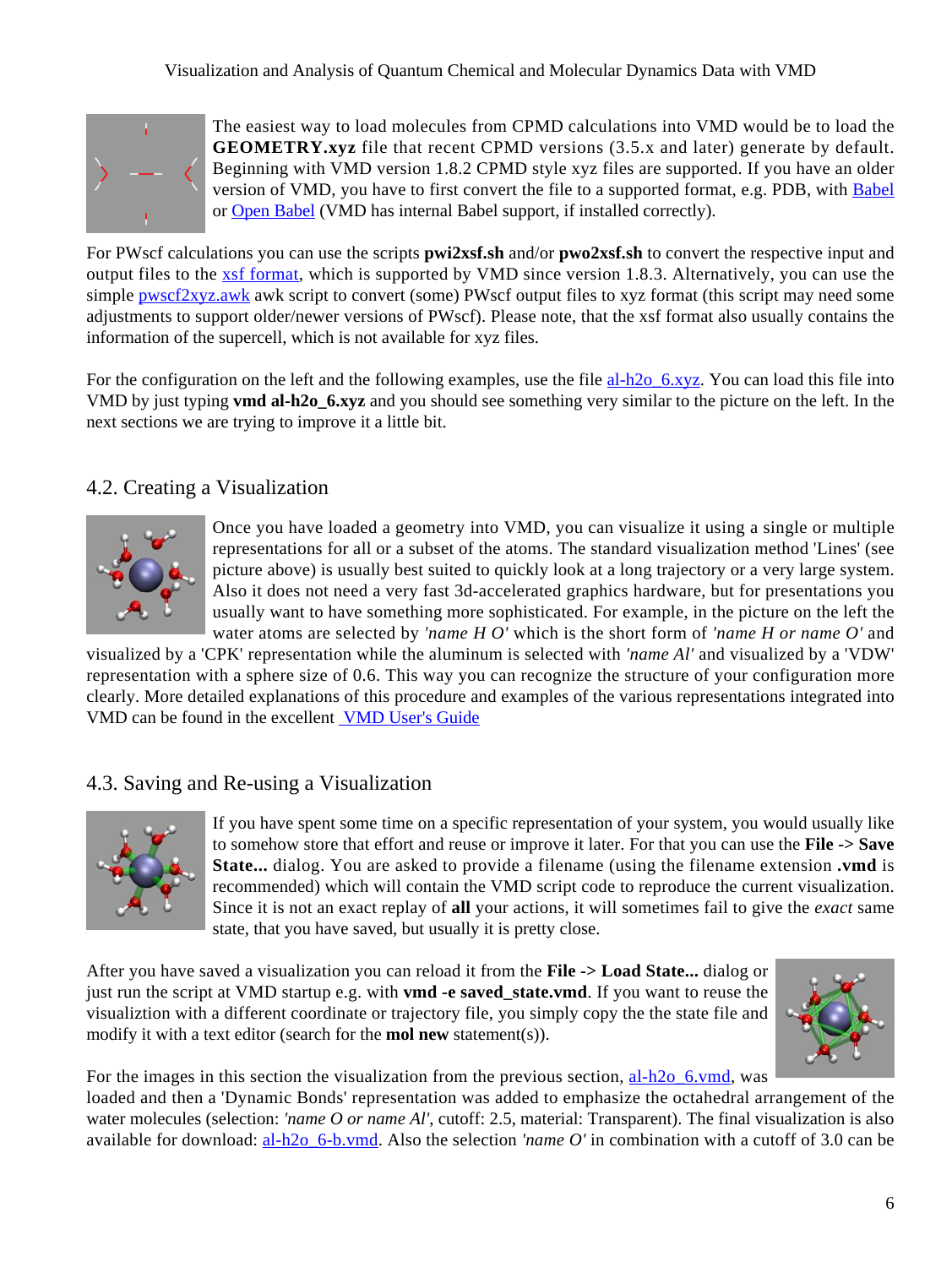used for a different way to show the octahedron.

## <span id="page-6-2"></span><span id="page-6-0"></span>4.4. Viewing a Trajectory

For efficient working with VMD it is essential, that you understand how VMD processes the data. Trajectory data is in fact handled in multiple steps. First VMD reads the 'structure', i.e. it wants to know how many atoms of which type, with which bonds you want to display. If the bond information is missing in the file that was read in, it tries to guess the bonds via a distance search. This information will be applied for the **whole** trajectory, so the number or the ordering of the atoms **must not** change (thanks to the scripting capabilities of VMD, this limitation can be [worked around](#page-34-2) to some degree). In the second step VMD wants to know the evolution of coordinates for each atom in the 'structure' during the trajectory. To achieve this with CPMD, you have several options: *1)* You can set the flag **TRAJECTORY XYZ** in the **&CPMD** section of your CPMD input file and then get an additional file named **TRAJEC.xyz** which you can load into VMD similar to GEOMETRY.xyz. *2)* You can use the CPMD trajectory format input plugin to read **TRAJECTORY** file(s) directly into VMD (supported from version 1.8.2 onward). For that you have to first load a **GEOMETRY.xyz** file to get the 'structure' information (**TRAJECTORY** files only contain coordinates, velocities and the time step number). And *3)* you can convert the **TRAJECTORY** file(s) into xyz format, e.g. with the help of an external program, e.g. the perl script traj2xyz.pl

For PWscf the situation is a bit simpler: the xsf format is very flexible and also supports animations, so using **pwo2xsf.sh** converter should be sufficient. If you are using VMD version 1.8.2 or earlier and cannot or do not want to upgrade, you can also try the **pwscf2xyz.awk** script to convert the a PWscf output to the xyx format.



Note that you can load several trajectory files on top of each other, so you don't have to combine them first into a single file if you want to look at a long trajectory, that has been simulated in parts. For large trajectory files it is recommended that you activate the option **Load all at once** before you click on the load button. Otherwise it can take quite a long time to load the trajectory since VMD tries to run an animation of the trajectory during the load process as soon as enough data is available. If you have already created an elaborate visualization scheme and your

graphics hardware is not very fast, this can get pretty bad. If you start from a saved state script file, you should append **waitfor all** to all **mol new** and **mol addfile** commands.

One more tip: Since reading large text mode trajectories takes a lot of time, you could use the **File -> Save Coordinates...** dialog to save the read in coordinates in a binary trajectory format (e.g. DCD). This file will then load much faster (no more parsing required) and also usually takes up less diskspace. You only have to have an .xyz file for the first timestep to provide the structure information.

## <span id="page-6-1"></span>4.5. How to Show Breaking and Formation of Bonds



One big problem for many programs to visualize ab initio MD trajectories is how to handle formation or breaking of bonds. Programs that do this dynamically (e.g. [Molden](http://www.cmbi.kun.nl/~schaft/molden/molden.html)) are usually not able to handle large trajectory files efficiently, while other programs (e.g. [Molekel](http://www.cscs.ch/molekel/) or the default visualization of VMD) stick to the inital bond assignment. Recent versions of VMD now offer a **Dynamic Bonds** representation, which will recalculate the bonds every frame based on a given cutoff distance. In combination with an additional VDW representation, you can easily achieve

a nice dynamical view of your simulation (see the small animation on the left an example and compare it to the animation in the previous section where only the CPK representation was used). If you cannot get away with a single distance cutoff for all bonds, just use several dynamic bond representations with different cutoffs on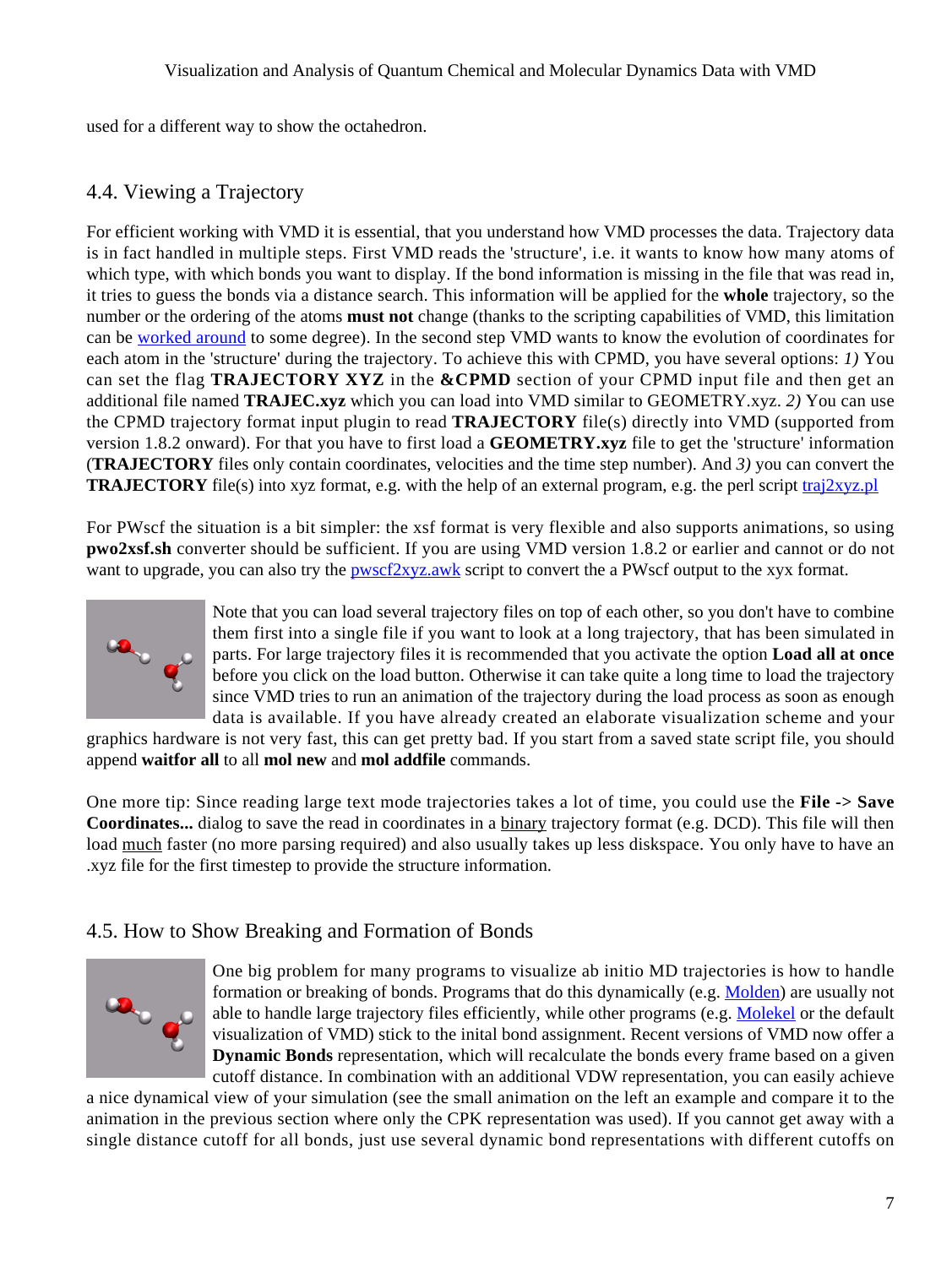#### Visualization and Analysis of Quantum Chemical and Molecular Dynamics Data with VMD

individual groups of atoms.

If your trajectory includes Wannier centers, the distance based bond selection will produce strange results. You could use the selections "not name X" for the atom representations and "name X" for the Wannier centers (looks pretty cool, if you use the Glass material and a VDW representation for the 'Wannier-atoms'. See the next chapter for some examples).

### <span id="page-7-0"></span>4.6. Adding Graphics to a Visualization



For simulations with periodic boundary conditions it is frequently very helpful to show the actual boundaries of the unit cell employed. For that VMD gives you access to several graphics primitives that can be added to a loaded molecule. This graphics primitives are drawn in the molecule local coordinate system and so they moved, rotated, and resized with all the representations belonging to that molecule. For the following example we need the custom command draw cubic unitcell installed. After loading the trajectory from the files

32h2o\_h3op.xyz and 32h2o\_h3op.dcd we want to mark the center of the simulation cell with a small yello ball and then show the unitcell itself. With an edgelength of 9.956 Angstrom, you have to give the following commands:

```
# put a small yellow ball in the center of the box
draw color yellow
draw sphere {0 0 0} radius 0.25 resolution 20
# add simulation cell object
draw_cubic_unitcell 9.956
```
### <span id="page-7-1"></span>**5. Adding Dynamic Graphics to a Trajectory**

Sometimes you want to draw additional graphics the screen that show how some properties change during a trajectory. VMD offers you access to graphic primitves like lines, spheres, cylinders, cones, trangles and text with which you can add graphical elements to your molecule. To make these change with the evolution of the trajectory you can use the powerful Tcl variable tracing mechanism. In this case you want to trace the variable **vmd\_frame()**. The following sections will give a few examples. The strategy is always the same:

- 1. write a small function that changes the graphics depending on the current frame number and an additional property
- 2. read a list of values for the property into an array indexed by the corresponding frame number.
- 3. trace **vmd\_frame()** with that function

## <span id="page-7-2"></span>5.1. Adding a Progress Bar for the Elapsed Time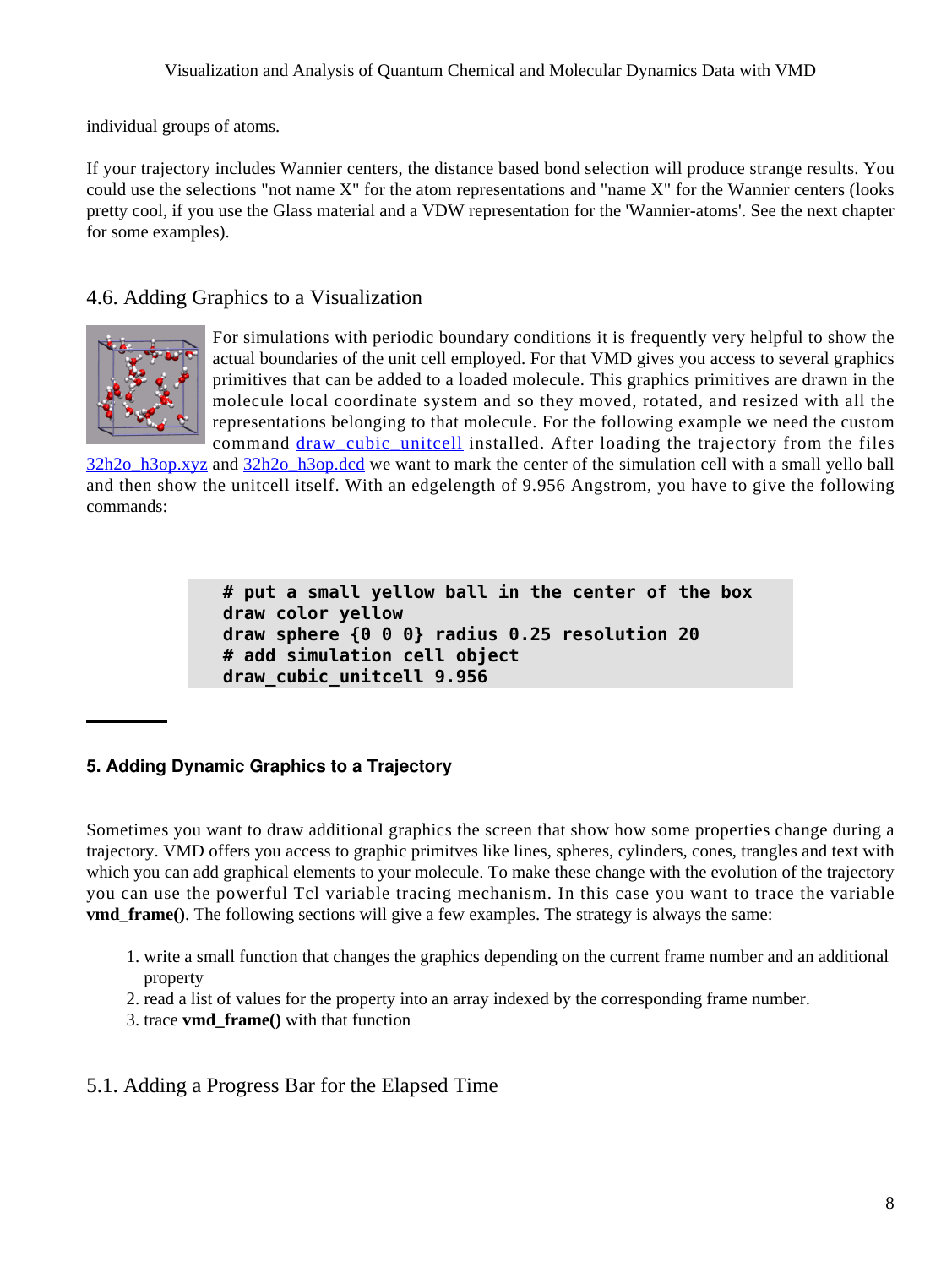

Although VMD shows the current frame number in the main window, it is sometimes nicer to have an indicator of the elapsed time in the visualization window. One big problem is, that the progress indicator should stay fixed, even if the molecule itself is rotated. As described above, usually you 'draw' in the coordinate system of the molecule and so the added graphics would rotate with the visualize molecule. This problem is avoided by creating an (empty) stub molecule (by calling **mol new** without a file name), fixing the position of that 'molecule' in the

global coordinate system, and adding the time bar graphics to the fixed 'molecule'. This is done by the script function display time bar.

After you have loaded the trajectory from the files **zundel.xyz** and **zundel.dcd** and created a nice representation you run the following code:

```
# function to draw the time bar with the required options
proc do_time {args} {
# see source for explanations of the options
    display_time_bar 1.0 50.0 "fs" 0
}
# connect do_time to vmd_frame
trace variable vmd_frame(0) w do_time
# go back to the start of the trajectory
animate goto start
```
Now you can animate the trajectory as you like and the red line in the time bar will always the display the current time of the simulation. You can also move the mouse and the time display should stay fixed. The file zundel-time. vmd contains all the commands. You need to have the display time bar.tcl file [installed properly](#page-4-4) to make this work. Alternatively you can copy the file to the current directory and add the command **source display** time bar.tcl to the .vmd script (or execute it manually) before you define **do** time.

## <span id="page-8-0"></span>5.2. Display the Total Dipole Moment of the Simulation Cell



For this example some external data needs to be read in. In this case we use the corresponding data from the **DIPOLE** file created by a CPMD simulation. By executing

**awk '{ print \$2, \$3, \$4; }' DIPOLE > zundel.dip**

we can extract the current total diplol moment of the simulation cell to zundel.dip. We also need to have the following [commands installed](#page-4-4) : center of mass and ymd\_draw\_vector. Now we

have to load the trajectory again and then execute the following code:

```
# define function to (re-)draw the dipole vector
proc do_dipdraw {args} {
     # dipdata has the center and the direction/lenght of the vector
     # dipgraph has the indices of the vector graphic elements
     global dipdata dipgraph
     set molid 0
     set frame [molinfo $molid get frame]
     if {[info exists dipdata($frame)]} then {
```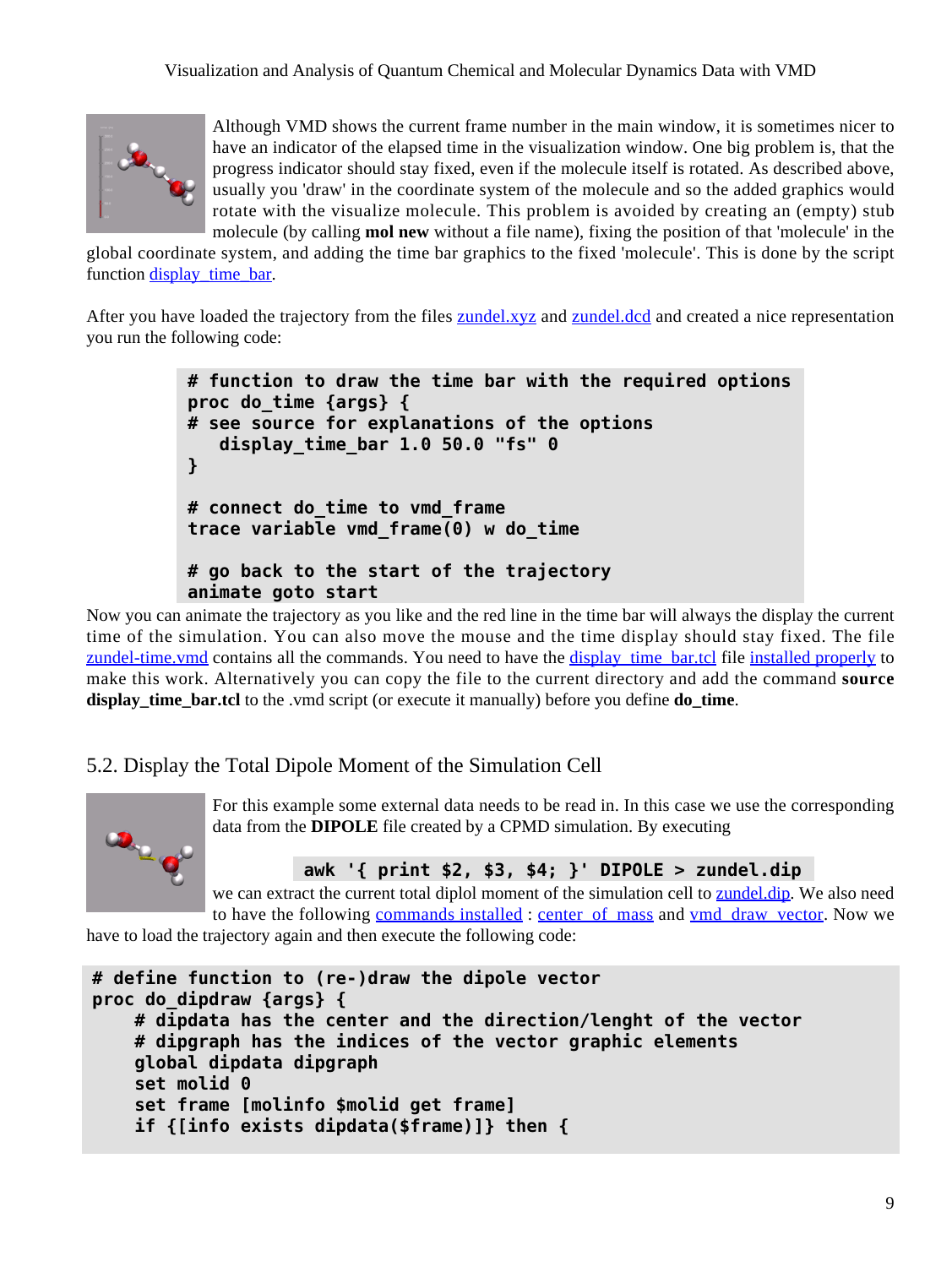```
 if {[info exists dipgraph]} then {
            foreach g $dipgraph {
              graphics $molid delete $g
 }
        }
        graphics $molid color yellow
        lassign $dipdata($frame) cnt vec
 # scaling res radius
        set dipgraph [vmd_draw_vector $molid $cnt $vec 100000.0 10 0.08]
    }
}
# read in the dipole data from file
set dip [open "zundel.dip" r]
# define selection to calculate the center of mass
set sel [atomselect 0 "not name X"]
set n [molinfo 0 get numframes]
for {set i 0} {$i < $n} {incr i} {
    # advance selection to the current frame and update.
    $sel frame $n
    $sel update
    set dipdata($i) [list [center_of_mass $sel] [gets $dip]]
}
close $dip
# connect to vmd_frame
trace variable vmd_frame(0) w do_dipdraw
animate goto 0
```
Again the whole vmd script file is also available under the name zundel-dip.vmd.

Of course, you can combine the time bar with the dipole vector display. A vmd script file to do that is available under the name zundel-all.vmd

**NOTE:** for this simple example to work, the trajectory and the dipole file have to be written with the same frequency.

## <span id="page-9-0"></span>5.3. Visualizing Changing Atom Properties with Color



This example shows two  $C_{60}$  molecules colliding at high temperature (500K). We utilize the 'user' field of the atom trajectory data to store the distance of each atom from the center of mass of its  $C_{60}$  molecule for each frame as a measure of the deformation. This parameter is precomputed for the whole trajectory (so this is extremely useful for expensive calculations) and the coloring scheme 'User' is then used to display the results (red is closer, green is normal, blue is further away). Again we load the trajectory

(bucky.xyz and bucky.dcd) in the regular way, visualize the Atoms as VDW spheres and Dynamic Bonds. To compute and store the distances we create a selections for each molecule and use the integrated vector operations of VMD. Note that a selection always returns a list of lists, so that when requesting  $\{x \mid y \in Z\}$  for the selection we directly get the individual vectors (=coordinate lists) stored into \$c which can be directly used for the vector math. To store the result, we then have to provide a list of values for each atom in the selection. Here is the final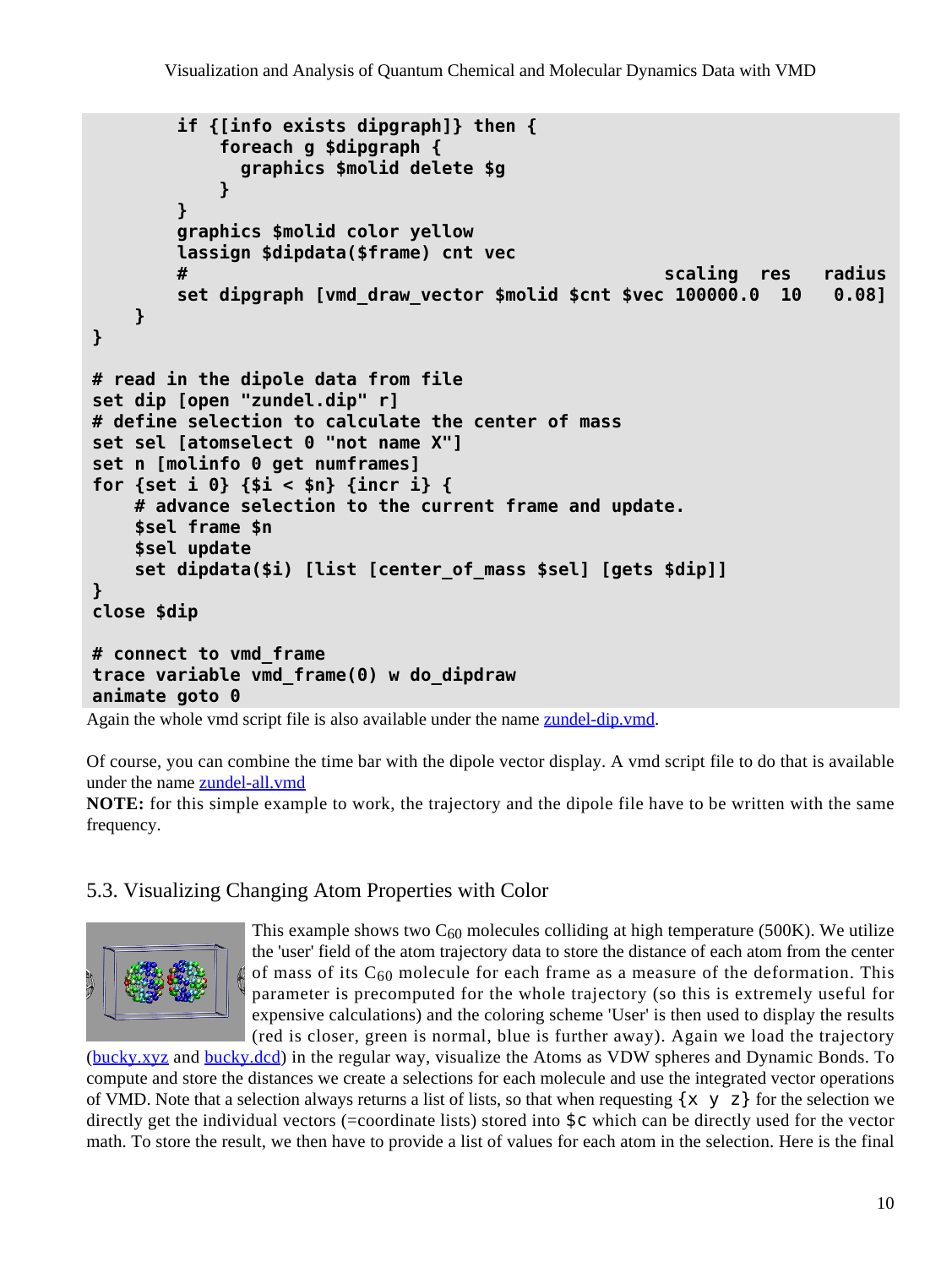code:

```
set mol 0
set left [atomselect $mol {index < 60}]
set right [atomselect $mol {index>= 60}]
set n [ molinfo $mol get numframes ]
for {set i 0} {$i < $n} {incr i} {
     # compute for first molecule
     $left frame $i
     set com [measure center $left]
     set dlist ""
     # loop over each {x y z} vector in $c
     foreach c [$left get {x y z}] {
         lappend dlist [veclength [vecsub $c $com]]
     }
     # set distance from COM for all atoms in selection.
     $left set user $dlist
     # now repeat for second molecule
     $right frame $i
     set com [measure center $right]
     set dlist ""
     foreach c [$right get {x y z}] {
         lappend dlist [veclength [vecsub $c $com]]
     }
     $right set user $dlist
}
```
The complete script of this visualization script is also available for download under the name bucky.vmd.

# <span id="page-10-0"></span>5.4. Modify an Atom Property Dynamically from an External File



In the next example a dissociation trajectory of an  $Ar<sub>3</sub>$ + molecule is shown. The color of the VDW spheres shall indicate how the positive charge distributed between the atoms with values ranging from 0.7 (coded blue) to 0.0 (coded red). Once more we load the trajectory (ar3plus.xyz and ar3plus.dcd) in the regular way, visualize the Atoms as VDW spheres, then read in the atom charges from ar3plus-charge.dat, and store them in an array. The procedure **do\_charge** then updates the charge field in of the atoms for the current frame. In contrast to the previous

example, the charge file is not stored *per frame* but for the whole trajectory. So by tracing **vmd\_frame(\$molid)** we have this function being called at every change of the animation frame number. The VMD code to achieve this is as follows:

```
set molid 0
# read in charge data
set n [molinfo $molid get numframes]
puts "reading charges"
```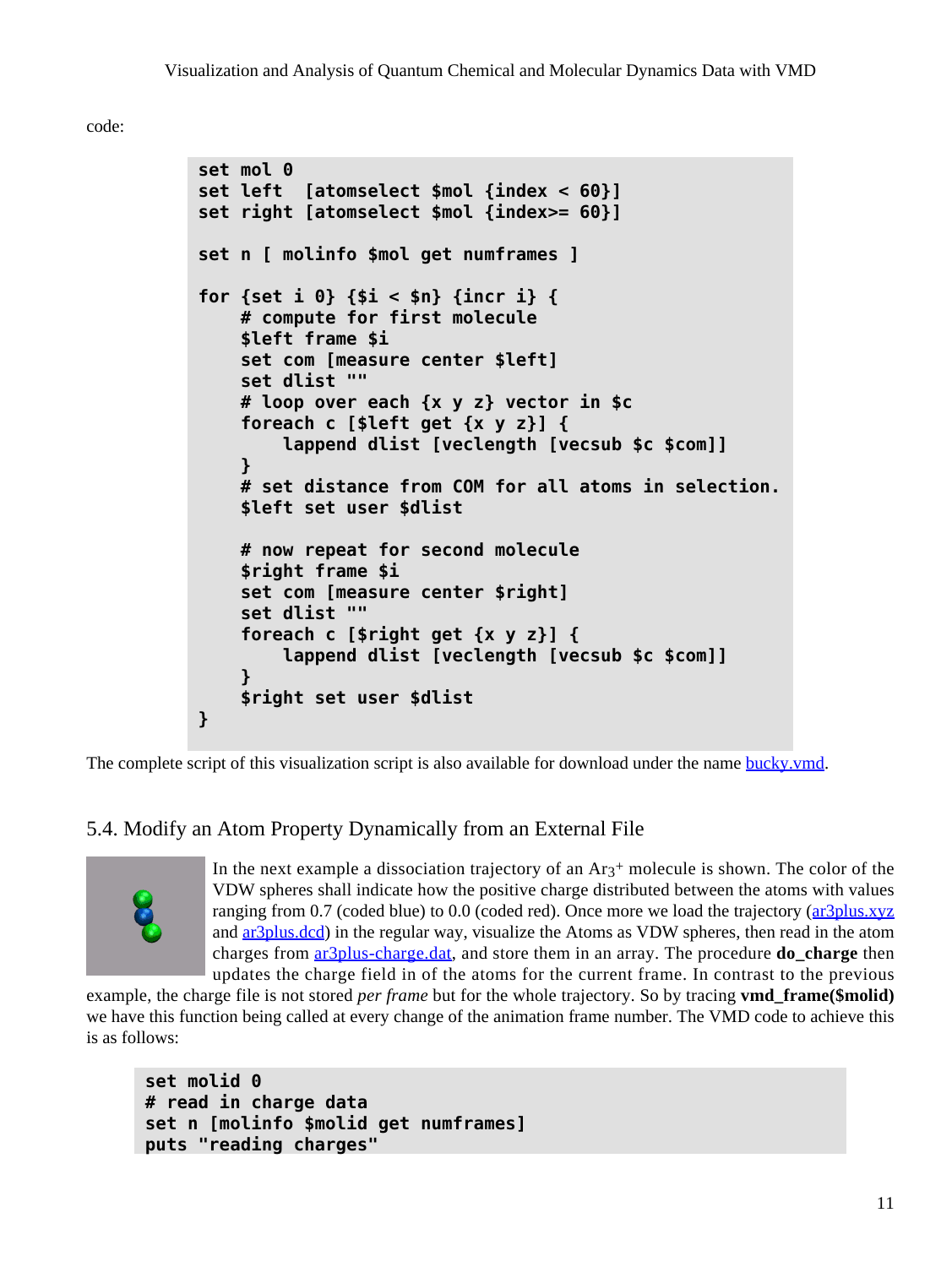```
set fp [open "ar3plus-charge.dat" r]
for {set i 0} {$i < $n} {incr i} {
     set chrg($i) [gets $fp]
}
close $fp
# procedure to change the charge field from the data in $chrg
proc do_charge {args} {
    global chrg molid
    set a [molinfo $molid get numatoms]
    set f [molinfo $molid get frame]
    for {set i 0} {$i < $a} {incr i} {
        set s [atomselect $molid "index $i"]
        $s set charge [lindex $chrg($f) $i]
    }
}
# turn on update of the charge info and coloring in each frame.
trace variable vmd_frame($molid) w do_charge
mol colupdate 0 $molid on
# set color mapping parameters
mol scaleminmax 0 $molid 0.0 0.7
color scale method RGB
color scale midpoint 0.25
color scale min 0.0
color scale max 0.7
# go back to the beginning and activate the additional feartures.
animate goto start
do_charge
```
The complete script of this visualization is also available for download under the name ar3plus-charge.vmd.

### <span id="page-11-0"></span>**6. Dynamic Atom Selection**

### <span id="page-11-1"></span>6.1. Display a Changing Number of Molecules



Although this is not a problem unique to CPMD simulations, here is one example on how you can program VMD to recalculate the list of atoms or molecules fresh for each displayed timestep. For the example shown on the left, a pair of solvent separated ions (a sodium and a chloride) were selected from a (classical) molecular dynamics simulation with 800 SPC/E waters 16 NaCl ion pairs. The ions are represented by a VDW sphere and the first solvation shell waters with a CPK style representation and 'regular' colors. The

second solvation shell ist transparent (cyan for the Na+ and lime for the Cl-. Finally oxygens close to the interface between the two solvation shells are highlighted in purple or in yellow. This way you can more easily spot the exchange in the hydration shell of the ions. As you can see from the animation, the chloride has larger solvation shells with more exchange than the sodium and occasionally water molecules in the second solvation shell are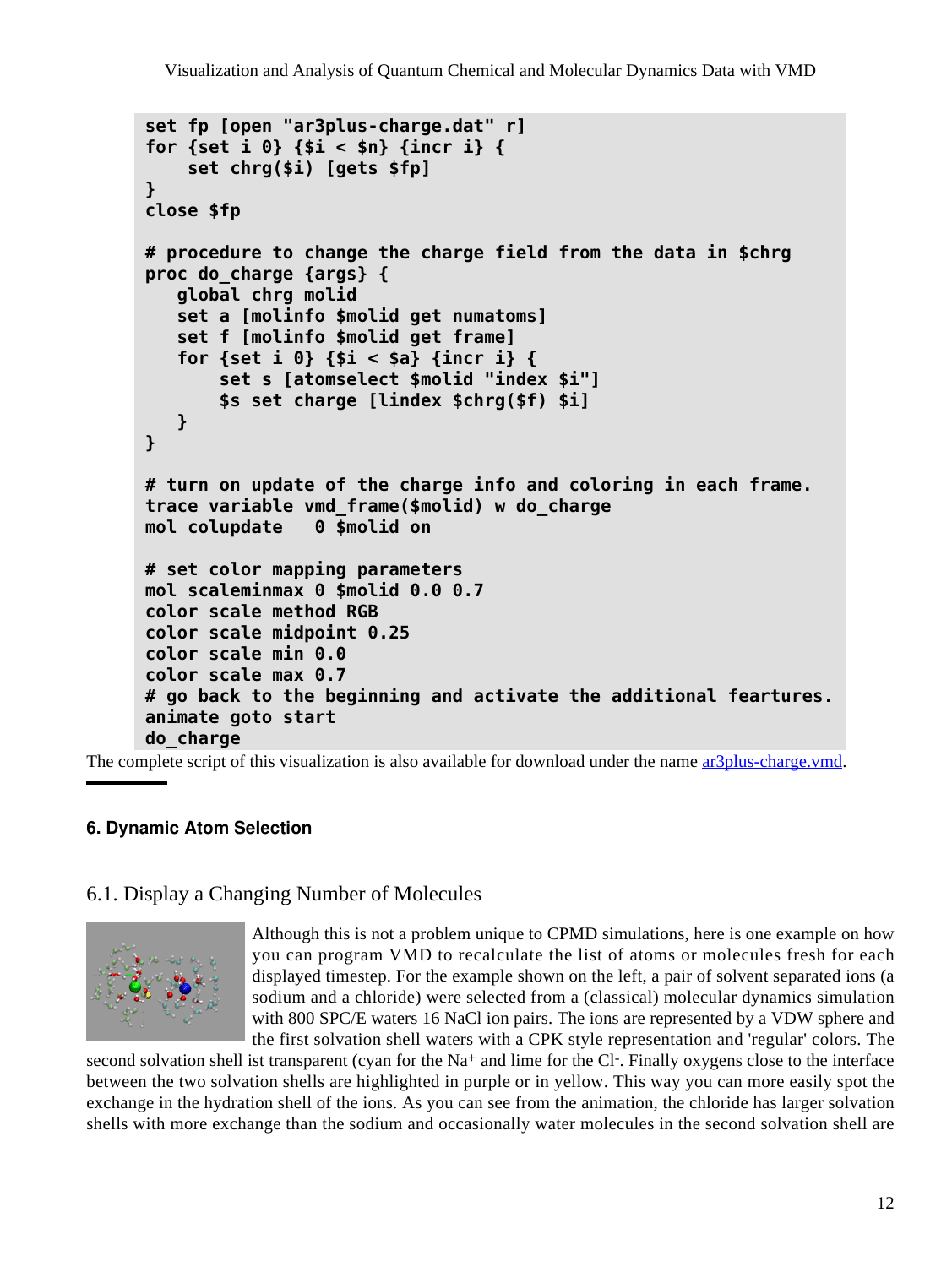shared between both ions.

Now how was this done? First we need to load the trajectory from the files 800h2o-16nacl.xyz and 800h2o-16nacl.dcd and delete the default representation. Next we define a set of atomselect macros that make the selection of the atoms much easier. Here is the block for the sodium hydration shells (the cutoff distances 3.3 and 5.5 were taken from the  $g_{NaO}(r)$  function for this simulation).

```
# selection macros. this is the first part of the magic
atomselect macro hyd {name H}
atomselect macro oxy {name O}
# first and second solvation shell of Na+ and oxygens in transition
atomselect macro naox1 {oxy within 3.3 of index 2405}
atomselect macro naox2 {(oxy within 5.5 of index 2405) and not naox1}
atomselect macro naotr {(oxy within 3.35 of index 2405)
     and not (oxy within 3.25 of index 2405)}
atomselect macro nahy1 {hyd within 1.31 of naox1}
atomselect macro nahy2 {hyd within 1.31 of naox2}
```
Note how the hydrogens are selected with a distance criterium around the oxygen selections. This way you make sure that you select only complete water molecules for each shell. The selection for the chloride follows the same pattern.

The next step is to create the representations utilizing the selection macros. Finally you have to turn on recalculation of the selection for each representation (and we add a little trajectory smoothing to have a less jumpy animation). This is done with the following code:

```
# let all selections be recalculated for each frame
# and smooth the trajectory a little bit for all representations
# that's part two of the magic.
set molid 0
set n [molinfo $molid get numreps]
for {set i 0} {$i < $n} {incr i} {
     mol selupdate $i $molid on
     mol smoothrep $molid $i 2
}
# go back to the start of the trajectory.
animate goto start
```
That is it. How to display all hydrogen bonds for all visible water molecule is left to you as an exercise. The full VMD script file is also available for download under the name nacl-shell.vmd. There also is a somewhat larger (640x480 pixel, 4.7 MByte ) rendered MPEG-1 Movie of the same animation.

### <span id="page-12-0"></span>6.2. Keeping Atoms or a Molecule in the Center and Aligned



There is some room for improvement in the previous example: the ion pair rotates and moves around quite a bit (in fact it took considerable amount of time to find an ion pair in the trajectory that stays *that* much in place). For the solvated ion pair we want to keep the ion pair centered and aligned along the x-axis. For that we calculate the translation and rotation matrices with the **trans** command by straightforward vector algebra. But using the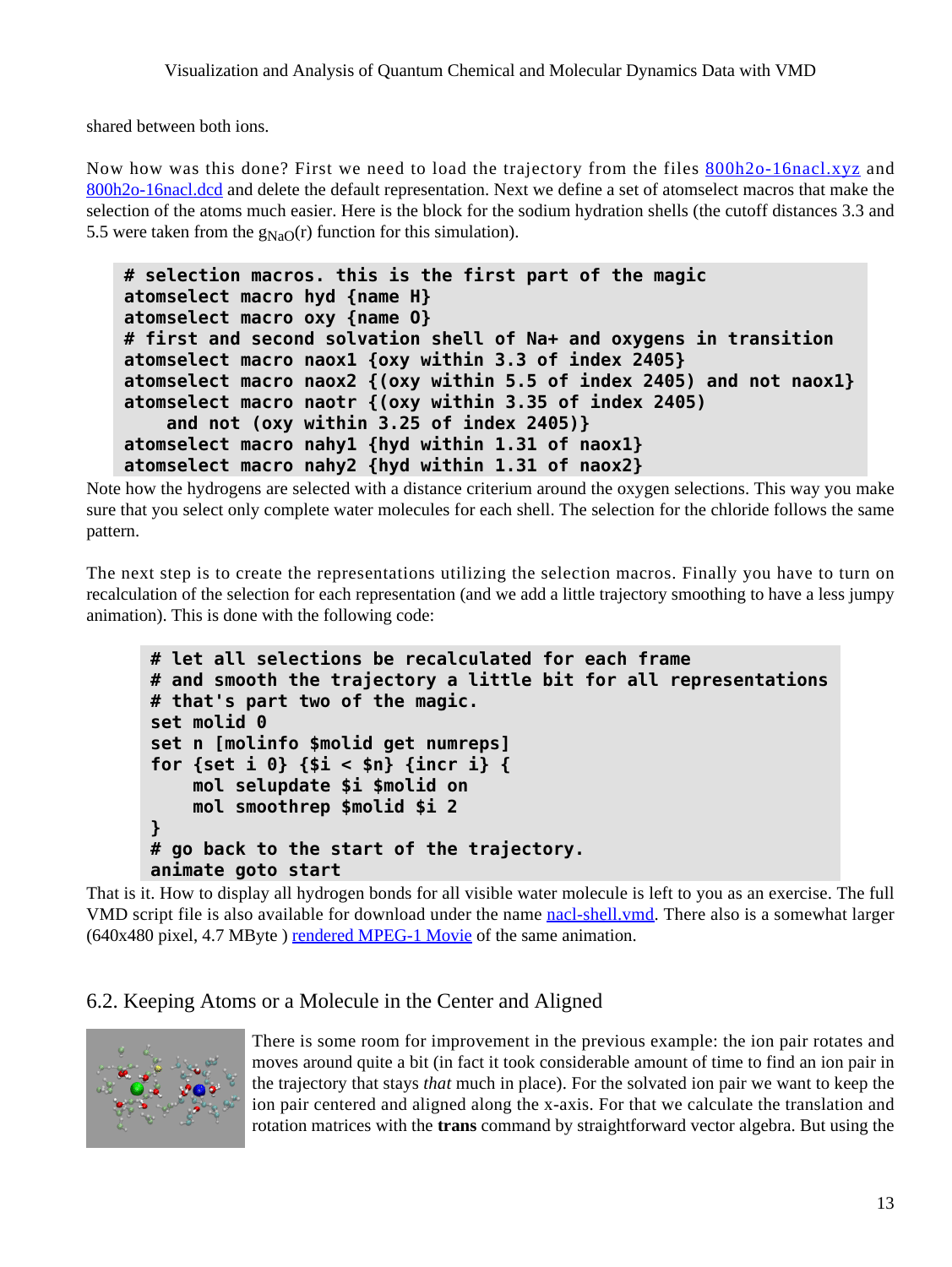center and direction of the ion pair directly would give a very jumpy picture. So we average both parameters over several frames (here 20) and used the smoothed realignment instead. See the movie on the left as an example. The code in nacl-follow.vmd differs from the previous example primarily by the following, additional code:

```
proc do_realign {args} {
     global chist dhist hcount hoffs molid
     # this is the axis to align to
     set avec [vecnorm {1.0 0.0 0.0}]
     # this is the sliding window size
     set asize 20
     # initialize the cache counters
     if ([info exists hcount]) { } else {
         set hcount 0
         set hoffs -1
     }
     # calculate center and direction of the ion pair
     set sel [atomselect $molid "index 2405 or index 2431"]
     lassign [$sel get {x y z}] na cl
     set cent [vecscale [vecadd $na $cl] 0.5]
     set dir [vecsub $na $cl]
     # store data in cache for sliding window averaring
     if {$hcount < $asize} then { incr hcount }
     incr hoffs
     if {$hoffs>= $hcount} then { set hoffs 0 }
     set chist($hoffs) $cent
     set dhist($hoffs) $dir
     # calculate averages
     set csum [veczero]
     set dsum [veczero]
     for {set i 0} {$i < $hcount} {incr i} {
         set csum [vecadd $csum $chist($i)]
         set dsum [vecadd $dsum $dhist($i)]
     }
     set csum [vecscale [expr 1.0/[expr $hcount * 1.0]] $csum]
     set dsum [vecnorm $dsum]
     # get rotation axis.
     set rvec [vecnorm [veccross $dsum $avec]]
     # set origin and rotation
     molinfo $molid set { center_matrix rotate_matrix} \
         [list [trans origin $csum] \
              [trans axis $rvec [expr acos([vecdot $dsum $avec])] rad]]
```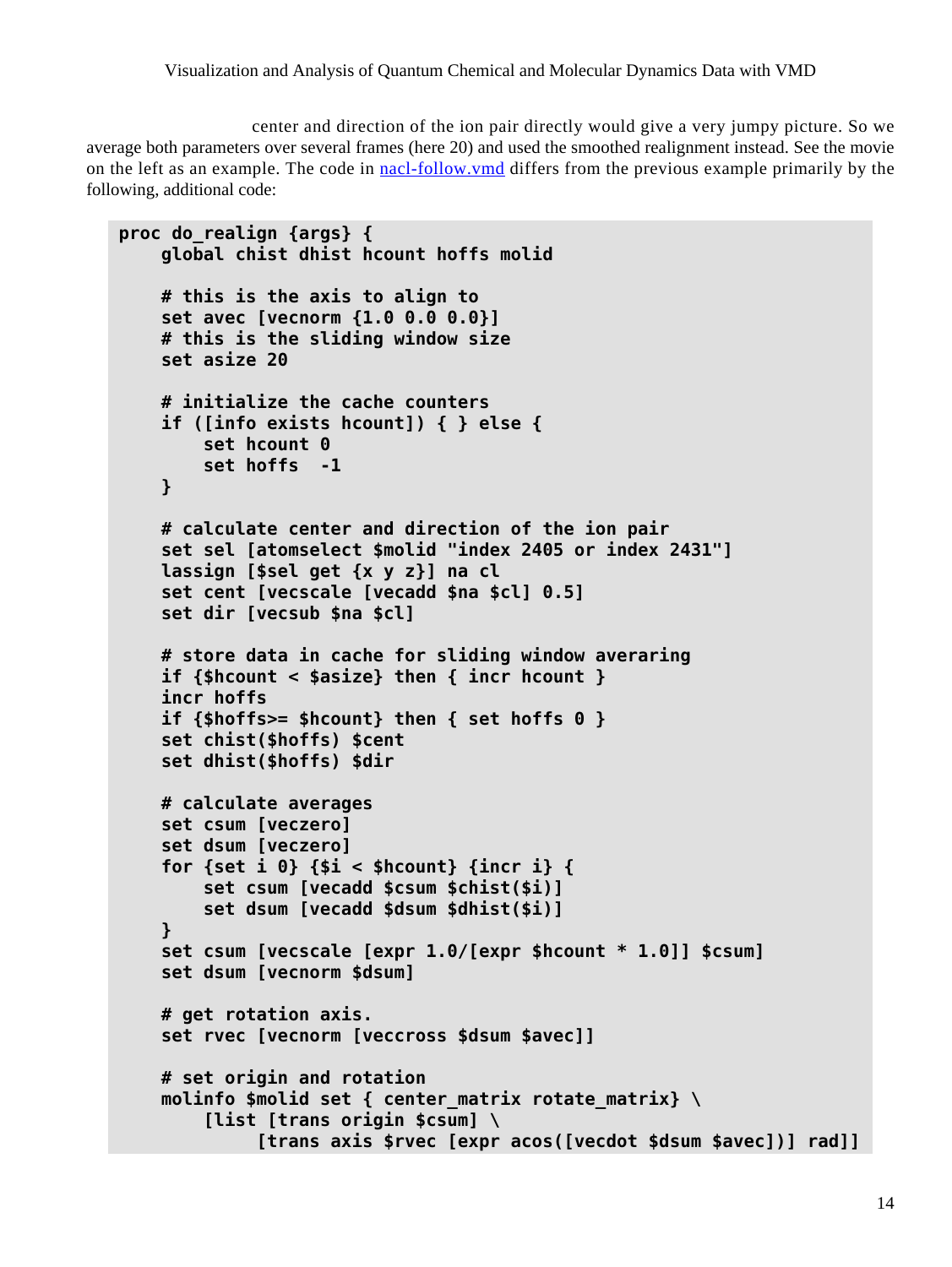```
 # clean up selections
     $sel delete
}
trace variable vmd_frame($molid) w do_realign
# zoom to fit the display when vmd is started with '-size 800 600'
scale to 0.15
# the smoothing works better with this (no discontinuity)
animate style rock
```
<span id="page-14-0"></span>6.3. Modify a Selection During a Trajectory



You will probably have noticed that running the previous two examples in VMD needs somewhat more cpu power to get a smooth animation. This is because all selections have to be recomputed anew in every animation step. In cases where the selection mechanism is even more complicated (and therefore more time consuming) you might want to find an alternative way. Here are two suggestions: a) you compile lists of the indices of the selected atoms with an external program, store them in a file, read them into an array and replace the selection text in

each frame; b) you compute the selection directly, but then cache the results in an array so that subsequent viewings of the same frame are faster. In comparison, method a) has the advantage of being faster even at the first viewing than b) but the drawback that you have to keep and read in an additional (lengthy?) file.

In the example on the left, oxygen(s) where the excess proton is within bonding radius (1.32 Angstrom, as taken from the radial pair distribution function) should get a yellow highlight. So we first create the representation, but set the selection to "none". Note the index for the selection; in our case it is 2.

For method a) we compute the selecting by index strings and write them to a file (h<sub>3oplus-select.dat</sub>). For viewing we read this file into an array and have the selection updated from this array. Here is the code to achieve this (h3oplus-select.vmd):

```
# function to update the selection from the highlight array
proc do_highlight {args} {
     global highlight molid selid
     # get the current frame number
     set frame [molinfo $molid get frame]
     # if we have data for this frame, update the selection
     if {[info exists highlight($frame)]} then {
         mol modselect $selid $molid "$highlight($frame)"
     }
}
set molid [molinfo top]
set selid 2
set n [molinfo $molid get numframes]
set highlight(0) none
# read selections from file
set fp [open "h3oplus-select.dat" r]
for {set i 0} {$i < $n} {incr i} {
```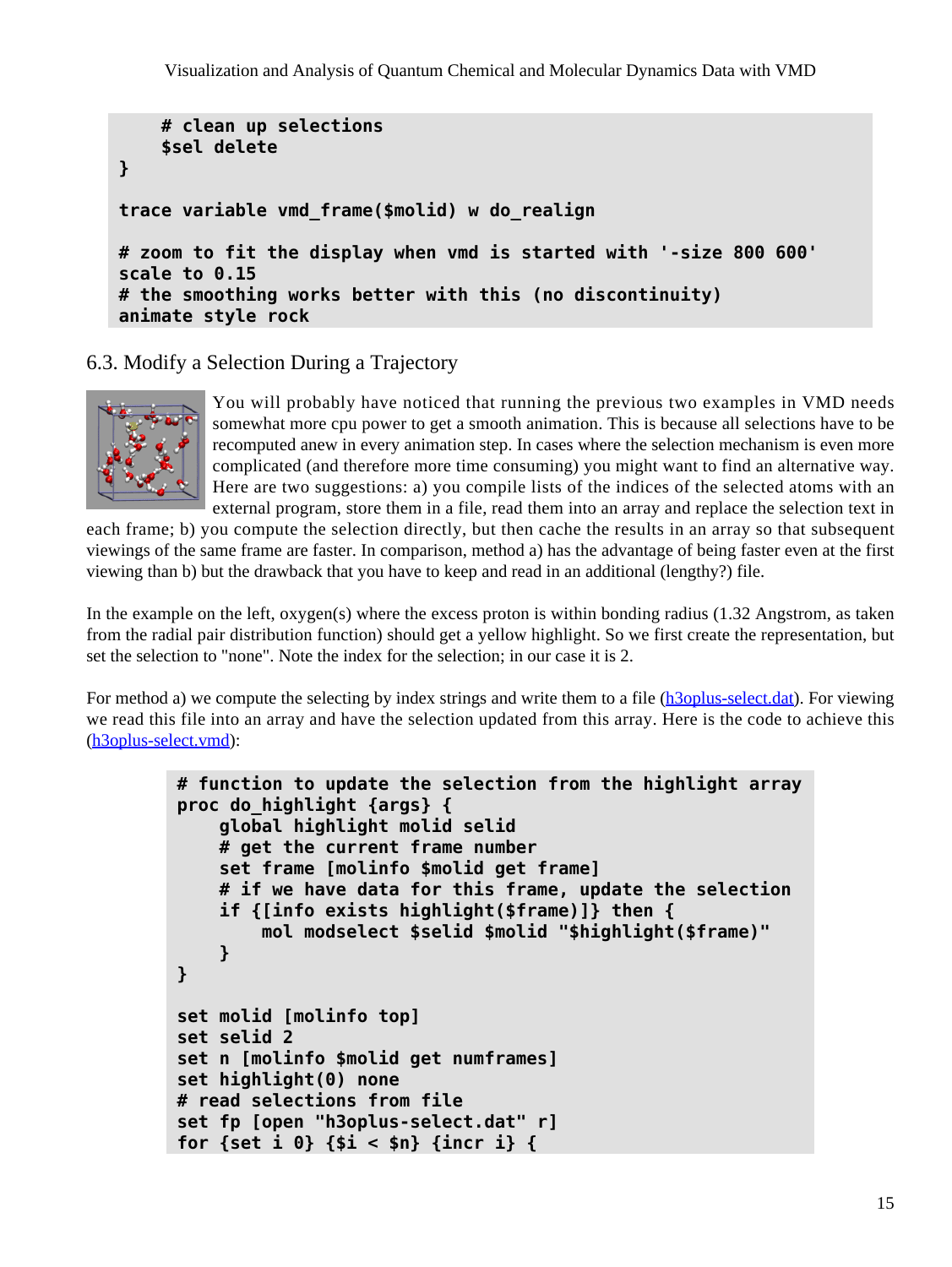```
 set highlight($i) [gets $fp]
}
close $fp
# hook highlight function into animation
trace variable vmd_frame($molid) w do_highlight
animate goto start
```
For method b) we put the code to compute the selection within the highlight function, but first check the array whether we have already computed the selection and then use the cached value instead. This example is available under the name h3oplus-cache.vmd:

```
# subroutine to update the selection of
# representation $selid and cache the results
proc do_highlight {args} {
     global highlight molid selid
     # get the current frame number
     set frame [molinfo $molid get frame]
     if {[info exists highlight($frame)]} then {
         mol modselect $selid $molid "$highlight($frame)"
     } else {
         set hl {none}
         # loop over all oxygens to count hydrogens within bondlength
         set osel [atomselect $molid "name O"]
         foreach ox [$osel list] {
             set sel [atomselect $molid "name H and within 1.32 of index $ox"]
             $sel frame $frame
             $sel update
             if {[$sel num] != 2 } {
                 set hl "$hl or index $ox"
 }
             $sel delete
         }
         $osel delete
         # apply new selection and cache it
         mol modselect $selid $molid "$hl"
         set highlight($frame) "$hl"
     }
}
set molid [molinfo top]
set selid 2
trace variable vmd_frame($molid) w do_highlight
animate goto start
```
<span id="page-15-0"></span>6.4. Using the *User* Field for Computed Selections

With recent versions of VMD the **user** field allows to store properties for each frame for each atom and which can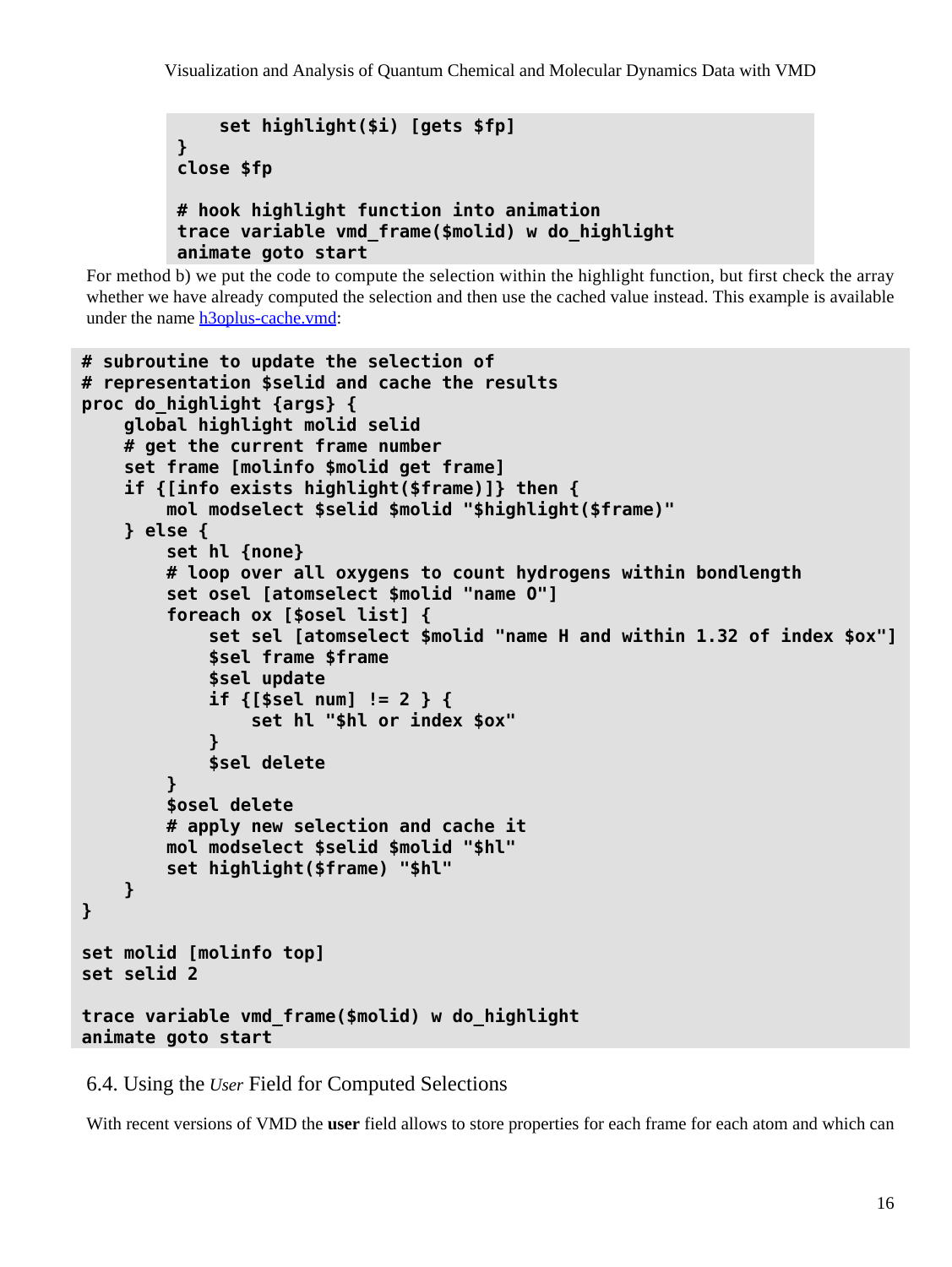be accessed in selection expressions. Using this method on the previous example one would first need to compute the number of bonded Hydrogens and store it in the **user** field. Using selections for that avoids the time consuming computations in Tcl and thus combines the advantages of both methods presented above.

```
# prep
set num [molinfo $mol get numframes]
set ox [atomselect $mol {name O}]
set all [atomselect $mol {all}]
# create a selection for each oxygen atom to compute
foreach i [$ox get index] {
     set sel($i) [atomselect $mol "exwithin 1.30 of index $i"]
}
# loop over all frames, and for each frame loop over
# all oxygens and store the number of hydrogens in user
for {set n 0} {$n < $num} {incr n} {
     set bc {}
     foreach i [$ox get index] {
         $sel($i) frame $n
         $sel($i) update
         $all frame $n
         $all set user 0
         lappend bc [$sel($i) num]
     }
     $ox frame $n
     $ox set user $bc
     unset bc
}
# clean up selections
foreach i [$ox get index] {
     $sel($i) delete
}
$ox delete
$all delete
unset ox all sel i n
```
Now to recognize all Oxygen atoms with more than two bonded Hydrogens, we simply need to define a selection with **user** > 2 and make sure that the selection is evaluated for every frame during an animation (-> **Trajectory** tab in the **Graphical Representations** menu.

```
mol representation VDW 0.60000 20.000000
mol color ColorID 4
mol selection {name O and user > 2}
mol material Transparent
mol addrep top
mol selupdate 3 $mol on
```
The complete example is available for download:  $\frac{32h2o-h3op}{2}$  user.vmd.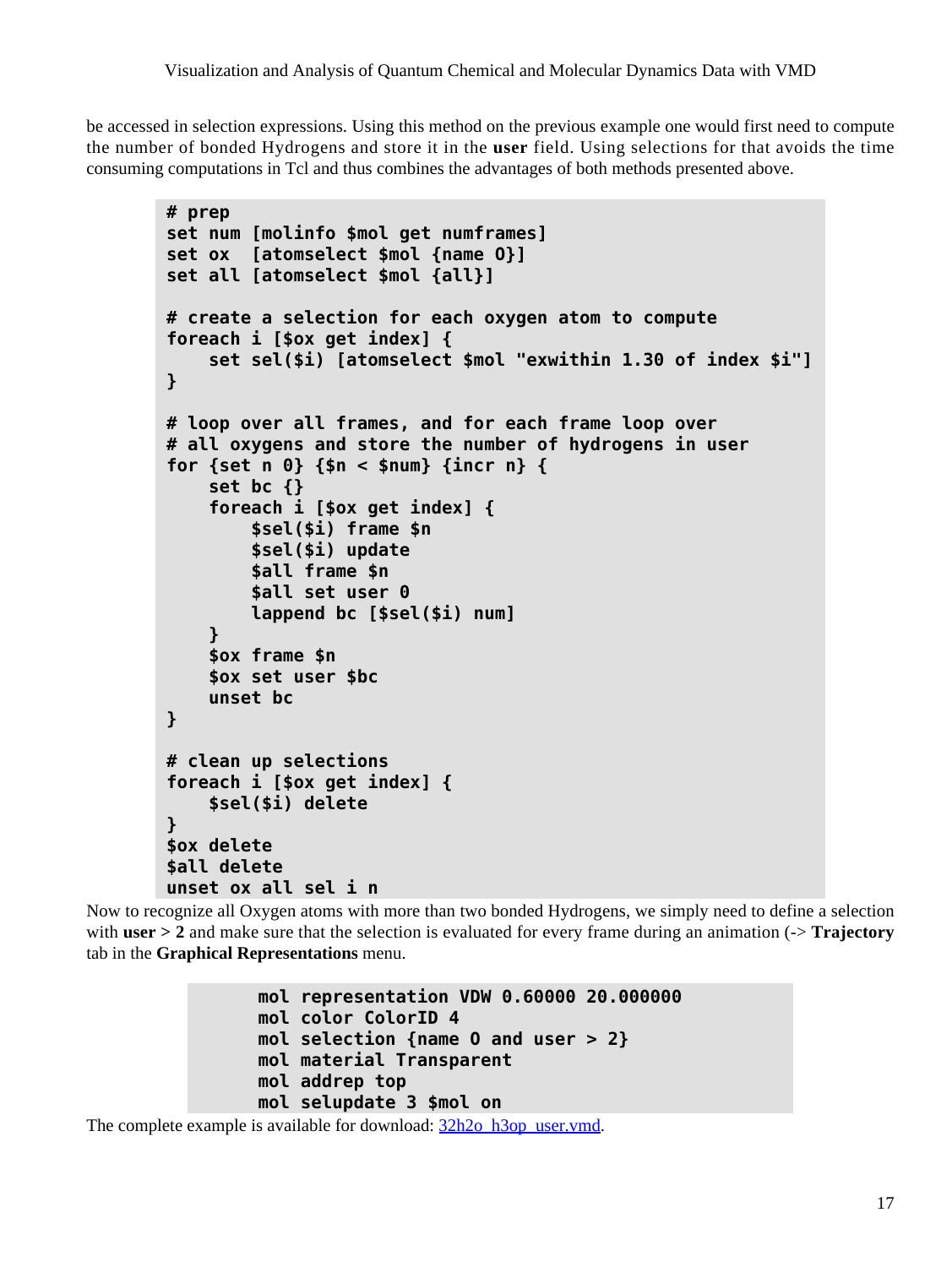## <span id="page-17-0"></span>6.5. Tracing a Dynamic Property

Sometimes you want to show the dynamics of a process but are not able to use an animation. The trajectory path procedure from the VMD script library is a nice example for that and can be used for the proton transport example from above as well, after it was adapted to allow updating the selection during the tracing of the path. Compared to the original, trajectory path.tcl, has two additional, optional arguments to turn on/off the selection update and set the linewidth. The image on the left was created with the VMD script from above plus the following additional code (32h2o\_h3op\_trace.vmd).



| # create selection for tracing hydrogens and the h3o-plus |  |
|-----------------------------------------------------------|--|
| set hydl [atomselect \$mol {index 85}]                    |  |
| set hyd2 [atomselect \$mol {index 99}]                    |  |
| set hyd3 [atomselect \$mol {index 86}]                    |  |
| set hyd4 [atomselect \$mol {index 97}]                    |  |
| set hyd5 [atomselect \$mol {index 98}]                    |  |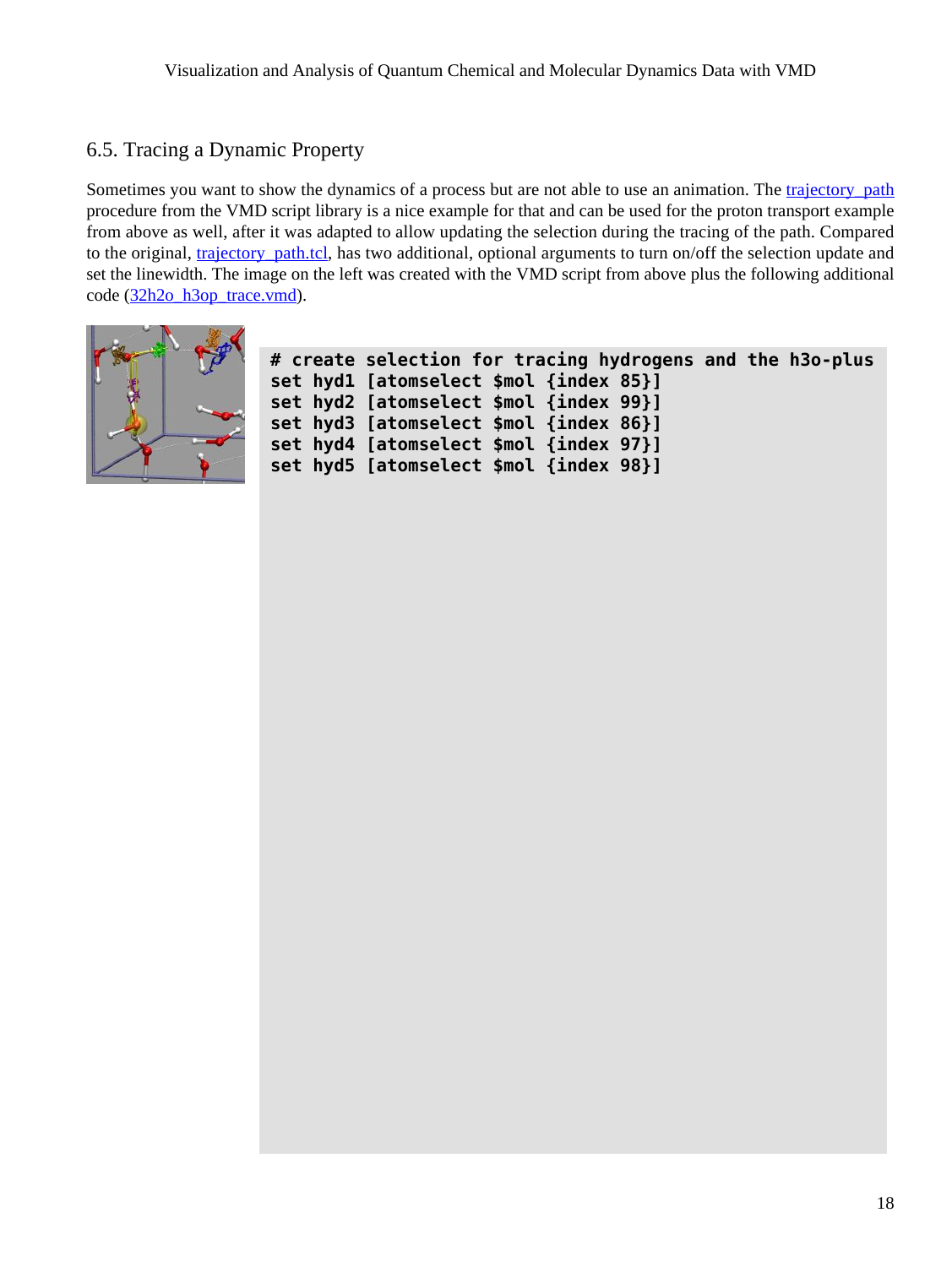**set h3op [atomselect \$mol {name O and user > 2}] # draw trajectory paths trajectory\_path \$hyd1 blue 0 4 trajectory\_path \$hyd2 green 0 4 trajectory\_path \$hyd3 orange 0 4 trajectory\_path \$hyd4 purple 0 4 trajectory\_path \$hyd5 ochre 0 4 trajectory\_path \$h3op yellow 1 4**

The image demonstrates nicely and without any animation, that the excess proton 'defect' is much more movable than the individual Hydrogen atoms due to the Grotthuss structural diffusion mechanism.

### <span id="page-18-0"></span>**7. Visualizing Volumetric Data from Cube-Files**

Apart from calculating trajectories various volumetric properties can be calculated with the CPMD program: e.g. electron densities, spin densities, electrostatic potentials, [electron localization functions \(ELF\)](http://www.cpfs.mpg.de/ELF/), localized and canonical (occupied) orbitals. This data can be visualized with VMD via the [Gaussian](http://www.gaussian.com/) cube file format. Beginning with version 1.8.2 VMD fully supports reading atom coordinates and volumetric data in the cube file format. Please note that some of the examples need a very recent CPMD version (3.9.1 or newer) to work properly, as i found and fixed a few cubefile related bugs while creating this part of the tutorial (the same goes for the cpmd2cube program, a patch relative to the latest released version from cpmd.org is available on request). VMD version 1.8.3 and CPMD version 3.9.2 as well as the cpmd2cube version relased with it contain additional improvements, mainly for handling non-orthogonal supercells.

For some of the aforementioned properties cube file can be directly generated from cpmd, the rest is written in a *native* format which can be converted into a cube file with the help of the **cpmd2cube** program (available at the download area of <http://www.cpmd.org>). Since the CPMD manual is not very detailed about these tasks, the following section will give a few CPMD input file examples alongside the suggestions for visualizations.

# <span id="page-18-1"></span>7.1. Electron Density and Electrostatic Potential

To proceed with the following examples, we first need a fully converged wavefunction. This example input will generated that for an isolated water molecule in the gas phase:



**&CPMD OPTIMIZE WAVEFUNCTION ELECTROSTATIC POTENTIAL RHOOUT &END &DFT FUNCTIONAL PBE &END &SYSTEM SYMMETRY 0**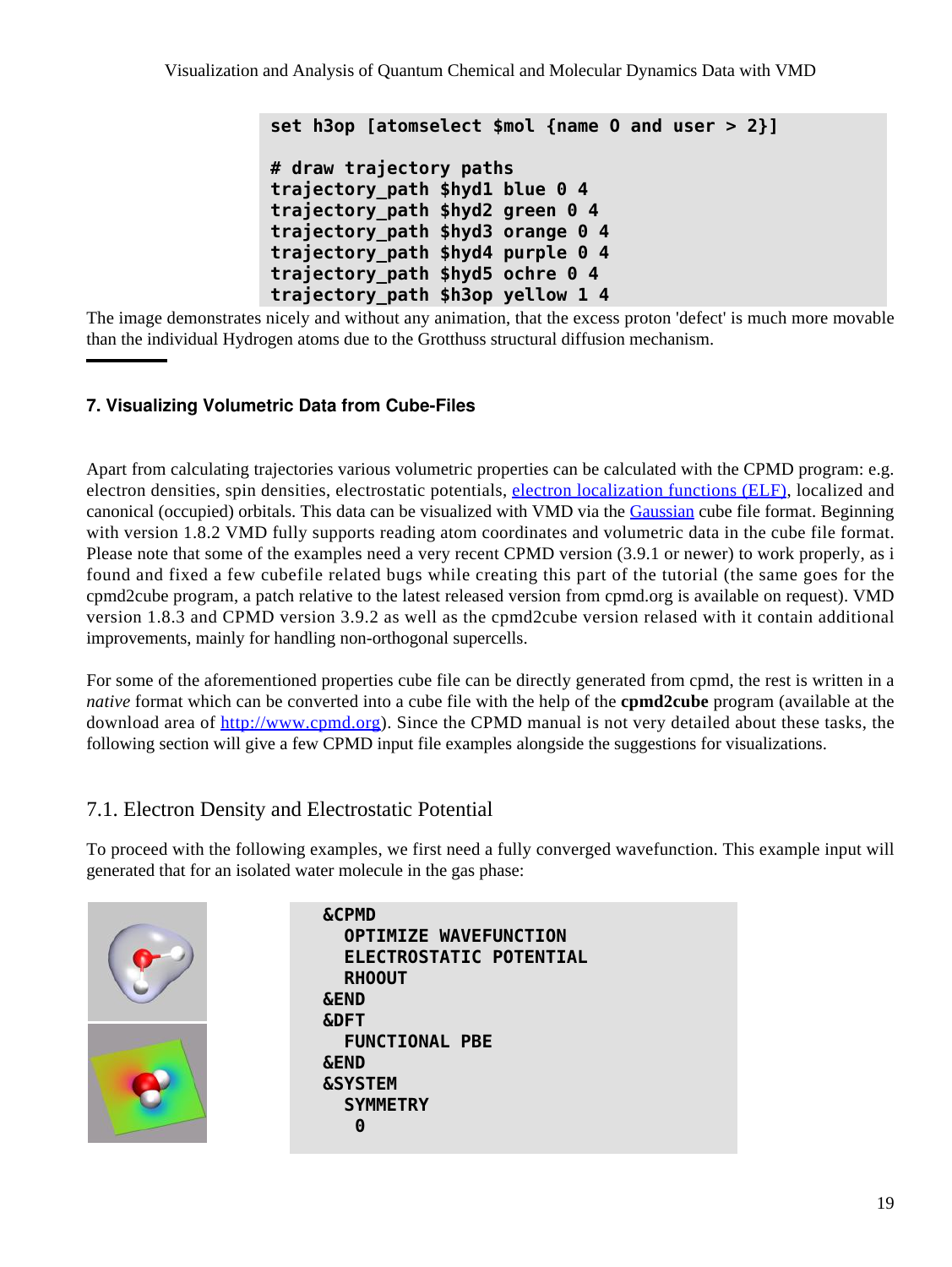

```
 CUTOFF
   120.0
  ANGSTROM
  CELL
    6.0 1.0 1.0 0.0 0.0 0.0
&END
&ATOMS
*O_MT_PBE KLEINMAN-BYLANDER
  LMAX=P
 1
  2.904516 3.000000 2.926732
*H_MT_PBE KLEINMAN-BYLANDER
  LMAX=S
  2
  2.900437 3.000000 3.897528
  3.841176 3.000000 2.671532
&END
```
By adding the keywords **RHOOUT** and **ELECTROSTATIC POTENTIAL** the electron density and the electrostatic potential will be written to files named **DENSITY** and **ELPOT**, respectively, at the end of the wavefunction optimization. Note the rather high cutoff of 120ryd which is not really required, but helps to get smooth surfaces. Since we want to re-use this restart file as base for further calculations, please rename it from **RESTART.1** to **RESTART**. With **RESTART WAVEFUNCTION COORDINATES** (Note: *no* LATEST) all further calculation will always read in this 'high quality' restart and it will not be overwritten. Finally we need to convert the two volumetric files to cube files by:

> **cpmd2cube.x -o h2o-dens -dens DENSITY cpmd2cube.x -o h2o-pot -dens ELPOT**

As a result you will get the files **h2o-dens.cube** and **h2o-pot.cube**.

To visualize volumetric data in VMD you currently have two options: Isosurfaces and Volume Slices. The two images in the top left of this section give an example for both styles. The upper image shows in addition to a CPK model of the water molecule an isosurface of the electron density (for  $= 0.05$ ), the lower image a volume slice through the electrostatic potential (for  $y = 0.5$ ). The CPMD input ( $h2o$ -dens-pot.in), the pseudopotential files (O\_MT\_PBE, H\_MT\_PBE), the resulting cube files (h2o-dens.cube, h2o-pot.cube) and a combined VMD script file (h2o-dens-pot.vmd) are available for download, so that you can experiment with it.

VMD version 1.8.3 introduces the **Volume** coloring method (for OpenGL implementations that support it), which can be used to colorcode the surface by the value of the electrostatic potential at the position of the surface, i.e. color-map the electrostatic potential to the surface. The value range of the colormap can be adjusted via the *Color Scale Data Range* fields in the **Trajectory** tab of the **Isosurface** representation. Note: that for a 'properly symmetric' behavior the electrostatic potential from CPMD calculations needs to be corrected, e.g. via the [trimcube](#page-25-4) utility. Downloadable example files: h<sub>20</sub>-dens.cube, h<sub>20</sub>-pot-norm.cube, and h<sub>20</sub>-pot-map.vmd.

### <span id="page-19-0"></span>7.2. Canonical and Localized Orbitals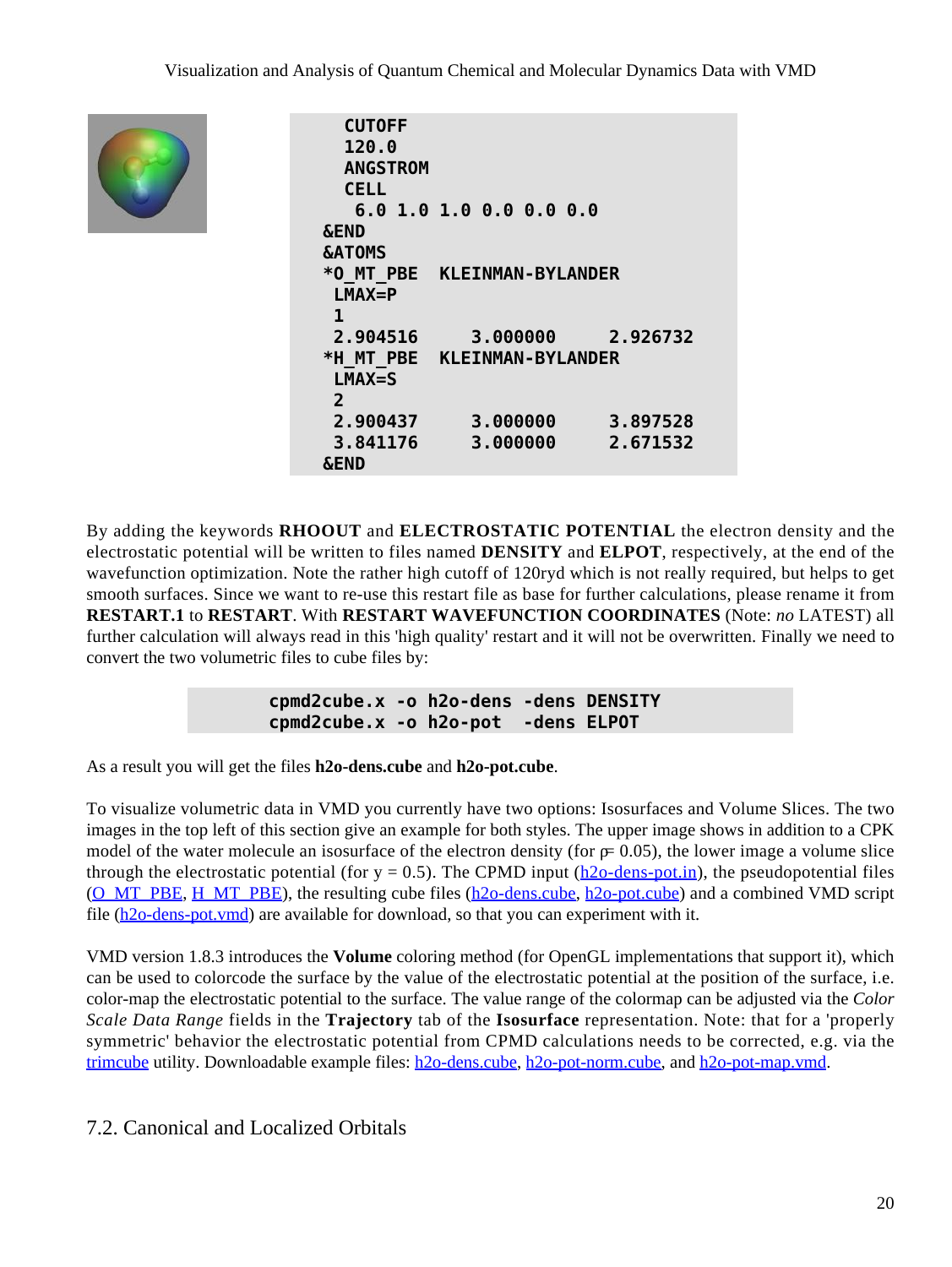

 To calculate the canonical (i.e. projected to an atomic basis set) and localized orbitals for our water molecule we need to do a properties calculation starting from the previously generated wavefunction. Both sets of orbitals can be calculated individually as well as simultaneously (as done here). Note that when calculating orbital cube files, especially for localized orbitals, the default cube files contain a lot of unneeded data, so that using the [trimcube](#page-25-4) utility, or



the **-trim** option to **cpmd2cube** is highly recommended to save disk space and reduce the memory requirements of VMD.

For the localized orbitals the keywords **LOCALIZE** and **WANNIER WFNOUT** are required. This generates a series of files with the names WANNIER\_\*.\* which have to be converted to cube format with **cpmd2cube.x -o h2o-local WANNIER\_1.1**. Note that you **must** not use the **-dens** option here.

For the projected orbitals the **CUBEFILE ORBITALS** keyword (plus the two additional lines specifying how many and which orbitals shall be written) is required. This will generate a series of cube files with the names **PSI.\*.cube**, that can be read into VMD directly.

Alltogether the first part of the CPMD input now contains:

| <b>&amp;CPMD</b>                        |
|-----------------------------------------|
| <b>PROPERTIES</b>                       |
| <b>RESTART WAVEFUNCTION COORDINATES</b> |
| <b>WANNIER WFNOUT ALL</b>               |
| <b>&amp;END</b>                         |
| <b>&amp;PROP</b>                        |
| <b>LOCALIZE</b>                         |
| <b>CUBEFILE ORBITALS HALFMESH</b>       |
| 4                                       |
| 1 2 3 4                                 |
| <b>&amp;END</b>                         |
|                                         |

The picture on the left demonstrates the localized orbitals. Here all cube files have been read in on top of each other and visualized with an isosurface (blue for the lone pairs, green for the OH-bonds). The picture on the right shows the HOMO of the water molecule. Here the two different phases are visualized by creating two repesentations from the same data set and just using isovalues with opposite sign for each of them. The input and cube files used in this section are: h2o-orbs.in, h2o-local-1.cube, h2o-local-2.cube, h2o-local-3.cube, h2o-local-4.cube, h2o-orbs-local.vmd, h2o-homo.cube, and h2o-homo.vmd.

## <span id="page-20-0"></span>7.3. Electron Localization Function (ELF)



The electron localization function (ELF) is a tool to describe chemical bonding. It provides an alternative look into chemical bonding and complements the picture gained by looking at the densities and orbitals. The correlation between ELF and chemical bonding is a topological and not an energetical one. So ELF can be said to represent the organization of chemical bonding in direct space. Chemical information can be obtained from ELF attractors taking the other topological elements into account as well. The attractors can be attributed to bonds, lone pairs,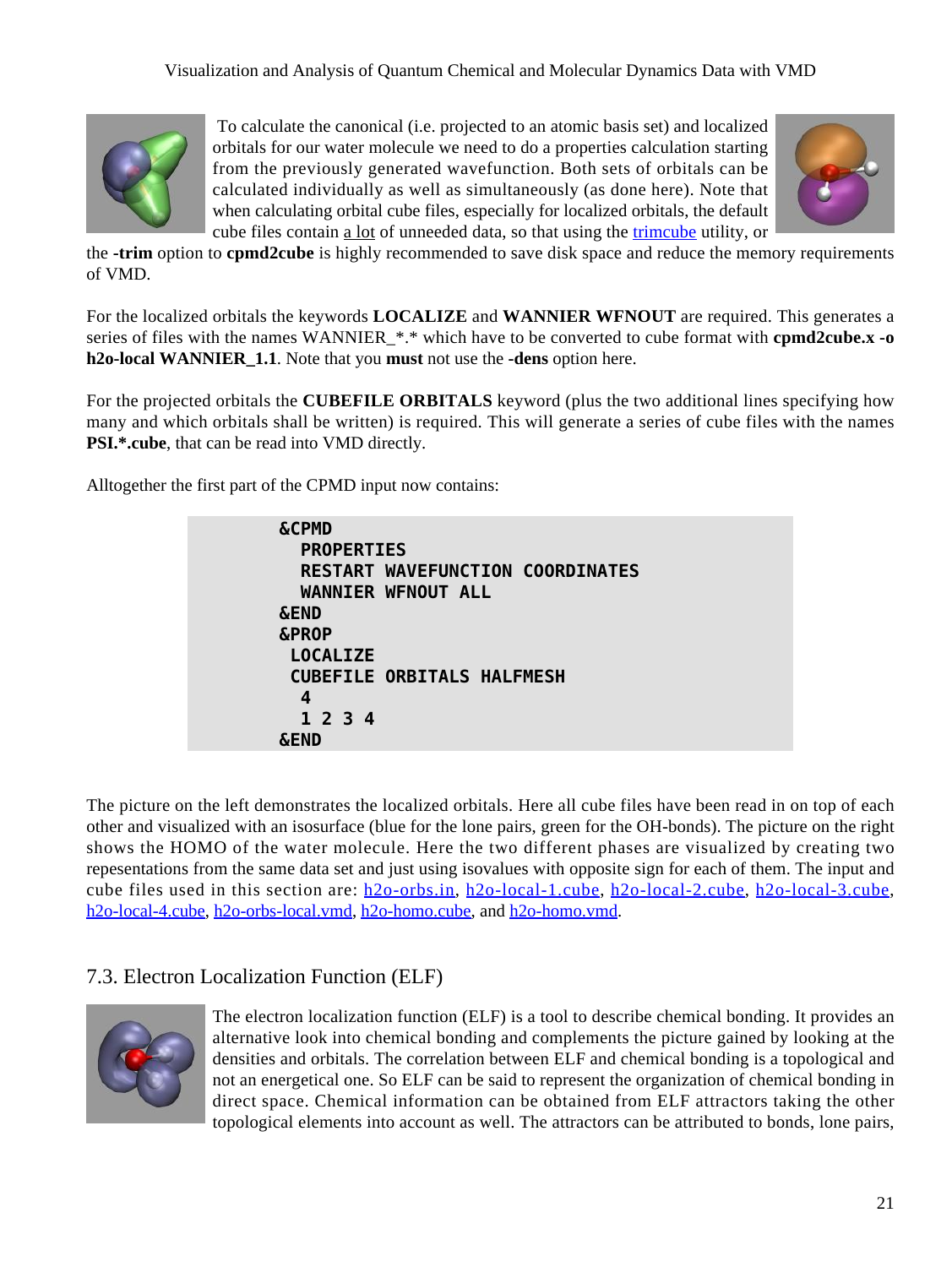#### Visualization and Analysis of Quantum Chemical and Molecular Dynamics Data with VMD

atomic shells and other elements of chemical bonding. For more details please consult the ELF homepage at <http://www.cpfs.mpg.de/ELF/>.

To calculate ELF with CPMD we need to add the keyword **ELF PARAMETER** to the **&CPMD** section of our input file. The resulting file named **ELF** is a density file similar to **DENSITY** and has to be converted to cube format with cpmd2cube. The picture on the left shows the ELF of our water example with an isovalue of 0.85. When increasing this value you can see, that the two lone pairs of the water are only partially localized. The relevant downloadable files are: h2o-elf.in, h2o-elf.cube, and h2o-elf.vmd.

## <span id="page-21-0"></span>7.4. Manipulation of Cube Files / Response to an External Potential

Sometimes you need to postprocess the cube files, e.g. by calculating the difference between to densities. This can be done with the cubman utility from the Gaussian software suite. In this example we want to visualize the response of the a water molecule to an external potential perpendicular to the H-O-H plane.

For this purpose we first create an electron density cube file from the RESTART file of the previous examples with a simple properties job (cf. h2o-dens-nopot.in). The resulting file RHO TOT.cube is renamed to h2o-nopot-dens.cube.

Now we need to create an unformatted fortran data file (extpot.unfo.grid) with the external potential on the grid points of the real space mesh of the CPMD job. In the current example this is a 80x80x80 grid so the fortran file has to use the same grid (e.g. in mkextpot.f). We now create a new wavefunction with the keyword EXTERNAL POTENTIAL (h2o-extpot.in), create another density cube file, and rename it to h2o-extpot-dens.cube.

Finally we use the cubman utility (see below for an example) to create die difference of the two densities (h2o-extpot-resp.cube) and visualize it. Here is a snapshot of the interactive dialog.



**# cpmd-vmd/files> cubman Action [Add, Copy, Difference, Properties, SUbtract, SCale]? su First input? h2o-nopot-dens.cube Is it formatted [no,yes,old]? yes Opened special file h2o-nopot-dens.cube.**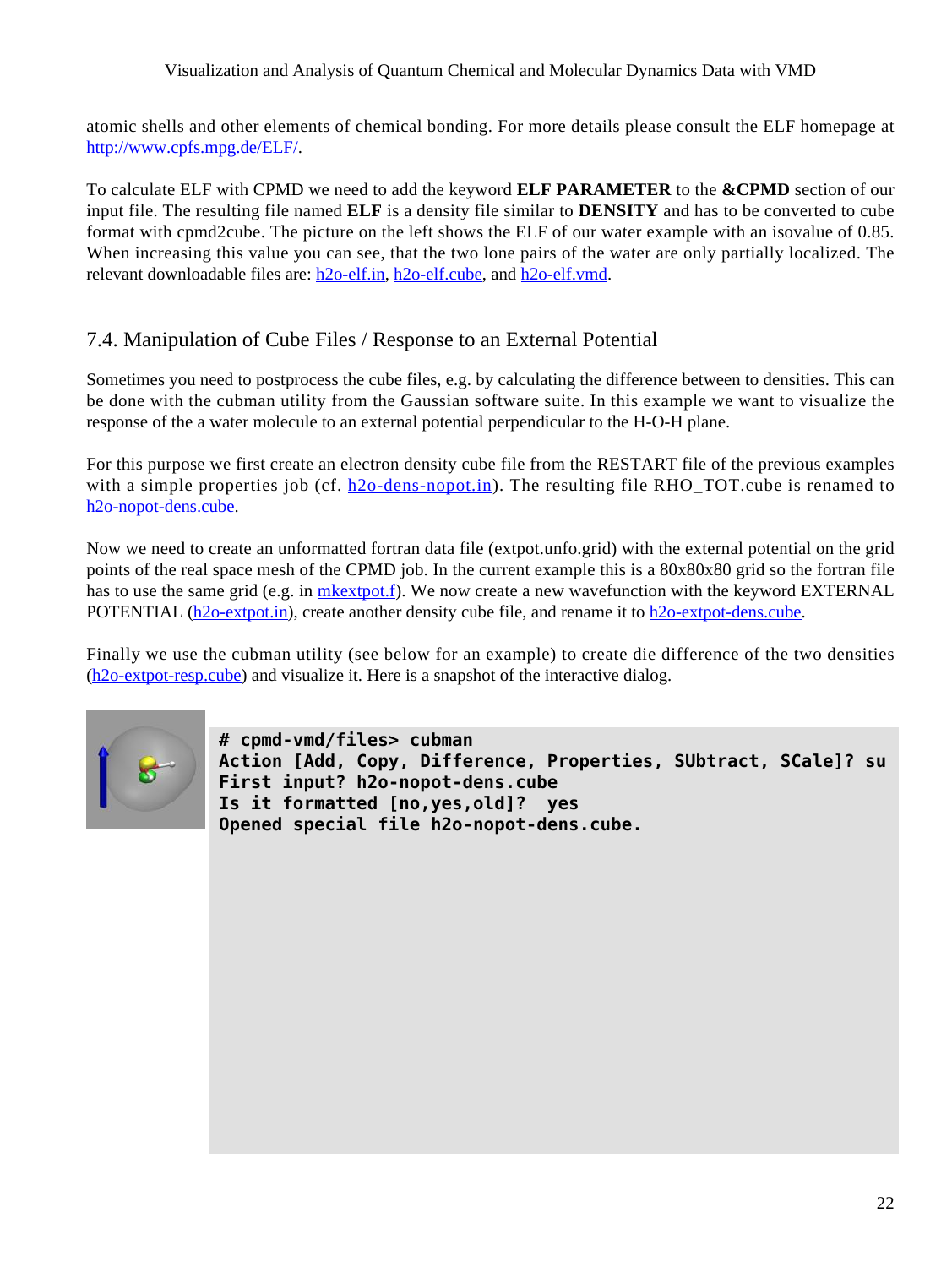```
Second input? h2o-extpot-dens.cube
Is it formatted [no,yes,old]? yes
Opened special file h2o-extpot-dens.cube.
Output file? h2o-extpot-resp.cube
Should it be formatted [no,yes,old]? yes
Opened special file h2o-extpot-resp.cube.
```
The image on the left shows the result. The arrow illustrates the direction of the electrostatic field represented by the external potential and the two colored isosurfaced show areas of reduced (green) and increased (yellow) electron density, the transparent isosurface represents the total electron density. The formation of an induced dipole moment in the water molecule is clearly visible. The figure was created with the VMD script h2o-extpot-resp.vmd.

<span id="page-22-0"></span>7.5. Bulk Systems



#### (click here or on the image to view a larger version)

Creating and visualizing volumetric data is not restricted to isolated molecules, but can also be used for bulk systems, for example a bulk water system. Occasionally you have to make sure, that the cube file is properly centered and that all atoms are inside the density/simulation box. The command lines to get the cube files used here were:

### **cpmd2cube.x -o h2o-dens -inbox -center -dens DENSITY cpmd2cube.x -o h2o-elpot -inbox -center -dens ELPOT**

After visualizing the water molecules you can add one or more isosurface representations in order to display different isosurfaces from the same data set: blue (= negative electrostatic potential), red (= same value only positive), pink (=even more positive isovalue), and green (= electron density). Again the full saved state and the data file are available for download with the filenames h2o-cube.vmd, h2o-dens.cube, and h2o-elpot.cube.

### <span id="page-22-1"></span>7.6. Animations with Isosurfaces

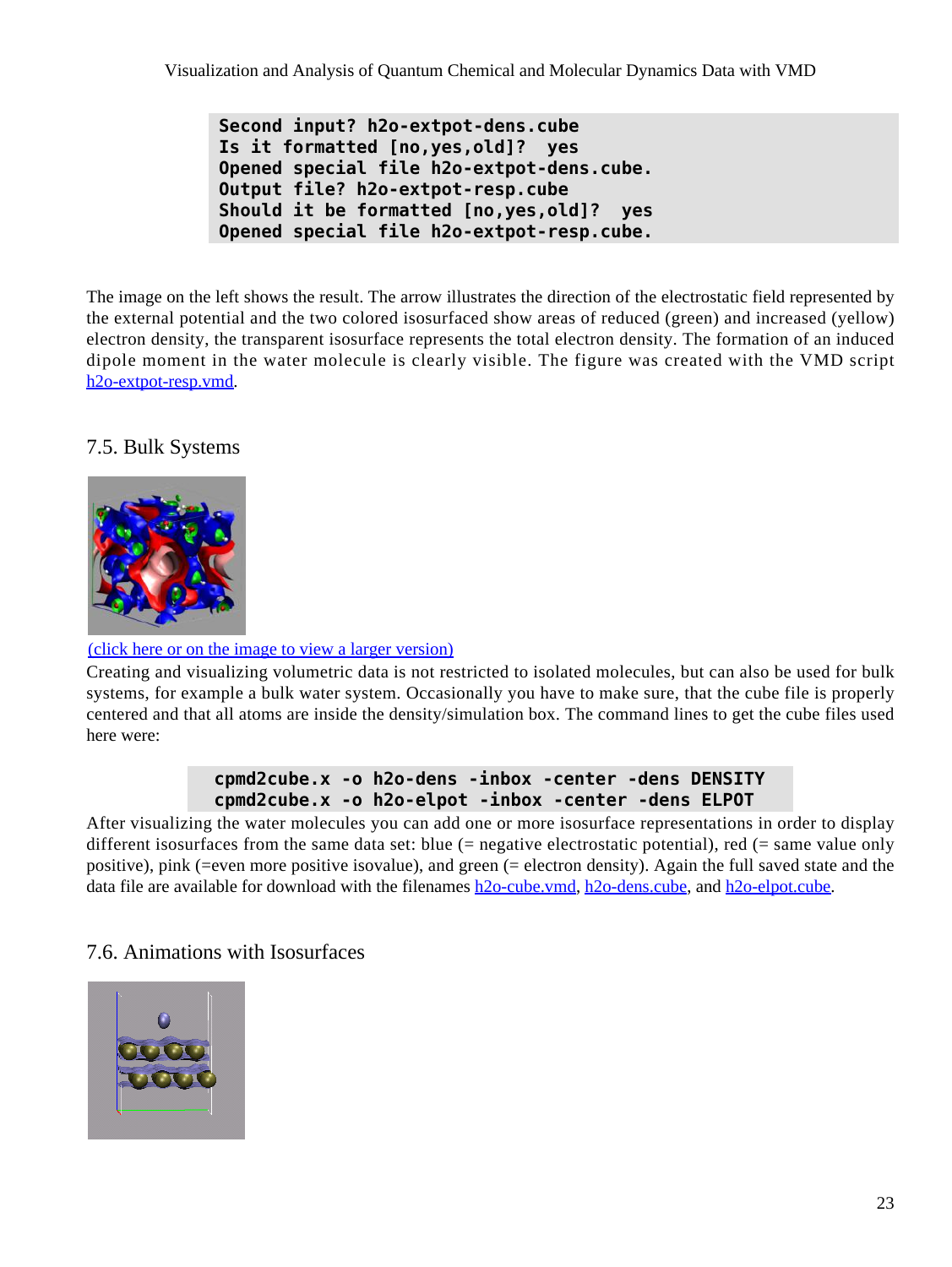#### (click here or on the image to view a larger version)

With the help of a little bit of VMD scripting we can also do an animation with volumetric data, where the the isosurface is changed in each frame. In the present example, we have a simulation, in which a hydrogen molecule is shot at a double layer of gold atoms with **very** high velocity. We then need a cube file for each frame, that should be animated, therefor we need to instruct the CPMD program to write a (different) restart for each of these frames. This is done by using the **STORE** and **RESTFILE** keywords in the CPMD input file (for this example STORE was set to 20 and RESTFILE to 500 with a TIMESTEP of 2 a.u.). Now during the simulation (which should not exceed 10000 steps), a new restart is written every 20 steps.

The next step is to convert all of these restarts into cube files. This can done by doing one step of wavefunction optimization and using the keyword **RHOOUT** to write a **DENSITY** file, which then can be converted into a cube file with cpmd2cube.x. The first part of the CPMD input thus is:

```
&CPMD
   OPTIMIZE WAVEFUNCTION
   RESTART WAVEFUNCTION COORDINATES
   MAXSTEP
    1
   RHOOUT
&END
```
The conversion can be automated with:

```
for s in `seq 1 25`
do \
   rm -f RESTART
   ln -s RESTART.$s RESTART
   && ./cpmd.x au-dens.in
   && ./cpmd2cube.x -rho -o au-dens-$s DENSITY
done
```
We now load all those cube files in the correct order into VMD and create a visualization including an isosurface. To switch the volumetric data set during the animation, we write a small tcl procedure, that updates the representation and hook it into the animation loop by tracing **vmd\_frame**. To make this as transparent as possible, we record the molecule id and the (unique) representation name of the isosurface in question in two global variables.

```
set updmol [mol new {au-dens-0.cube} type cube waitfor all]
...
set updrep [mol repname top 3]
...
proc update_iso {args} {
     global updmol
     global updrep
     set repid [mol repindex $updmol $updrep]
     if {$repid < 0} { return }
     set frame [molinfo $updmol get frame]
     lassign [molinfo $updmol get "{rep $repid}"] rep
```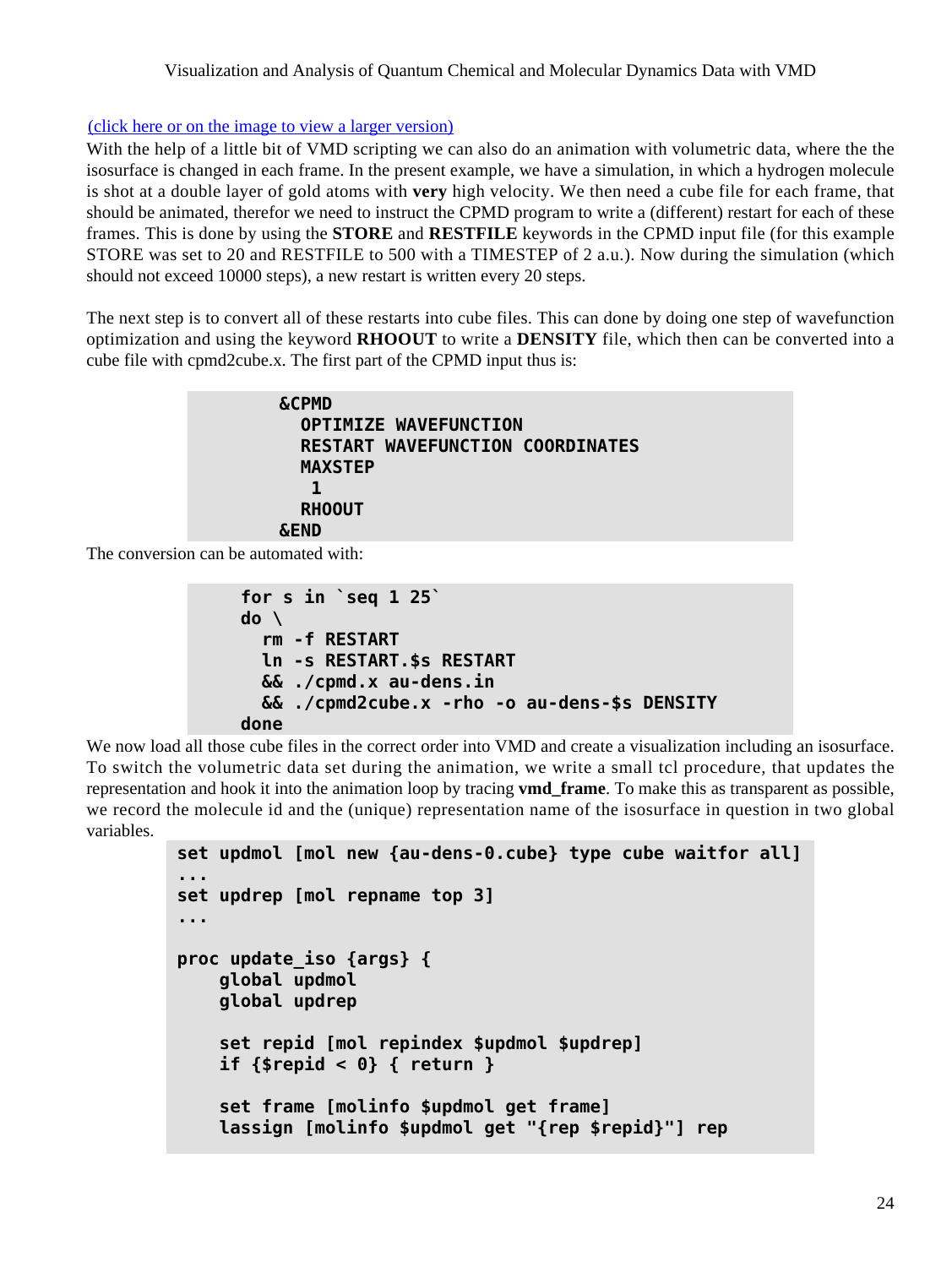Visualization and Analysis of Quantum Chemical and Molecular Dynamics Data with VMD

```
 mol representation [lreplace $rep 2 2 $frame]
     mol modrep $repid $updmol
}
trace variable vmd_frame(0) w update_iso
```
There is one drawback: you have to know, which index the isosurface visualization has. But that is easily done (if you can count and remember, that the first representation id is 0), since you start from a script anyways. Any subsequent changes to the representations should be transparent to the script. You can download the full VMD script <u>au-iso.ymd</u>, and an archive with the cubefiles <u>au-dens-cube.tar.gz</u> (25MB).

## <span id="page-24-0"></span>7.7. Volumetric data from Gaussian

In this section we take a small detour and discuss the visualization of volumetric outputs generated with the [Gaussian](http://www.gaussian.com/) electronic structure program. Since the cube file format was originally used in Gaussian visualizations like shown above are not restricted to CPMD calculations. The following are a few examples for using the Gaussian program, but this should be adaptable to other electron structure programs as well.



The most convenient way of creating cube files from a gaussian calculation is to use the **cubegen** and **cubman** programs. Prerequisite is that you have saved a checkpoint file from your calculation by adding a **%Chk=filename.chk** statement to the header of your gaussian input file. The (binary) checkpoint file needs to be converted into a formatted file using the **formchk** utility (**formchk filename.chk** will produce the file **filename.fchk**).

After these preparations we can finally start to generate some useful cube files. We start with the electron density of a chromium-(III)-ion surrounded by 6 water molecules (top left). This was created from the formatted checkpoint file using the command:

#### **cubegen 0 Density=scf cr-h2o\_6-dubl.fchk cr-h2o\_6-dens-dubl.cube 60**

For visualizing the density a single isosurface representation (after visualizing the atoms itself) with a small positive isovalue, e.g. 0.05, is sufficient (cr-h<sub>2o-6-dens.vmd</sub>).

The next example shows orbital number 40 (the third highest occupied orbital) from the same calculation. Here the command to create the cube file was: **cubegen 0 MO=40 cr-h2o\_6-dubl.fchk cr-h2o\_6-orb-40.cube 60** For this visualization two isosurface representations are needed now, one for positive and one for negative values (here: 0.01 and -0.01, cr-h2o\_6-orb-40.vmd). If you want to show multiple different orbitals, you can either load several of these single orbital cube files simultaneously, or create a multi-orbital cube file by



running a gaussian cube job (see the gaussian manual on how to do it). VMD can load these multiple orbital files as well as multiple cube file on top of each other and will let you select the individual volumetric data sets in a pop-up menu for the graphical representation menu.



 The final example shows the location of unpaired electrons by calculating the difference between *alpha-* and *beta-*electron spin density. For this two open shell Hartree-Fock calculations were performed (one for the dublett state and one for the quartett state), density cube files created and then the density difference calculated by running **cubman** in *subtract* mode on both cube files and thus creating a third cube file  $(cr-h2o_6-dens-diff.cube)$ . You can see the



the single unpaired electron in the dublett state is confined to a Chromium d-orbital, whereas the three unpaired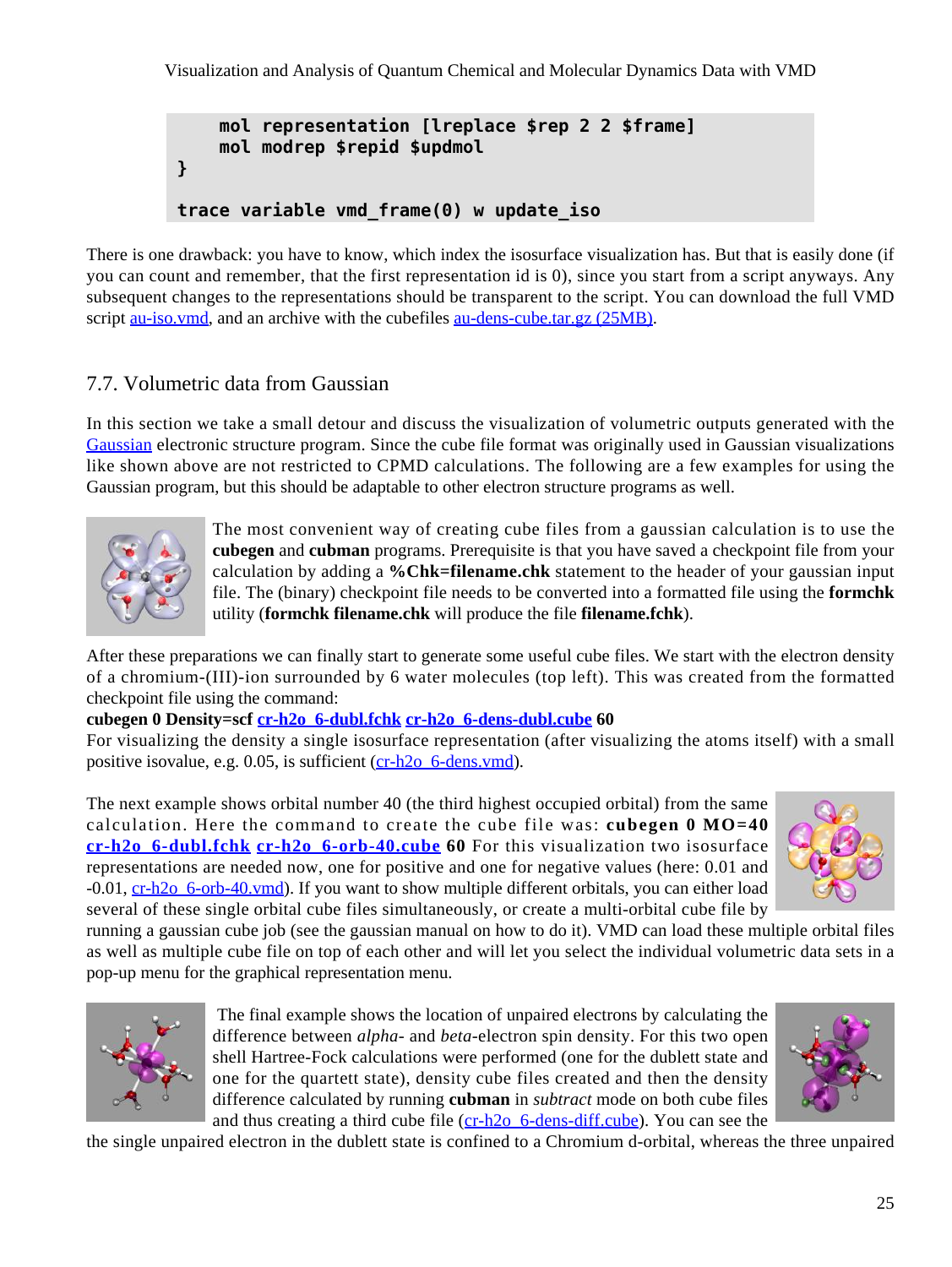electrons of the quartett state are rather delocalized.

### <span id="page-25-0"></span>**8. Using Data Processing to Tailor Data for VMD**

In some cases the existing data is not (well) suited to be read in for a VMD visualization, so it needs to be augmented or converted using external programs. Here are some examples.

## <span id="page-25-1"></span>8.1. Visualizing Path-Integral Trajectories



 In path integral simulations each atom is represented by several replica, so reading in that data directly would create produce several molecules positioned (almost) on top of each other, which creates a somewhat cluttered visualization (see image on the right). Therefore the atom positions are better taken as the average of the replica and then a different, lucid visualization can be used. The perl script  $\frac{traj2xyz.pl}{l}$  will automatically detect path-integral runs



from the fact, that for technical reasons the GEOMETRY.xyz file will only contain the geometry information for a single set of replica atoms, and write out the average replica positions at the beginning of each xyz record. The individual replica coordinates can be recognized, since the script will prepend their name with an X. Any selection with **and not name "X<sup>\*</sup>"** with ignore them. The processed xyz file ( $nh3$ -pimd<sub>xyz</sub>) and the visualization (nh3-pimd.vmd) are available for download.

# <span id="page-25-2"></span>8.2. Extracting the Geometry Information from old CPMD Output Files

When running geometry optimizations, having a look at the 'trajectory' of the optmization is often desirable. Newer CPMD versions support the **XYZ** flag to the **OPTIMIZE GEOMETRY** keyword to create an xyz-file that can be easily visualized, but for outputs from older CPMD versions (or in cases where setting the XYZ keyword was overlook or forgotten), one may want to extract the coordinates from the output file. Doing this with a text editor can be quite tiresome. The perl script  $\frac{out2xyz.pl}{with}$  will try to do this for you. Of course this script also works (or at least it should) for other jobs that contain geometry information.

# <span id="page-25-4"></span><span id="page-25-3"></span>8.3. Removing Unneeded Parts From a Cube File



Cubefiles can become quite large, especially for very large systems. This can put a severy limit on how many of them can be visualized at the same time or even stored on the same disk. Frequently only a part of them is needed for the visualization, for example with surface slabs, isolated molecules or when looking at localized orbitals. The **trimcube** utility presented here (trimcube.c) allows to do this almost automatically, by trying to cut off parts of a cube file, whose absolute values are all below a given threshold. The version of **cpmd2cube** distributed

together CPMD v3.9.2 contains this feature as well, so that you can get the small file immediately. The image on the left shows the original box and then the subboxes for each localized orbital. The file size reduction in this case was more than a factor of 35.

**trimcube: cut out a part of a cubefile.**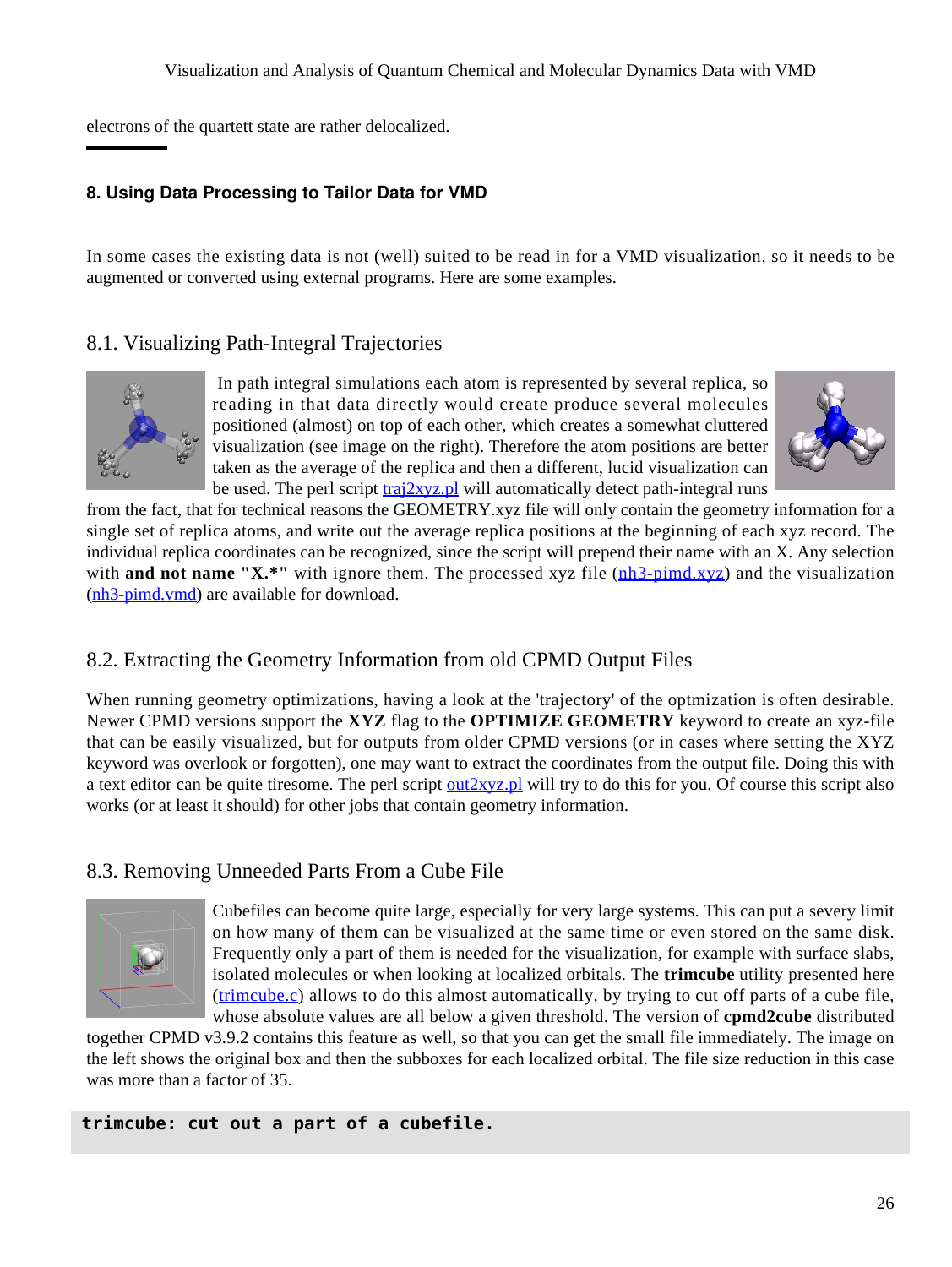```
usage: trimcube [options] <input cube> [<output cube>]
available options:
-h[elp] print this info
-t[hresh] <value> set trim threshold to <value>, (default 0.005)
-n[orm] normalize so that the integral over the cube is zero.
use '-' to read from standard input
program writes to standard output if not output file is given
```
<span id="page-26-0"></span>8.4. Extract Some Coordinates with Bounding Box Information

To following script provides the command **extract\_sel** (extract\_sel.tcl) will write a pdb file from a given selection. The special feature is, that it will shift the selection close to the origin, compute a minimal box that will fit this selection and store it in the CRYST record of the pdb file. Very useful for creating a QM subsystem from a classical MD simulation.

```
proc extract_sel { sel pdbfile {addbox {2.0 2.0 2.0}} } {
   set molid [$sel molid]
   # save original box dimensions and selection coordinates
   set origbox [molinfo $molid get {a b c alpha beta gamma}]
   set origxyz [$sel get {x y z}]
   # get the min/max coordinates from the selection
   set minmax [measure minmax $sel]
   # subtract the coordinates of the lower left front corner.
   $sel moveby [vecscale -1.0 [lindex $minmax 0]]
   # and shift by half the addbox vector to the middle
   $sel moveby [vecscale 0.5 $addbox]
  # box shall be the size of the selection plus the addbox vector
   set box [vecsub [lindex $minmax 1] [lindex $minmax 0]]
   set box [vecadd $addbox $box]
   # update the box size so the pdbfile will get that info
   molinfo $molid set {a b c alpha beta gamma} "$box 90.0 90.0 90.0"
   $sel writepdb "$pdbfile"
   # undo the coordinate shifts from above and reset the box
   $sel set {x y z} $origxyz
   molinfo $molid set {a b c alpha beta gamma} $origbox
}
```
<span id="page-26-1"></span>8.5. Creating 3d-Ramachandran Histograms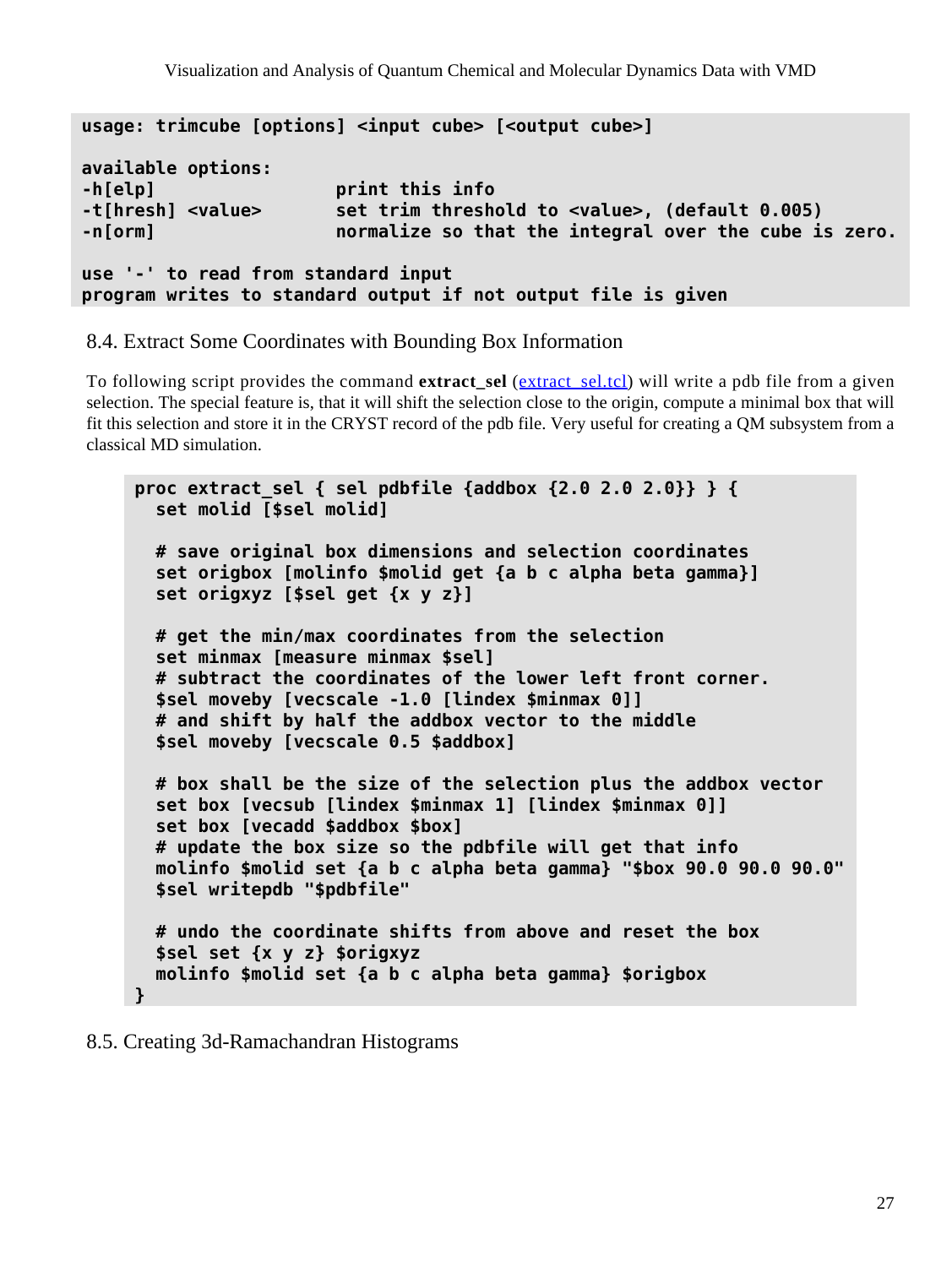

 The ramaplot tool in VMD is very useful for tracking changes of the protein backbone angles from a trajectory. But to get an impression of the statistical distribution of some configurations, the 'show all timesteps' mode in ramaplot can be easily misleading (see the picture on the right). In this example we have a short trajectory of a 12-ALA alpha-helix which is in fact stable during the time of the simulation. A histogram of the data would put an equal weight to



each data point and with a so-called 'rubbersheet' representation (see picture on the left) one could could identify the regions of statistical relevance much better and see, that the alpha-helix does indeed not fall apart significantly.

To achieve this, we have to first create a histogram of the alpha-carbon angles and then visualize it. Since VMD does not support this internally, we create an empty dummy molecule and add the surface to it using VMDs graphics primitives. With the following script code, we can create the raw histogram.

```
 set sel [atomselect top {protein and name CA}]
 set res 36
 set w [expr ($res - 1.0)/360.0]
 set n [molinfo [$sel molid] get numframes]
 for {set i 0 } { $i < $n } { incr i } {
     $sel frame $i
     $sel update
     foreach a [$sel get {phi psi}] {
         set phi [lindex $a 0]
         set psi [lindex $a 1]
         incr data([expr int(($phi + 180.0) * $w)],[expr int(($psi + 180.0) * $w)])
     }
 }
```
We then have to normalize the histogram and create the surface by drawing four triangles between the corners of each square of data points and their mid-point. We also use the z-value of the mid-point to colorize the triangles according to a BGR color scale. so that the bottom is blue and the peaks will be green with red tips:

```
 color scale method BGR
 color scale max 0.9
 color scale midpoint 0.3
 for {set i 0} {$i < $res} {incr i} {
     for {set j 0} {$j < $res} {incr j} {
         set i2 [expr $i + 1]
         set j2 [expr $j + 1]
         set x1 [expr ($i - (0.5 * $res)) * $len]
         set x2 [expr ($i2 - (0.5 * $res)) * $len]
         set xm [expr 0.5 * ($x1 + $x2)]
```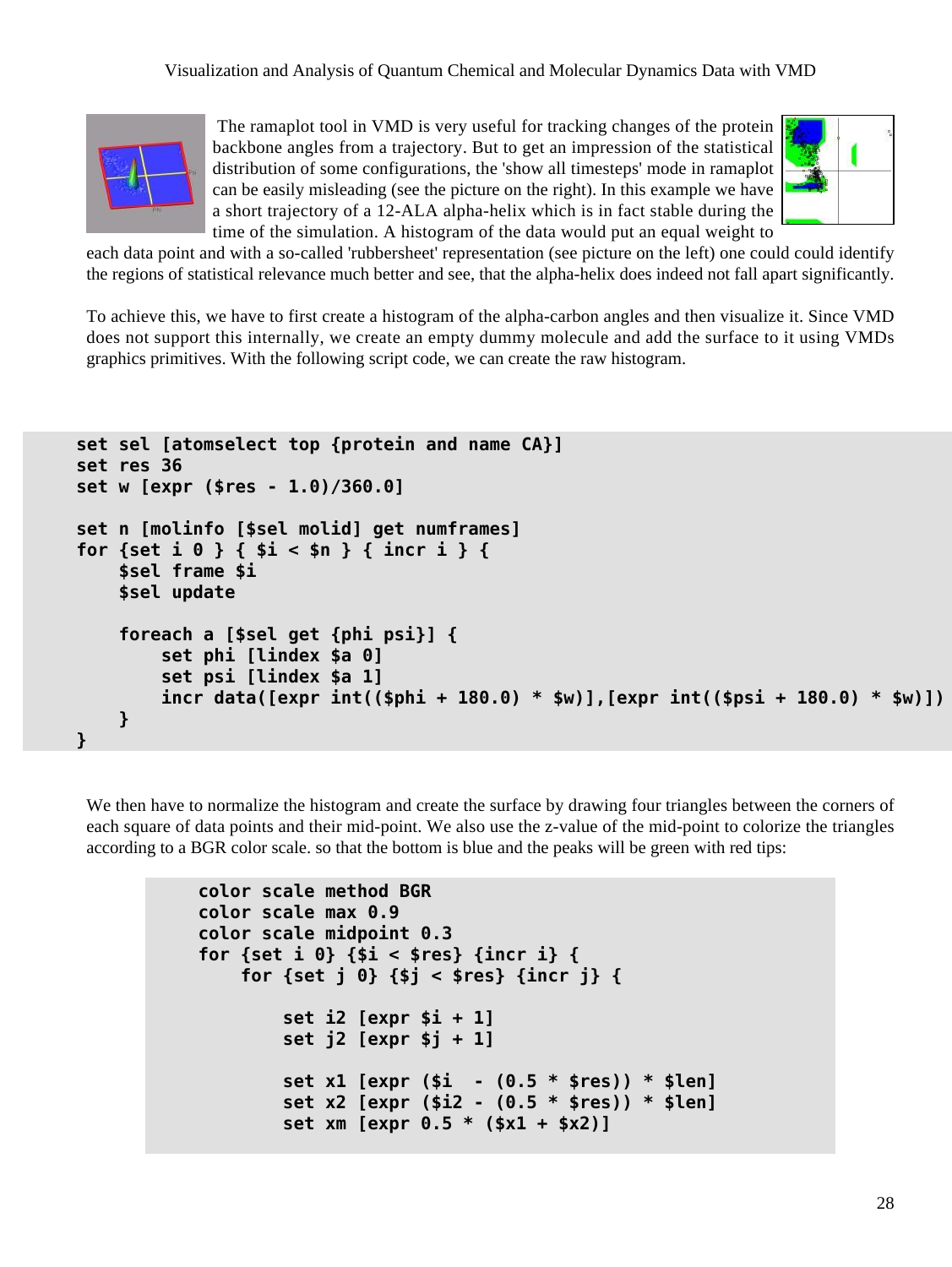```
 set y1 [expr ($j - (0.5 * $res)) * $len]
         set y2 [expr ($j2 - (0.5 * $res)) * $len]
         set ym [expr 0.5 * ($y1 + $y2)]
         set zm [expr ($data($i,$j) + $data($i2,$j2) \
                     + $data($i2,$j) + $data($i,$j2)) / 4.0]
         graphics $mol color [expr 17 + int (200 * $zm)]
         graphics $mol triangle "$x1 $y1 $data($i,$j)" \
                  "$xm $ym $zm" "$x2 $y1 $data($i2,$j)"
         graphics $mol triangle "$x1 $y1 $data($i,$j)" " \
                  $x1 $y2 $data($i,$j2)" "$xm $ym $zm"
         graphics $mol triangle "$x2 $y2 $data($i2,$j2)" \
                  "$x2 $y1 $data($i2,$j)" "$xm $ym $zm"
         graphics $mol triangle "$x2 $y2 $data($i2,$j2)" \
                  "$xm $ym $zm" "$x1 $y2 $data($i,$j2)"
     }
 }
```
Completed with a nice border and some labels the full code can be put into a separate subroutine, so that the code to create the picture on the left becomes:

```
mol new {12-ala.pdb} type pdb waitfor all
mol addfile {12-ala.dcd} type dcd waitfor all
set sel [atomselect top {resid > 1 and resid < 12 and name CA}]
mk3drama $sel
```
The VMD script code is available for download under mk3drama.tcl. This subroutines also turns off, but does not delete the originally loaded molecule(s), so you can in fact create multiple histograms from different selections and, e.g., view them in turn by clicking on the 'D' symbols in the main VMD window. The visualization and the data files are available under 12-ala-rama.vmd, 12-ala.pdb, and 12-ala.dcd.

#### <span id="page-28-3"></span><span id="page-28-0"></span>**9. Misc Tips and Tricks**

This chapter is a collection of (hopefully) useful odds and ends that came up while working on these pages and with VMD in general.

#### <span id="page-28-2"></span><span id="page-28-1"></span>9.1. Collected 'draw' Extensions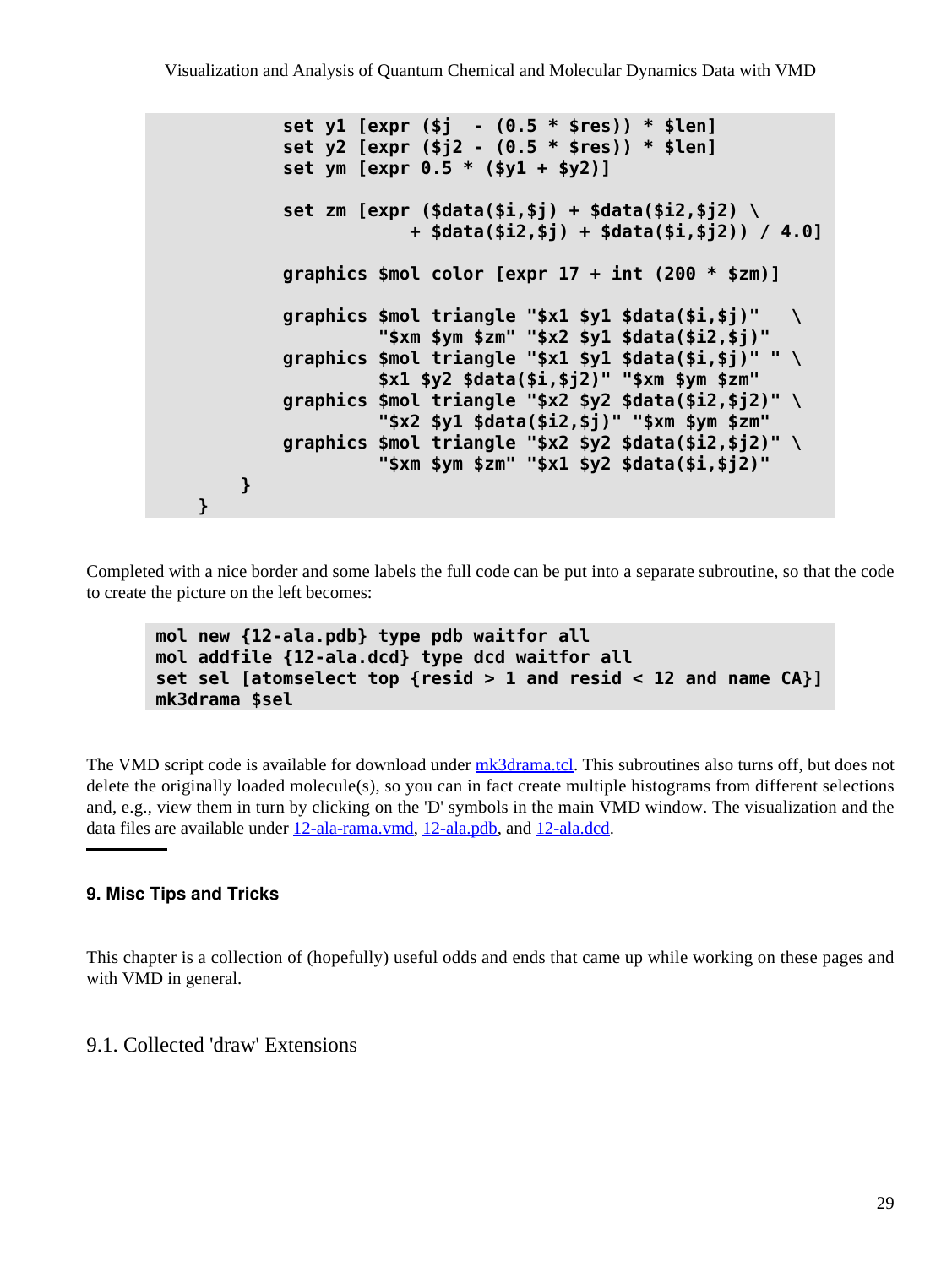The following is a collection of extensions to the **draw** command. All of them return a list of graphics ids for the **graphics** primitives they were build of. When stored in a variable, they can be selectively deleted like in the following example (a more elaborate version is availiable for download as <u>test-draw-ext.vmd</u>):

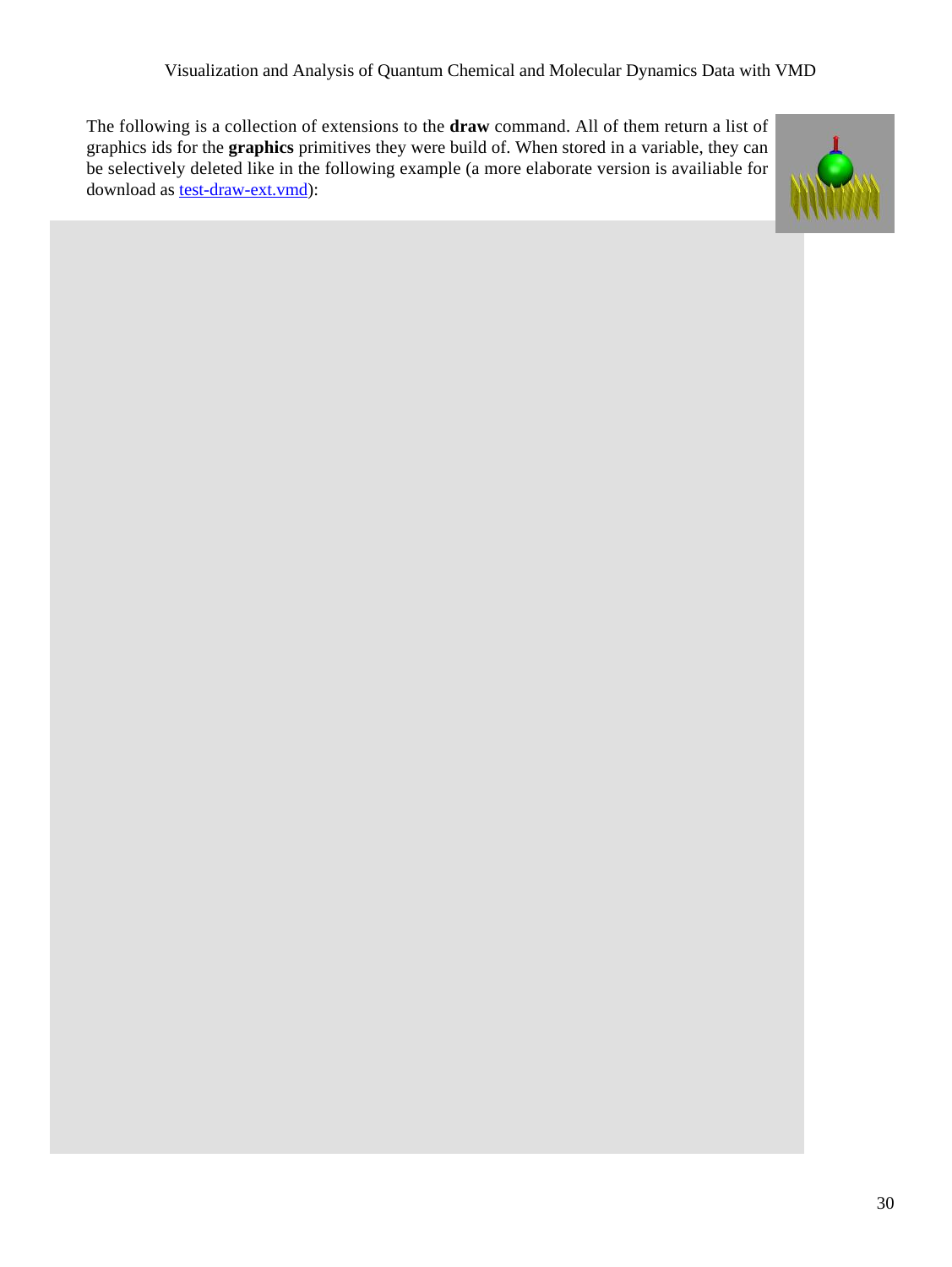**# draw one blue prism and a red vector on top of it set gidlist [draw prism {-0.7 -0.5 0.0} {0.7 -0.5 0.0} {0.0 1.0 0.0}] draw color red append gidlist " " [draw vector2 {0.0 0.0 0.0} {0.0 0.0 2.0} 1.0 20]**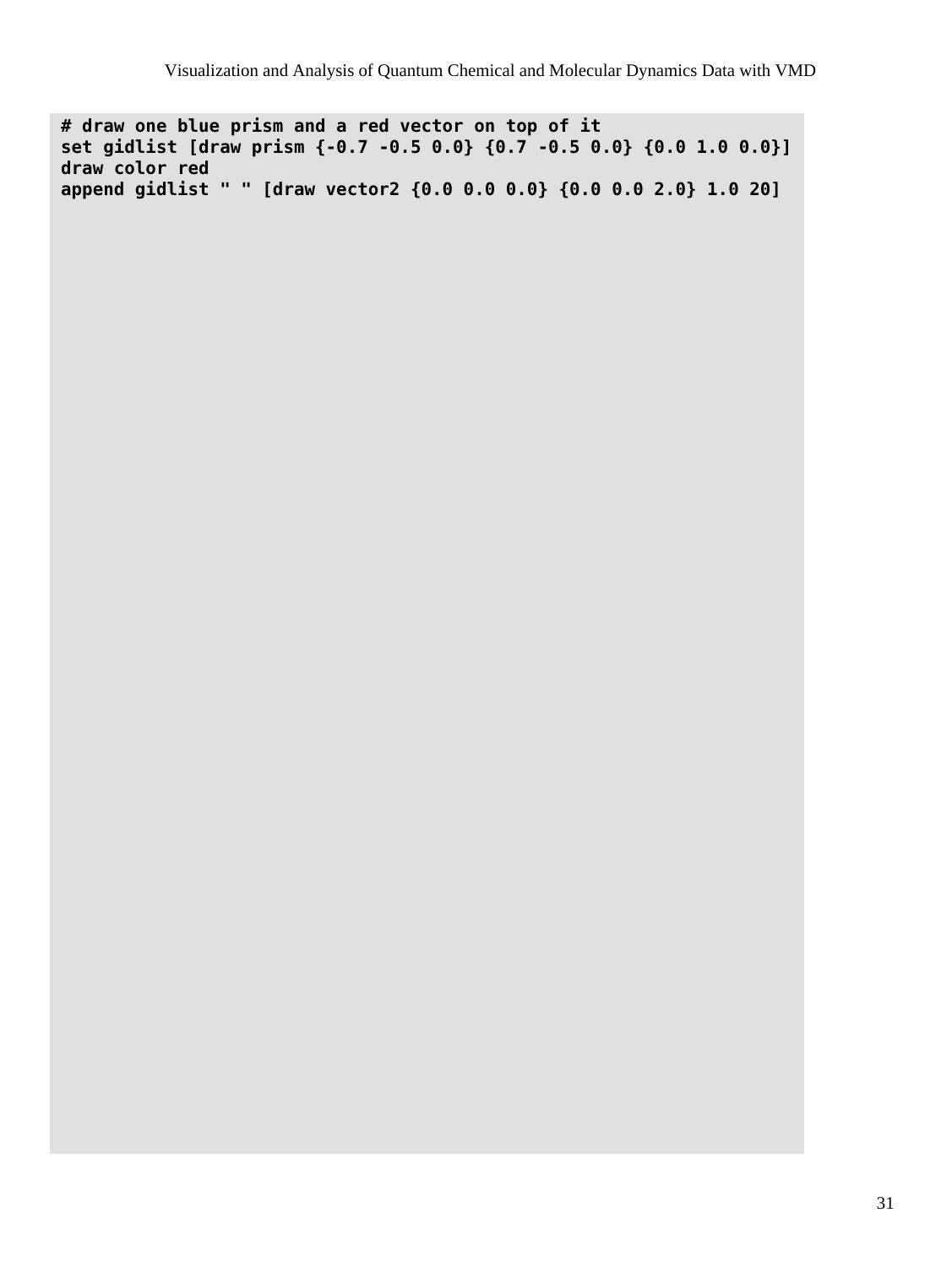**# draw a green sphere draw color green set sphere [draw sphere {0.0 0.0 -2.0} radius 2.0 resolution 30]**

**# delete only the sphere.**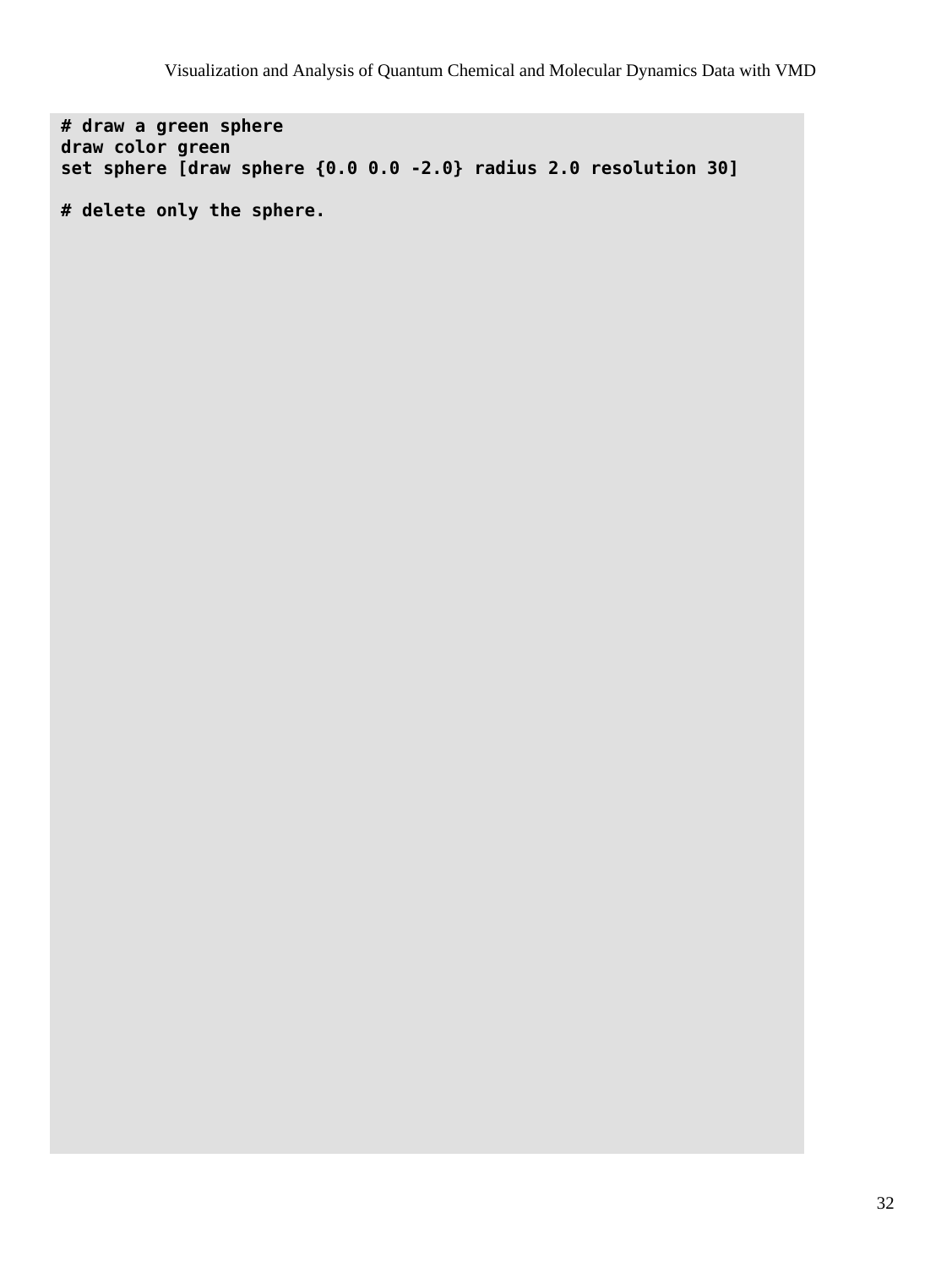#### **draw delete \$sphere**

The individual extensions are:

| This replaces the regular <b>draw delete</b> command with a version that can handle multiple ids and lists as<br>arguments.                                                                        |  |  |  |  |  |  |
|----------------------------------------------------------------------------------------------------------------------------------------------------------------------------------------------------|--|--|--|--|--|--|
|                                                                                                                                                                                                    |  |  |  |  |  |  |
|                                                                                                                                                                                                    |  |  |  |  |  |  |
| $arrow \{x1 y1 z1\} \{x2 y2 z2\}$ [ <scale> <resolution> {<radius>}] (<math>vm draw arrow.tcl</math>)</radius></resolution></scale>                                                                |  |  |  |  |  |  |
| This is an updated version of the <b>draw arrow</b> example from the VMD User's Guide, which returns the                                                                                           |  |  |  |  |  |  |
| graphics ids of the components. The optional third argument allows to scale the size of the vector.                                                                                                |  |  |  |  |  |  |
| <b>vector</b> $\{x1 y1 z1\} \{x2 y2 z2\}$ $\{\text{ }}$ $\{\text{ }x\text{ }y\text{ }z\} \}$ $\{\text{ }x\text{ }y\text{ }z\}$ $\{\text{ }x\text{ }y\text{ }z\}$ $\{\text{ }x\text{ }y\text{ }z\}$ |  |  |  |  |  |  |
| This is similar to <b>draw arrow</b> , but the two vectors specify the center of the vector and the direction.                                                                                     |  |  |  |  |  |  |
| <b>vector2</b> $\{x1 y1 z1\} \{x2 y2 z2\}$ $\{\text{scale}\}\$ $\{\text{resolution}\}\$ $\{\text{radius}\}\$ $\{\text{ymd draw vector.}$                                                           |  |  |  |  |  |  |
| This is another version of an arrow, but now the two vectors specify the basepoint and the direction.                                                                                              |  |  |  |  |  |  |
| <b>prism</b> $\{x1 \text{ y1 z1}\}\$ $\{x2 \text{ y2 z2}\}\$ $\{x3 \text{ y3 z3}\}\$ [ <thickness>] (ymd draw prism.tcl)</thickness>                                                               |  |  |  |  |  |  |
| This is basically like <b>draw triangle</b> but the optional parameter gives the "thickness" of the triangle.                                                                                      |  |  |  |  |  |  |
| <b>vecfield</b> <list lists="" of=""> [<scale> <resolution> {<radius>}] (<u>vmd draw vector.tcl</u>)</radius></resolution></scale></list>                                                          |  |  |  |  |  |  |
|                                                                                                                                                                                                    |  |  |  |  |  |  |
| z1_1} {x2_1 y2_1 z2_1}} {{x1_2 y1_2 z1_2} {x2_2 y2_2 z2_2}} }) for creating a large number of                                                                                                      |  |  |  |  |  |  |
| vectors conveniently.                                                                                                                                                                              |  |  |  |  |  |  |
| <b>arrowfield</b> < list of lists> $\left[ \langle \text{scale} \rangle \langle \text{resolution} \rangle \left[ \langle \text{radius} \rangle \right] \right]$ ( <i>ymd draw arrow.tcl)</i>       |  |  |  |  |  |  |
| This is is like draw vecfield only that the arguments follow the draw arrow conventions.                                                                                                           |  |  |  |  |  |  |
| unitcell <options> (ymd draw unitcell.tcl)</options>                                                                                                                                               |  |  |  |  |  |  |
| This will draw add a unitcell graph to the top molecule.                                                                                                                                           |  |  |  |  |  |  |
| Available options:                                                                                                                                                                                 |  |  |  |  |  |  |
| cell<br>(vmd auto {a b c alpha beta gamma}), default:"vmd"                                                                                                                                         |  |  |  |  |  |  |
| "vmd" will use the internal values                                                                                                                                                                 |  |  |  |  |  |  |
| "auto" will build a orthogonal unitcell based on 'measure minmax {all}'                                                                                                                            |  |  |  |  |  |  |
| else a list of a,b,c,alpha,beta,gamma will be assumed.                                                                                                                                             |  |  |  |  |  |  |
| origin<br>$({x y z}$   auto)                                                                                                                                                                       |  |  |  |  |  |  |
| default: $\{0.0\,0.0\,0.0\}$ or "auto" with "cell auto"                                                                                                                                            |  |  |  |  |  |  |
| style<br>(lines dashed rod) default: line                                                                                                                                                          |  |  |  |  |  |  |
| width<br>'width' of the lines/rods, default: 1.0                                                                                                                                                   |  |  |  |  |  |  |
| resolution resolution of cylinders/spheres for 'style rod', default: 8                                                                                                                             |  |  |  |  |  |  |
|                                                                                                                                                                                                    |  |  |  |  |  |  |

### <span id="page-32-0"></span>9.2. Using a Different Default Visualization

Sometimes one would want to have VMD start with a different default visualization. While this is not directly supported, something very similar can be achieved by tracing either the **vmd\_initialize\_structure** or the **vmd\_trajectory\_read** variable, which will be triggered when the loading of a new molecule starts or when it is finished, respectively. The following example code, when placed into your **.vmdrc** file, will add a new representation as defined in the **my\_def\_viz** procedure to the newly loaded molecule:

```
# delete the default visualization and create another one
proc my_def_viz {args} {
    lassign $args fname molid
    mol delrep 0 $molid
    mol color Type
```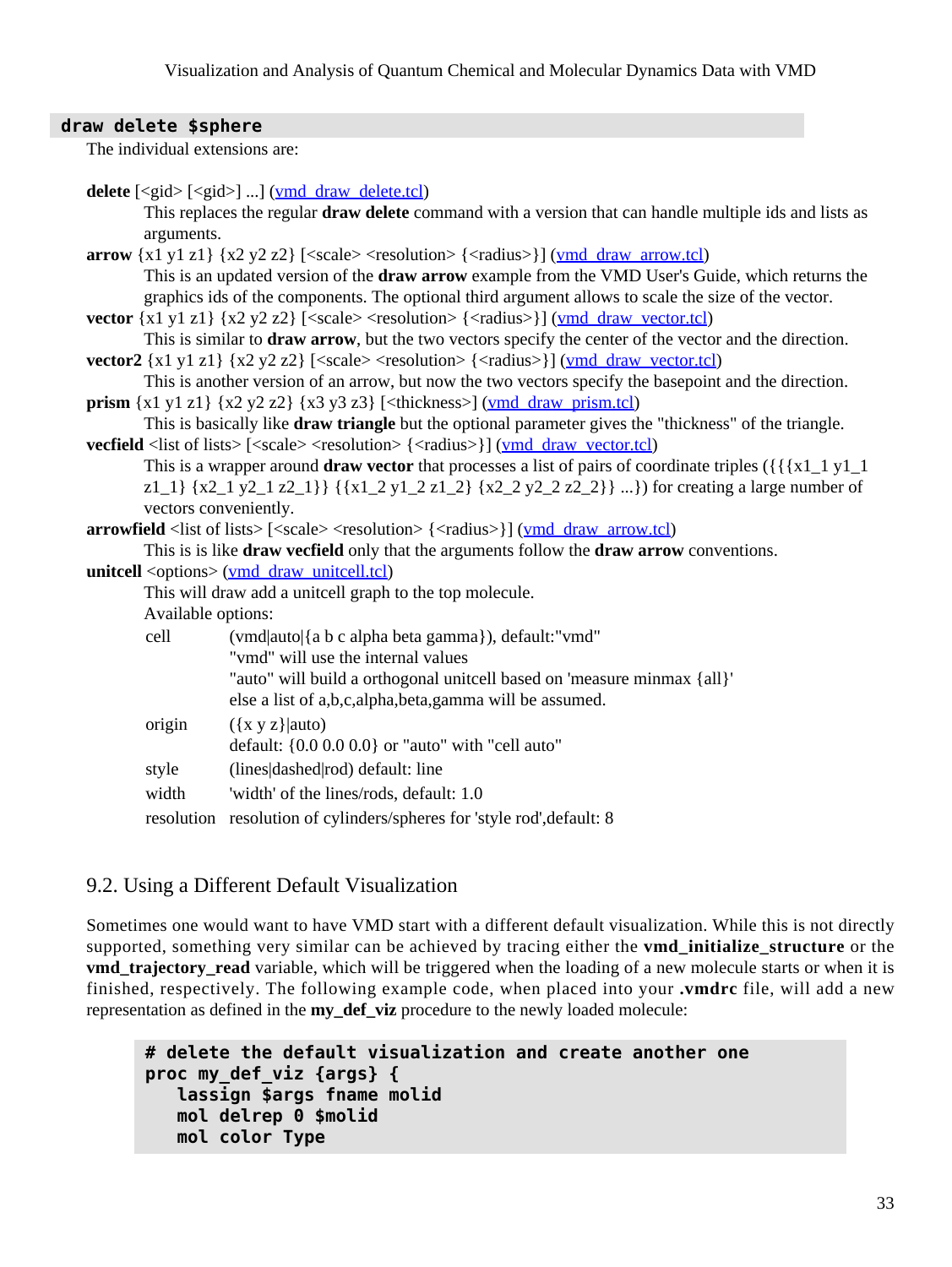Visualization and Analysis of Quantum Chemical and Molecular Dynamics Data with VMD

```
 mol representation CPK 1.000000 0.300000 19.000000 16.000000
    mol addrep $molid
}
# add 'default visualization' hack for the first three molecules.
trace variable vmd_read_trajectory(0) w my_def_viz
trace variable vmd_read_trajectory(1) w my_def_viz
trace variable vmd_read_trajectory(2) w my_def_viz
```
Note that this 'hack' does not work for molecules loaded from the commandline as they are loaded, before **.vmdrc** is processed. Also, in case of vmd init structure the default visualization (Lines) will still be added to the molecule, as it will be added after **my\_def\_viz** has been processed so that there is no chance to delete there. In the case of **vmd\_read\_trajectory** the new visualization will be created after the whole file has been read, which may not be what you want, if you want to see the new visualization alread during the loading of the trajectory.

**WARNING:**Visualizations other then **Line** can put a severe strain on your available graphics and memory resources when loading very large molecules or structures.

### <span id="page-33-0"></span>9.3. Changing the Default vdW Radii

VMD does not know the van der Walls radii for many atom types. Since there are not too many of them in biomolecules, it is usually not a big problem. Also the radius can be changed via the script interface so you can change it later, anyways. If you are not working on/with biomolecules, that can become somewhat cumbersome, to always have to reset the values to what you want, so one may want to change the defaults. Using (almost) the same method as in the previous example this can be done on loading a new structure. The following example code, when placed into your **.vmdrc** file, will reset the vdW radii for the first three molecules to the values in the table. The entry on the left is a string handed to atomselect and the entry on the right is the corresponding radius. Please note, that the less specific selections have to come first, so they do not override the more specific ones. Of course this is not restricted to atom names: you can use any selection string you like.

```
radii
                                     # function to apply the radii on loading a structure
```

```
hing radii
```

```
 {name H } { 1.0 } {name C } { 1.5 } {name N } { 1.4 } {name O } { 1.3 } {name F } { 1.2 } {name P } { 2.0 } {name S } { 1.9 } {name Cl} { 2.5 } }
 set my_sel [atomselect $molid "$selstr"]
```
**trace variable vmd\_initialize\_structure(0) w my\_set\_def\_vdw trace variable vmd\_initialize\_structure(1) w my\_set\_def\_vdw trace variable vmd\_initialize\_structure(2) w my\_set\_def\_vdw**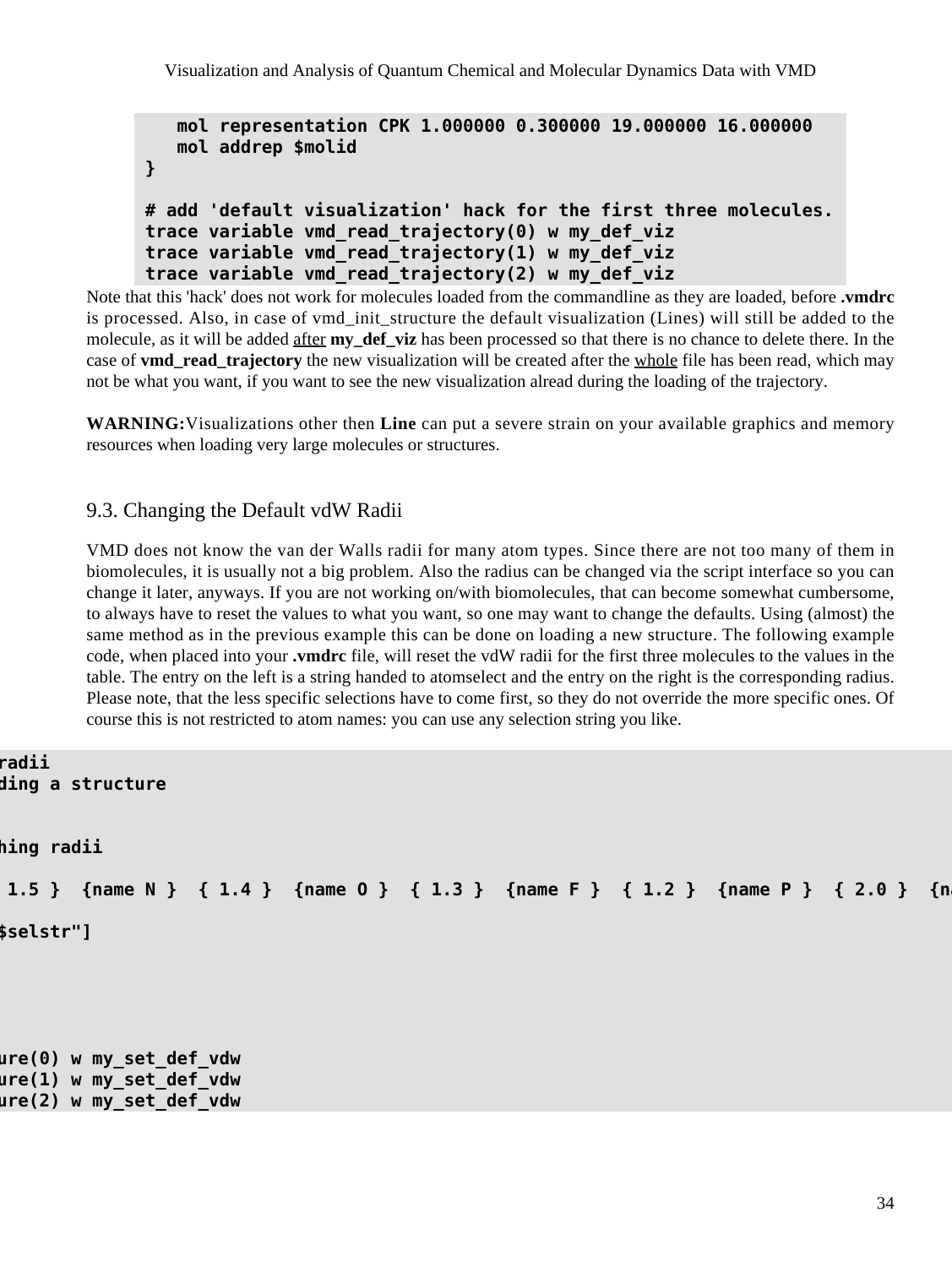## <span id="page-34-0"></span>9.4. Reloading the Current Trajectory

When monitoring a running simulation, you may want to update the coordinates from the currently written file without having to recreate the visualization or exiting VMD. The following **reload** procedure (reload.tcl) will delete all frames and then reload the last coordinate file for the current top molecule preserving the current visualization and its orientation and scaling. **reload** also supports the **waitfor** option of the **mol load** command.

```
proc reload {args} {
     lassign $args arg1 arg2
     set viewpoints {}
     set mol [molinfo top]
     # save orientation and zoom parameters
     set viewpoints [molinfo $mol get {
         center_matrix rotate_matrix scale_matrix global_matrix}]
     # delete all frames and (re)load the latest data set.
     animate delete all
     set files [lindex [molinfo $mol get filename] 0]
     set lf [expr [llength $files] - 1]
     if {$arg1 == "waitfor"} {
         mol addfile [lindex $files $lf] \
             type [lindex [lindex [molinfo $mol get filetype] 0] $lf] \
             $arg1 $arg2
     } else {
         mol addfile [lindex $files $lf] \
             type [lindex [lindex [molinfo $mol get filetype] 0] $lf]
     }
     # restore orientation and zoom
     molinfo $mol set {center_matrix rotate_matrix \
                        scale_matrix global_matrix} $viewpoints
}
```
## <span id="page-34-2"></span><span id="page-34-1"></span>9.5. Visualize a Trajectory With a Changing Number of Atoms or Bonds

As already stated in the introduction to the [visualization of trajectories](#page-6-2), the internal design of VMD does not allow for changes of bonds and number of atoms during a trajectory. In case of breaking bonds, this can be handled most of the time by using the **Dynamic Bonds** representation. But if you want to have a changing number of atoms or display only specific bonds (e.g. as given in specific psf files), then one needs some extra scripting magic, to make this work with VMD. For example one can load each individual frame as a separate molecule and then define a new procedure **molmovie** (molmovie.tcl) to turn on only one of them sequentially and thus create an animation.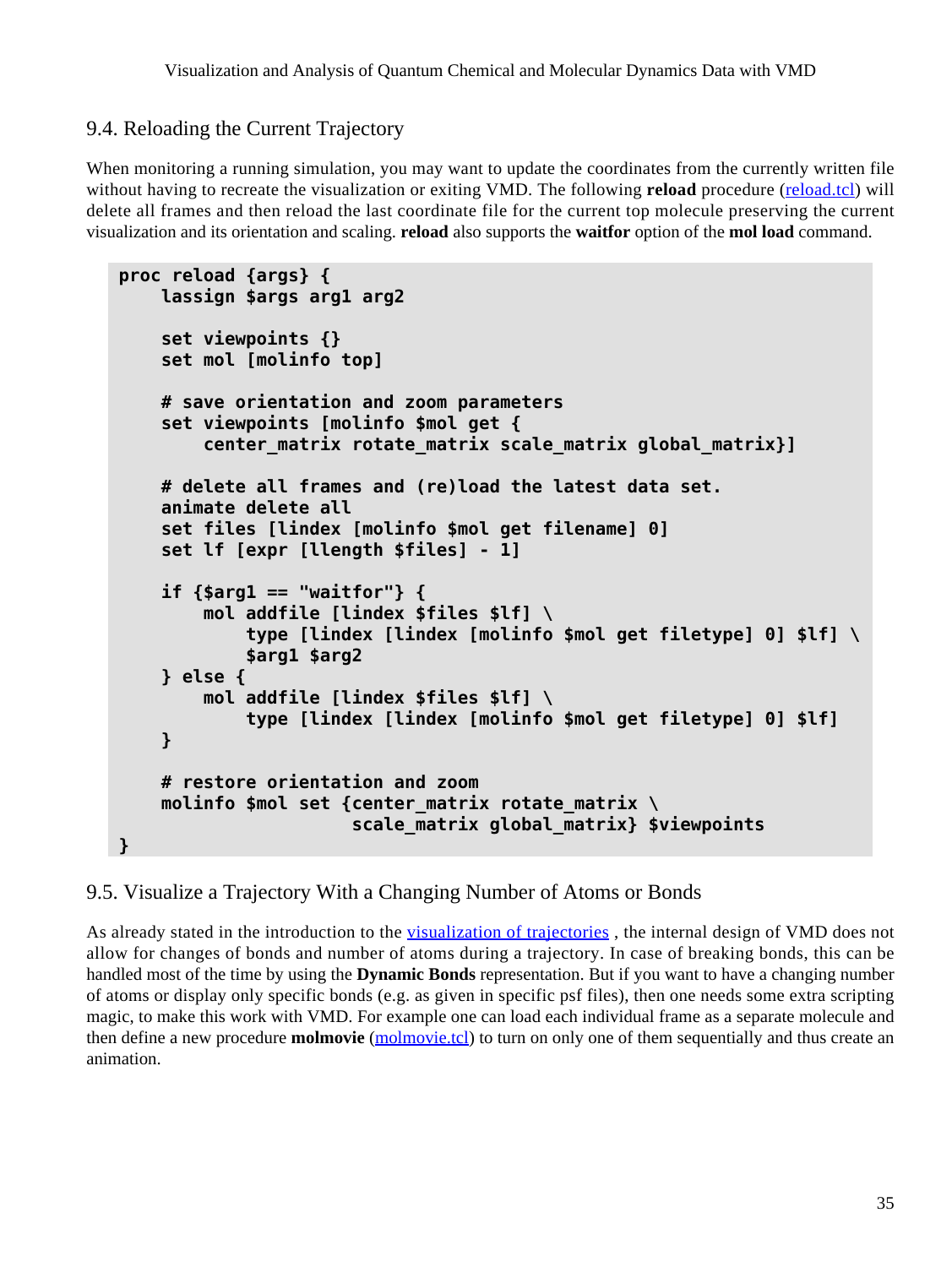```
# the molmovie procedure creates an animation by
# sequentially turning the molecules on and off
# default is to wait a 500 miliseconds between 'frames'
proc molmovie {{loops 10} {delay 500}} {
     global molmovie_last
     set nmols [molinfo num]
     if {![info exists molmovie_last]} {
         set molmovie_last [expr $nmols - 1]
     }
     for {set i 0} {$i < $loops} {incr i} {
         for {set n 0} {$n < $nmols} {incr n} {
             display update
             display update ui
             mol on $n
             mol off $molmovie_last
             set molmovie_last $n
             after $delay
         }
     }
}
# example use of molmovie command
# load frames as separate molecules
for {set i 0} {$i < 15} {incr i} {
     mol new [format "zundel-frame-%02d.pdb" $i]
}
# now disable displaying all molecules
for {set i 0} {$i < [molinfo num]} {incr i} { mol off $i }
# run animation for two loops
molmovie 2
```
The upper example are just some frames of the zundel ion movie from the beginning of the tutorial (zundel-frames.tar.gz), the lower example is more elaborate and from a simulation, where the crossing of the periodic boundaries of long molecules requires new connectivity information in each step after wrapping all atom positions back into the unitcell (psf-molmovie-example.vmd). To get a uniform visualization for all frames, it utilizes the clone reps command. The data for this example is also available: psf-molmovie-example.tar.gz (1) MByte).

## <span id="page-35-0"></span>9.6. Set the Unit Cell Information for a Whole Trajectory

Some coordinate file formats (e.g. trr, xtc, some versions of dcd, pdb, cube, or xsf) contain information about the shape and dimensions of the current unit cell. If this is not available or VMD does not support reading the unit cell information for a given file, it is required to set this manually if display of periodic images is desired. For a trajectory, this can become quite tedious, as the unit cell information needs to be set for **every** frame. The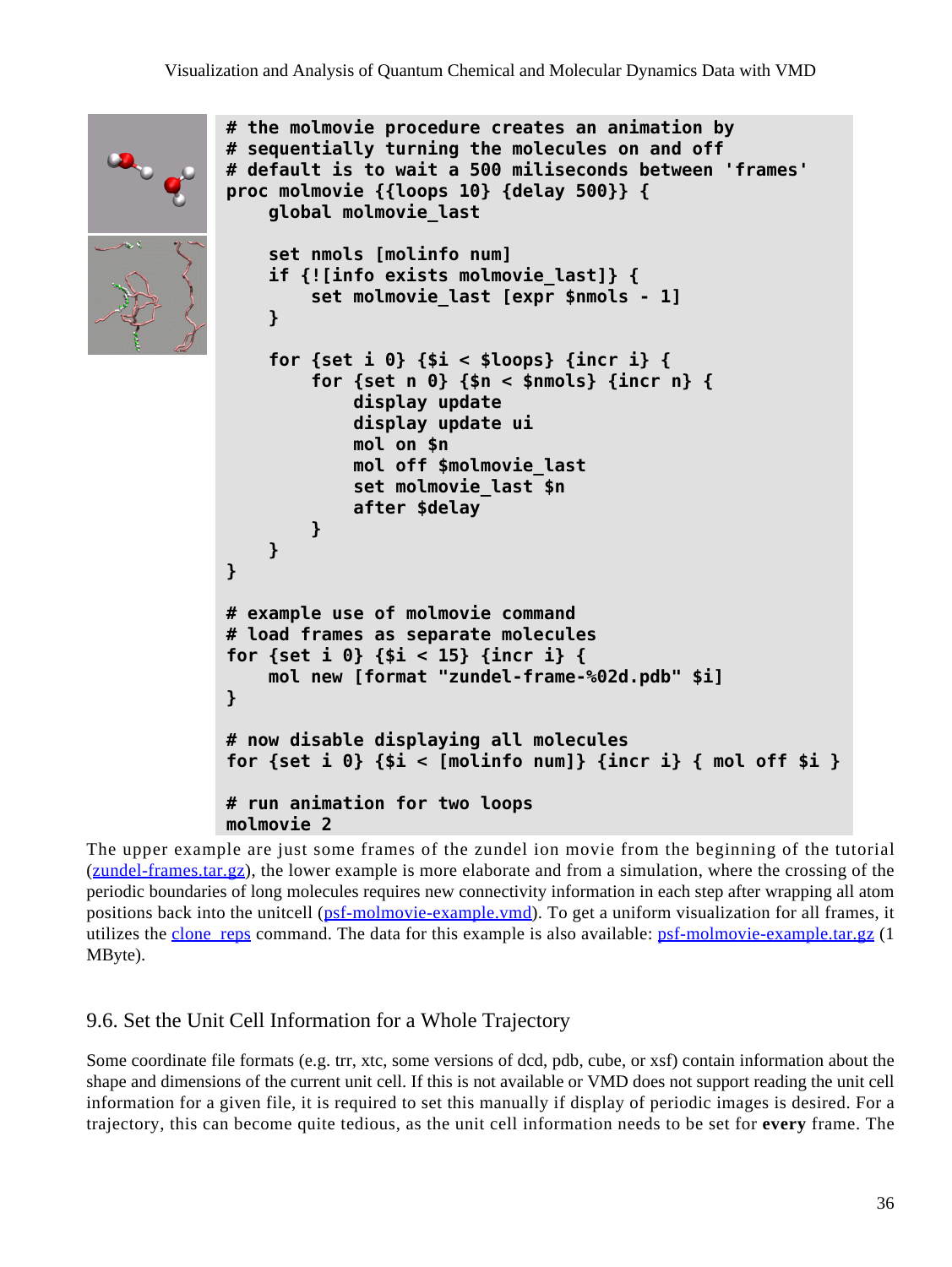following **set unitcell** procedure (set unitcell.tcl) will make this more convenient for simulations with fixed cell dimensions.

```
proc set_unitcell {a b c {molid top} {alpha 90.0} {beta 90.0} {gamma 90.0}} {
     if {![string compare $molid top]} {
         set molid [molinfo top]
     }
     set n [molinfo $molid get numframes]
     for {set i 0} {$i < $n} {incr i} {
         molinfo $molid set frame $i
         molinfo $molid set {a b c alpha beta gamma} \
             [list $a $b $c $alpha $beta $gamma]
     }
}
```
#### <span id="page-36-0"></span>9.7. Directly Print the Current Visualization

VMD does not have an internal *Print This Now* facility, but it can be easily implemented using the integrated rendering capabilites the following is just a rough example which can probably rather easily expanded into a print dialog plugin.

```
proc hardcopy { {printer "ps"} {renderer "TachyonInternal"}} {
# set the background temporarily to white to save ink and money.
     set oldbg [colorinfo category Display Background]
     color Display Background white
# temporary files
     set tga {/tmp/.hardcopy.tga}
     set ps {/tmp/.hardcopy.ps}
     render $renderer $tga
     exec convert $tga $ps
     exec lpr -P$printer $ps
     exec rm -f $tga $ps
# reset background color
     color Display Background $oldbg
}
```
<span id="page-36-1"></span>After sourcing or (auto-)loading this procedure you only have to type **hardcopy** to print the current visualization. The first argument selects the printer (default is 'ps') and the second the renderer (for this simple script only 'snapshot' and 'TachyonInternal' work). Note: this procedure assumes that you are running on a [Unix-like](http://www.unix.org/) operating system and have the [ImageMagick](http://www.imagemagick.org/) tools installed. A file with this subroutine, hardcopy.tcl, is also available for download.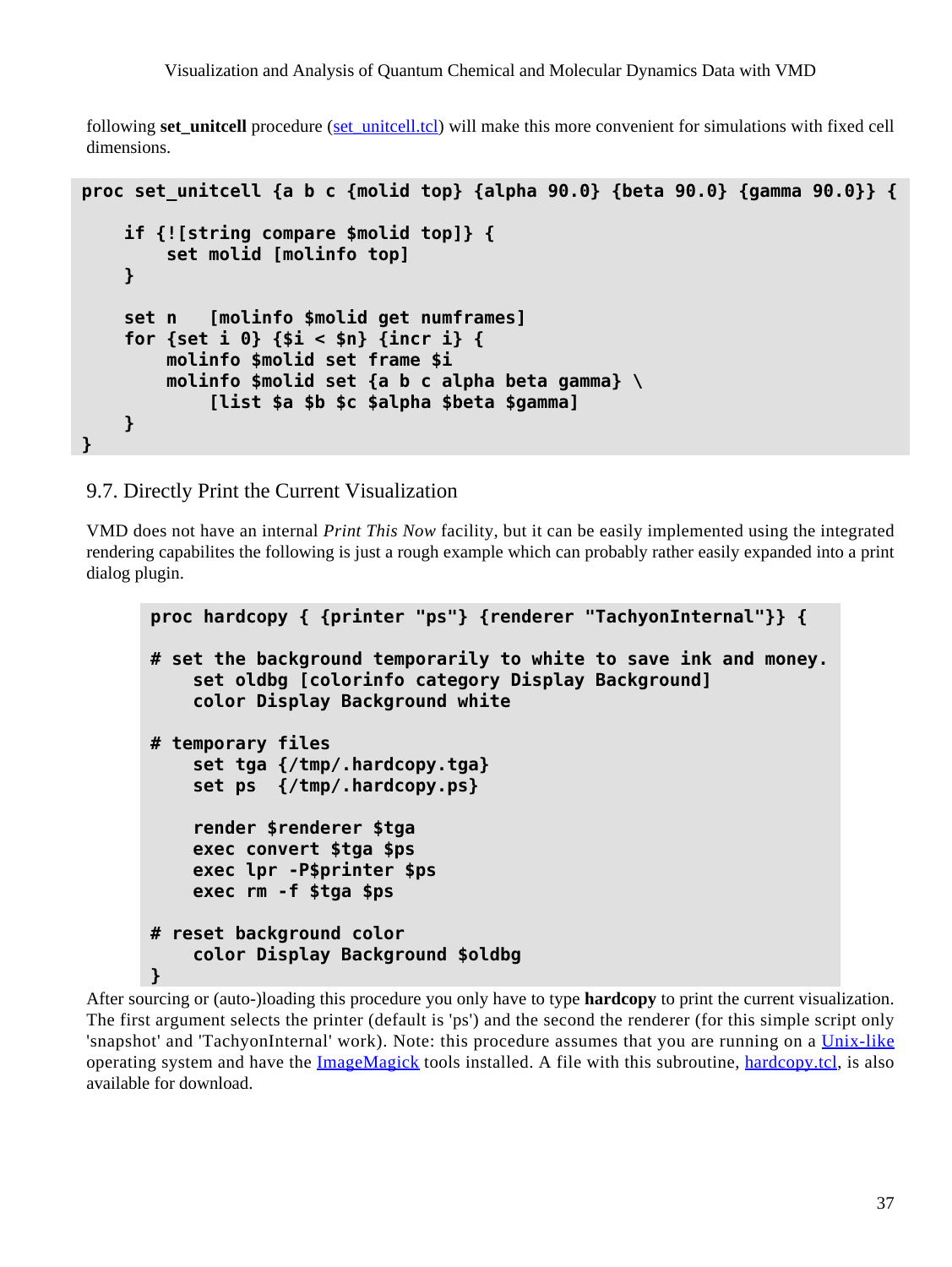## <span id="page-37-0"></span>9.8. Transferring a Visualization from a Molecule to Others

If you have several molecules loaded, you sometimes want to re-use the same (elaborate) visualization that you have created for one molecule for the other molecules. This can be achieved by deleting the current list of representations and then read out and apply the representations from another molecule using the mechanism also used by the 'Save State' functionality. This can be easily put into a tcl procedure. The file clone reps.tcl provides a new command **clone** reps which takes the two the molecule ids as arguments. So "cloning" the visualization from molecule 0 to molecules 2 and 3 becomes:

| clone_reps 0 2  |  |  |
|-----------------|--|--|
| clone reps $03$ |  |  |

This can also be easily called from a small Tk/TCL GUI (*clonerepgui.tcl*), which can be registered to the extensions menu. See the next section on how to create and use it.

## <span id="page-37-2"></span><span id="page-37-1"></span>9.9. Adding a TCL-Plugin to the Extensions Menu



VMD does not only include the TCL-interpreter, but also the Tk-GUI-library which can be used to create graphical user interfaces for your scripts. In this example a small GUI frontend to the clone reps.tcl script shall be added to VMD's extensions menu.

We start by creating a namespace, defining per-namespace global variables, and providing a package name and version. In this case we need to share access to the base widget of the gui and the two molecule ids.

```
package provide clonerepgui 1.0
namespace eval ::CloneRep:: {
     namespace export clonerepgui
    variable w; \qquad \qquad \qquad # handle to the base widget.
     variable fromid "0"; # molid of the molecule to grab
     variable toid "1"; # molid to clone the representations to
}
```
Now we need to provide a procedure **::CloneRep::clonerepgui** that will create the GUI and a few callback functions for the active elements of the GUI (e.g. the buttons). Since this should not become a general Tk/TCL tutorial, we will concentrate on one small example (see the comments in the script file clonerepgui.tcl for some more info): the callback for the Clone button. We import the two global variables with the molecule ids and then call the clone\_reps procedure explained above.

```
proc ::CloneRep::CloneRepDoClone { args } {
     variable fromid
     variable toid
     clone_reps $fromid $toid
}
```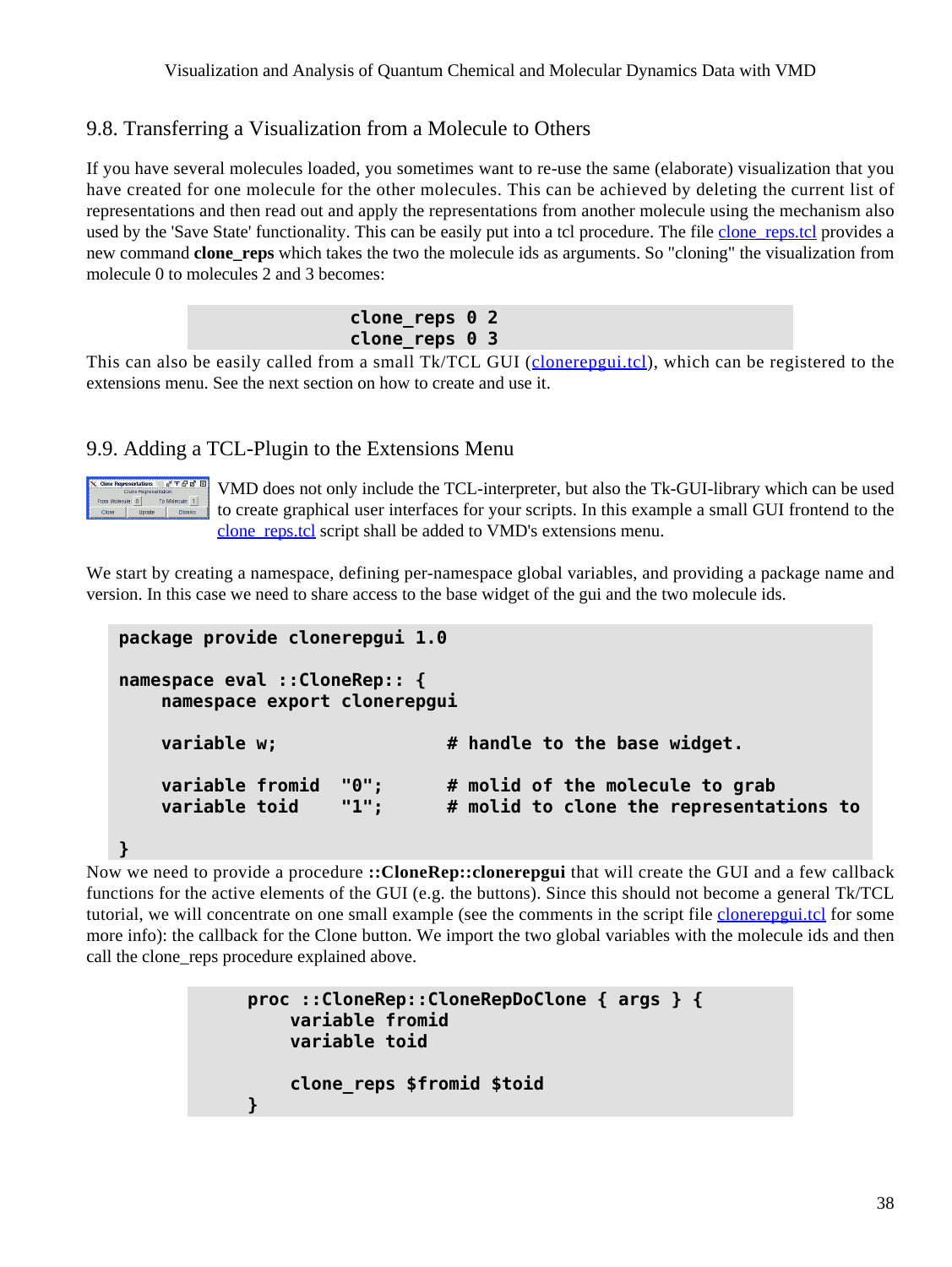Since we want to register the GUI in the Extensions menu, we also have to provide a callback function, that will create the GUI and return a handle to the main widget.

```
proc clonerepgui_tk_cb {} {
   ::CloneRep::clonerepgui
   return $::CloneRep::w
}
```
To finally register the plugin with the main VMD GUI, we have to put the following code into our **.vmdrc** file.

```
if { [catch "package require clonerepgui" msg] } {
   puts "CloneRep plugin could not be found:\n$msg"
} elseif { [catch {menu tk register clonerepgui clonerepgui_tk_cb} msg] } {
   puts "CloneRep plugin could not be registered:\n$msg"
} else {
   puts "CloneRep activated"
}
```
As usual the files clone\_reps.tcl and clonerepgui.tcl are available for download.

### <span id="page-38-0"></span>9.10. Turn Off Output in Analysis Scripts

Tcl commands run from the VMD command prompt send their return values also to the standard output (i.e. the screen). This can be annoying if not impeding the execution speed when running large analysis scripts. Simply closing **stdout** does not work in this case (you'll probably get a segmentation fault or worse), but since interative processing is disabled for subroutines, you can execute it from a subroutine. So instead of running **vmd -dispdev text -e get-his.vmd** which would produce the following output.

```
Info) Using plugin gro for structure file AChE.gro
Info) Using plugin gro for coordinates from file AChE.gro
Info) Determining bond structure from distance search ...
Info) Finished with coordinate file AChE.gro.
Info) Analyzing structure ...
Info) Atoms: 43518
Info) Residues: 12237
Info) Waters: 11700
Info) Segments: 1
Info) Fragments: 11701 Protein: 1 Nucleic: 0
0
atomselect0
{41.4300003052 37.7299995422 43.4099998474} {45.8900032043 42.5899963379 48.6999969482}
4.46000289917 4.85999679565 5.28999710083
6.46000289917 6.85999679565 7.28999710083
Info) VMD for LINUX, version 1.8.2 (December 4, 2003)
Info) Exiting normally.
```
You can get rid of the unwanted red part, i.e. the return values, by executing a small wrapper script instead (source\_silent.tcl):

#### **# define subroutine**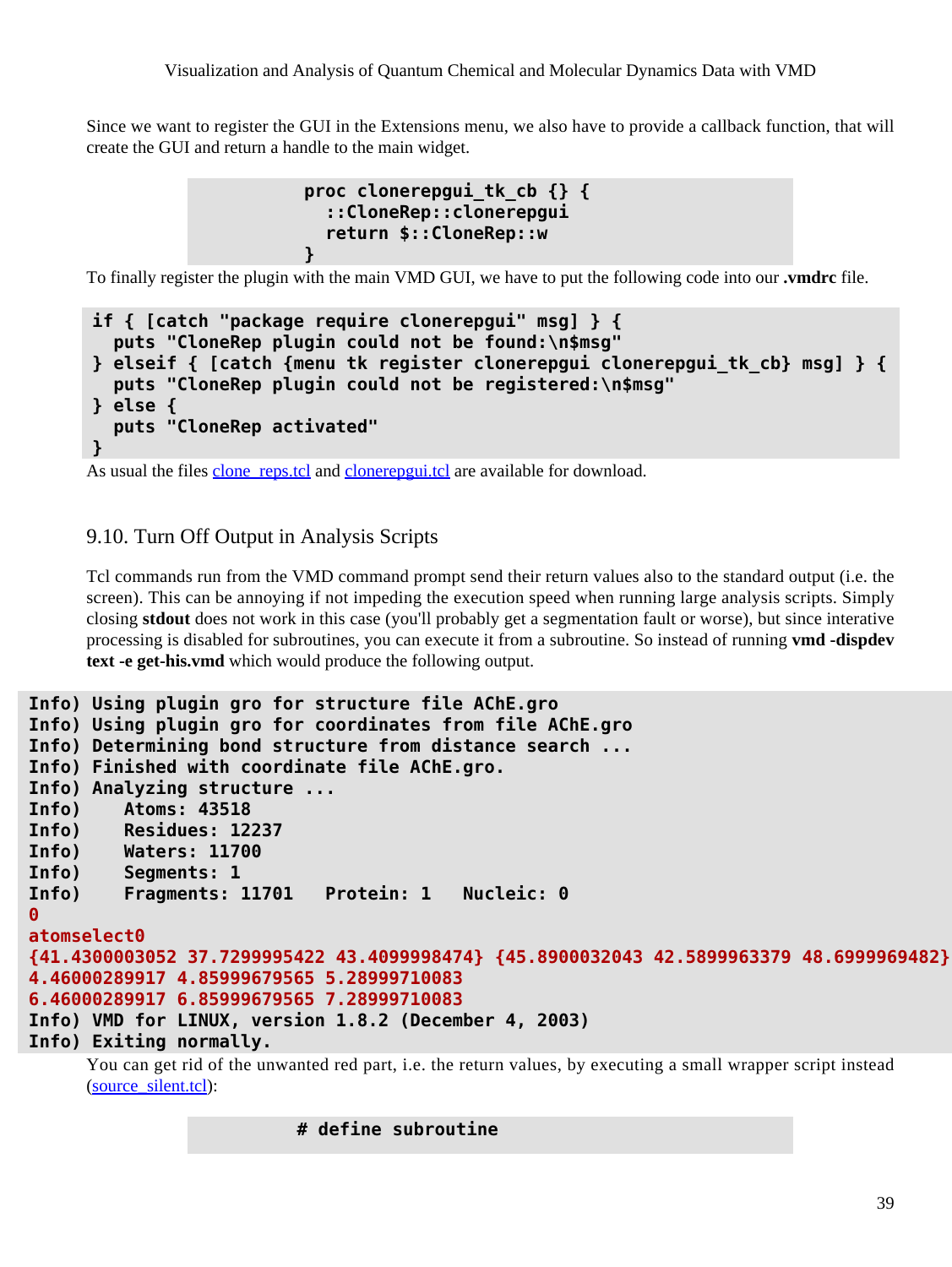```
proc source_silent {args} {
     foreach f $args {
         source $f
     }
}
# execute the original script
source_silent {get-his.vmd}
```
## <span id="page-39-0"></span>9.11. Automatically Turn on TCL mode in (X)Emacs for .vmd Files

To have (X)Emacs recognize .vmd files as tcl code you have to add the following code to your **~/.emacs** file:

```
(setq auto-mode-alist
   (append '(("\\.vmd$" . tcl-mode)) auto-mode-alist))
```
#### <span id="page-39-1"></span>**10. Credits**

The following is a list of tools and persons (in no specific order) that played an important role in making this page reality.

This page was compiled by

Axel Kohlmeyer, Lehrstuhl für Theoretische Chemie, Ruhr-Universität Bochum, [axel.kohlmeyer@theochem.ruhr-uni-bochum.de](mailto:axel.kohlmeyer@theochem.ruhr-uni-bochum.de)

Additional simulation data was contributed by

Holger Langer, Volker Kleinschmidt, Marcel Baer Lehrstuhl für Theoretische Chemie, Ruhr-Universität Bochum Heshe Peshkin

Helpful suggesions and encouragement

John E. Stone, Dominik Marx, Roger Rousseau, Volker Kleinschmidt, Holger Langer, Eduard Schreiner, Amalendu Chandra, Marcel Baer

#### VMD

Humphrey, W., Dalke, A. and Schulten, K., VMD - Visual Molecular Dynamics" J. Molec. Graphics 1996, 14.1, 33-38. <http://www.ks.uiuc.edu/Research/vmd/>

#### CPMD

Copyright IBM Corp © 1990-2005, Copyright MPI für Festkörperforschung Stuttgart © 1997-2001. <http://www.cpmd.org/>

ESPRESSO / PWscf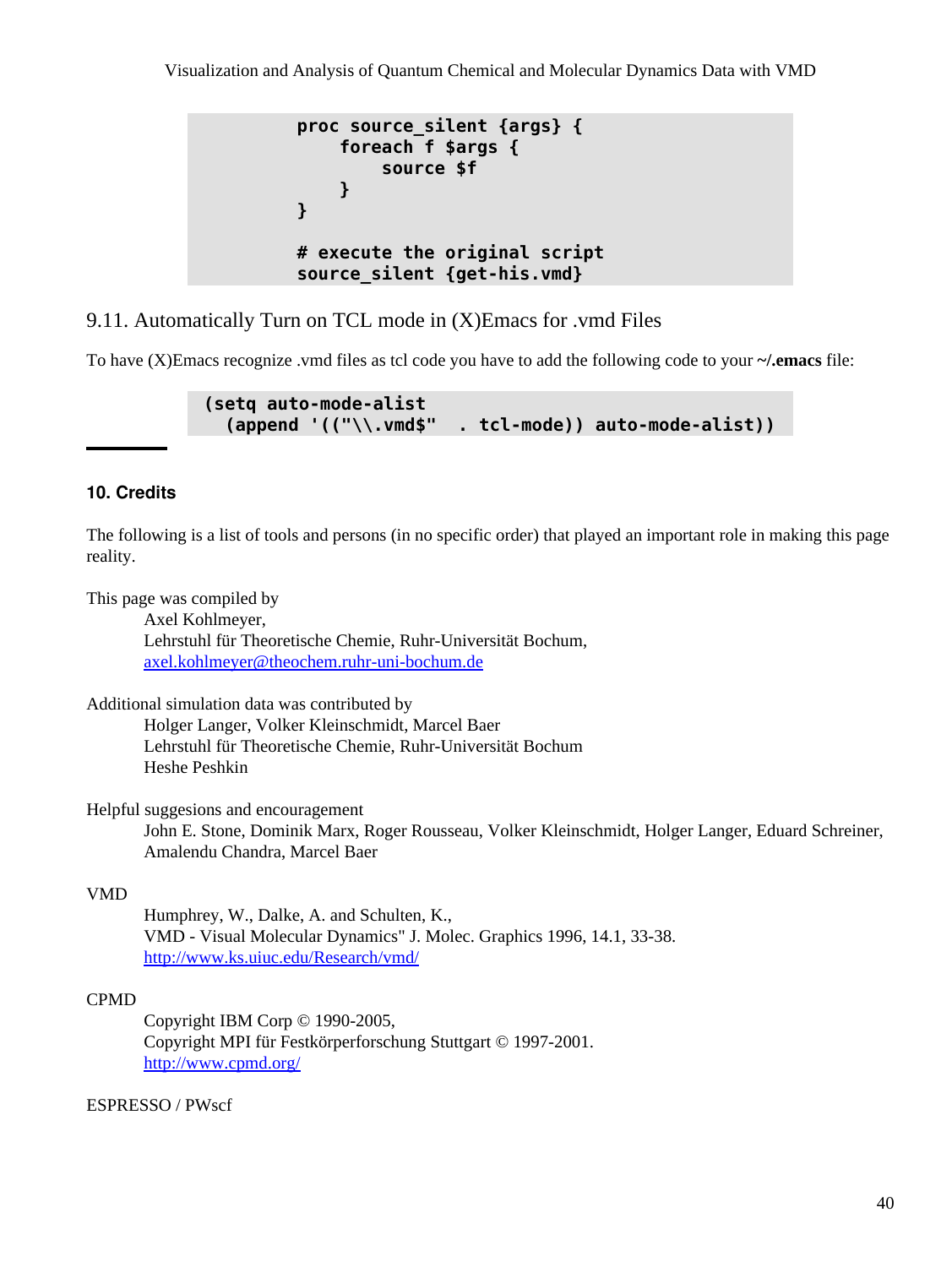Visualization and Analysis of Quantum Chemical and Molecular Dynamics Data with VMD

Stefano Baroni, Stefano de Gironcoli, Andrea Dal Corso [\(SISSA, Trieste](http://www.sissa.it/)), Paolo Giannozzi [\(Scuola Normale, Pisa](http://www.sns.it/)) and others. <http://www.pwscf.org/>

#### Gaussian 98 (Revision A.11)

M. J. Frisch, G. W. Trucks, H. B. Schlegel, G. E. Scuseria, M. A. Robb, J. R. Cheeseman, V. G. Zakrzewski, J. A. Montgomery, R. E. Stratmann, J. C. Burant, S. Dapprich, J. M. Millam, A. D. Daniels, K. N. Kudin, M. C. Strain, O. Farkas, J. Tomasi, V. Barone, M. Cossi, R. Cammi, B. Mennucci, C. Pomelli, C. Adamo, S. Clifford, J. Ochterski, G. A. Petersson, P. Y. Ayala, Q. Cui, K. Morokuma, D. K. Malick, A. D. Rabuck, K. Raghavachari, J. B. Foresman, J. Cioslowski, J. V. Ortiz, B. B. Stefanov, G. Liu, A. Liashenko, P. Piskorz, I. Komaromi, R. Gomperts, R. L. Martin, D. J. Fox, T. Keith, M. A. Al-Laham, C. Y. Peng, A. Nanayakkara, C. Gonzalez, M. Challacombe, P. M. W. Gill, B. G. Johnson, W. Chen, M. W. Wong, J. L. Andres, M. Head-Gordon, E. S. Replogle and J. A. Pople, Gaussian, Inc., Pittsburgh PA, 1998. Copyright © 1988, 1990, 1992-1999, Gaussian, Inc., and copyright © 1983, Carnegie Mellon University

<http://www.gaussian.com/>

#### Tachyon

Copyright © 1994-2005 John E. Stone <http://jedi.ks.uiuc.edu/~johns/raytracer/>

#### Raster3D

Merritt & Bacon (1997) Meth. Enzymol. 277, 505-524. <http://www.bmsc.washington.edu/raster3d/>

#### ImageMagick

Copyright © 1999-2004 ImageMagick Studio LLC. <http://www.imagemagick.org/>

#### **Gifsicle**

Copyright © 1997-2003 by Eddie Kohler. <http://www.lcdf.org/gifsicle/>

#### htmldoc

Copyright © 1997-2004 by Easy Software Products. <http://www.easysw.com/htmldoc/>

#### Mjpegtools

by Rainer Johanni, Gernot Ziegler, Andrew Stevens, Bernhard Praschinger, Ronald Bultje, Xavier Biquard, Matthew Marjanovic, pHilipp Zabel, Kawamata/Hitoshi, Stefan Fendt, Scott Moser, Shawn Sulma, Mike Bernson, James Klicman <http://mjpeg.sourceforge.net/>

WML -- Website META Language

Copyright © 1996-2001 Ralf S. Engelschall Copyright © 1999-2001 Denis Barbier <http://thewml.org/>